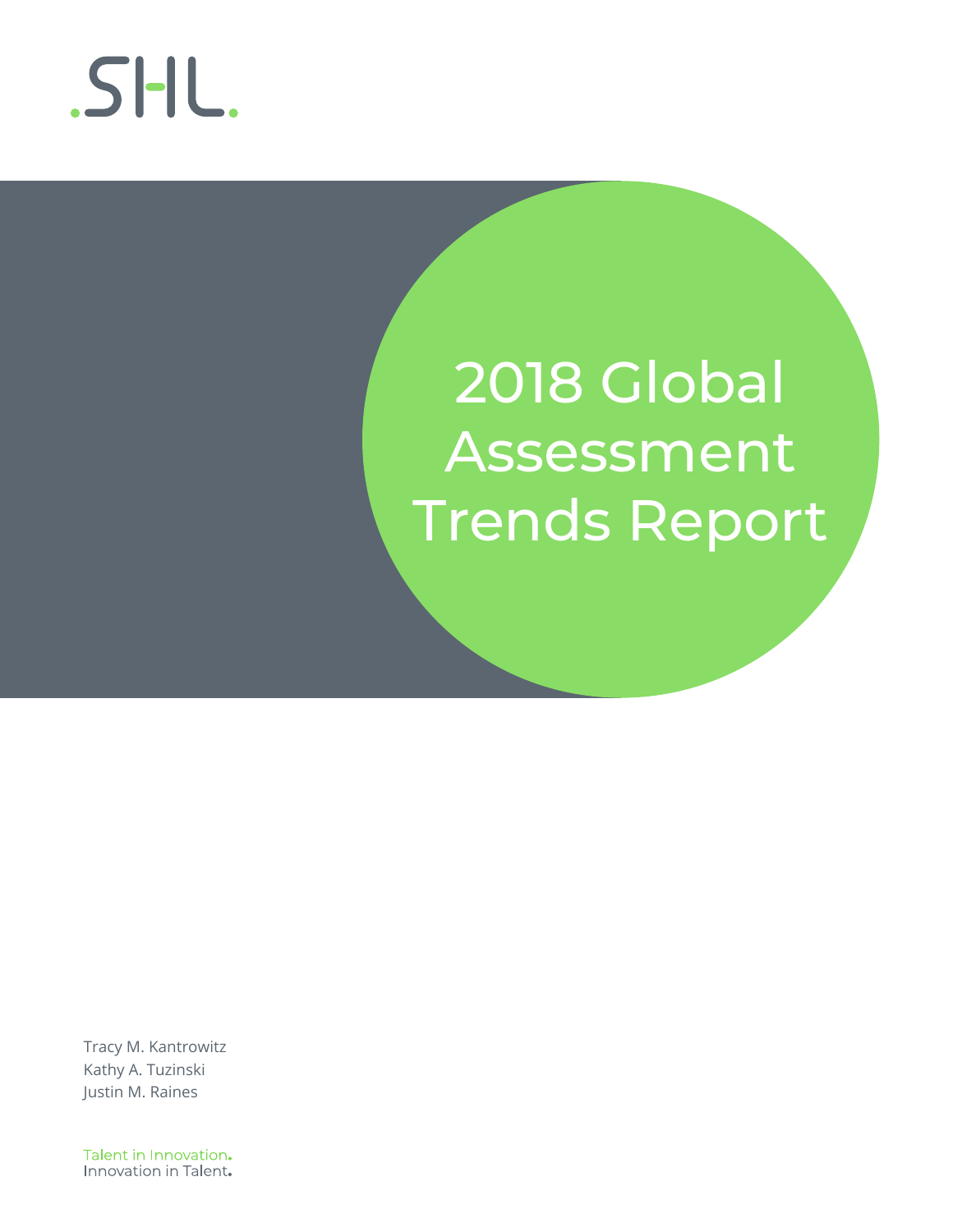# **Contents** Tables

- **3 Executive Summary**
- **6 Introduction**
- **8 About the Report: Methodology and Participating Companies**
- **10 Part I: The Changing Nature of Work and Implications for Organizational Strategy and Talent Management**
- 10 Planning for the future of work starts now as respondents indicate that automation is driving fundamental changes in work and has the potential to change the nature of talent processes
- 12 Priorities are shifting internally and focusing on top talent programs to identify and develop leaders who can lead organizations through tremendous change and disruption

## **19 Part II: The Increasing Importance of Talent Data**

- 19 Assessments, long viewed as critical for hiring, are now increasingly common for development along with tracking associated business outcomes
- 22 Access to big data and knowledge of how to leverage it will be critical to be competitive, and there is work to do to achieve this vision
- 23 We're not "there" yet HR tech fails to fully serve intended purposes and will continue to challenge organizations in the future as they increasingly rely on integrated talent data.
- 24 Considering an expanded range of hiring tools and outcomes for talent programs – beyond productivity and process efficiency

## **26 Part III: Usage of Talent Assessment Tools**

- 26 Organizations are evaluating the adoption of new technologies and their intended uses alongside traditional talent assessment tools.
- 36 Selected References
- 37 Summary and Recommendations
- 38 Appendix: Executive Summary of 2014 Global Assessment Trends Report

| Table 1.  | Respondent Reactions to the Role of Automation                                         | 10 <sup>1</sup> |
|-----------|----------------------------------------------------------------------------------------|-----------------|
| Table 2.  | Impact of Automation Relevant to the HR Function                                       | 11              |
| Table 3.  | How Organizations are Preparing for Changes in Work 11                                 |                 |
| Table 4.  | <b>Talent Management Trends and Processes</b>                                          | 12              |
| Table 5.  | <b>Talent Priorities: Overall</b>                                                      | 13              |
| Table 6.  | Talent Priorities: By Geographic Region                                                | 15              |
| Table 7.  | Trends in Human Resources: Collecting Metrics<br>and Valuing Assessments               | 20              |
| Table 8.  | Business Outcomes Targeted Through the Use<br>of Assessment for Hiring and Development | 21              |
| Table 9.  | Business Outcomes Targeted by<br>Psychometric and Algorithmic Assessment               | 24              |
| Table 10. | Business Outcomes Targeted by Algorithmic<br>Assessment, F500 vs. non-F500             | 25              |
| Table 11. | Assessment Use by Human Resource Area                                                  | 27              |
| Table 12. | Pre-Hire Assessment Use                                                                | 29              |
| Table 13. | Use of Interviews, Currently Use or Plan to Use in<br>the Near Future                  | 30              |
| Table 14. | Use of Other Pre-Hire Assessments, Currently Use<br>or Plan to Use in the Near Future  | 30              |
| Table 15. | <b>Employer Branding and Candidate Preferences</b>                                     | 31              |
| Table 16. | Providing Feedback to Candidates, by Region                                            | 31              |
| Table 17. | Pre-Hire Assessment Usage, by Region                                                   | 31              |
| Table 18. | Types of Pre-Hire Assessment Usage by Region                                           | 32              |
| Table 19. | Pre-Hire Assessments by Level and by Region                                            | 32              |
| Table 20. | Perceived Assessment Type Preference by Level                                          | 34              |

## Figures

| Figure 1. | Respondents by Location of Company Headquarters                                                                      | 9  |
|-----------|----------------------------------------------------------------------------------------------------------------------|----|
| Figure 2. | Respondents by Gross Domestic Product (GDP) Status                                                                   | 9  |
| Figure 3. | Respondents by Organization Size                                                                                     | 9  |
| Figure 4. | Respondents by Industry Sector                                                                                       | 9  |
| Figure 5. | Respondents by Fortune 500 Organization Status                                                                       | 9  |
| Figure 6. | Respondents by Net Promoter Status                                                                                   | 9  |
| Figure 7. | Respondents by Company Lifecycle Status                                                                              | 9  |
| Figure 8. | Comparison of Respondents Indicating Talent<br>Initiatives as Top Priority by Impact of Digitalization               | 17 |
| Figure 9. | Prevalence of Collecting Metrics to Evaluate Use<br>of Assessment for Hiring and Development<br>by Geographic Region | 20 |
|           | Figure 10. Perceptions of the Use of Big Data for Selection<br>by Leading Company Status                             | 22 |
|           | Figure 11. Biggest Barriers to Better Use of Talent Data<br>by Leading Company Status                                | 23 |
|           | Figure 12. Assessment Use for Top 5 Talent Initiatives<br>by Leading Company Status                                  | 28 |
|           | Figure 13. Perceived Assessment Technology Preference<br>by Level - All Assessments                                  | 33 |
|           | Figure 14. Perceived Assessment Length Preference by Job Level                                                       | 34 |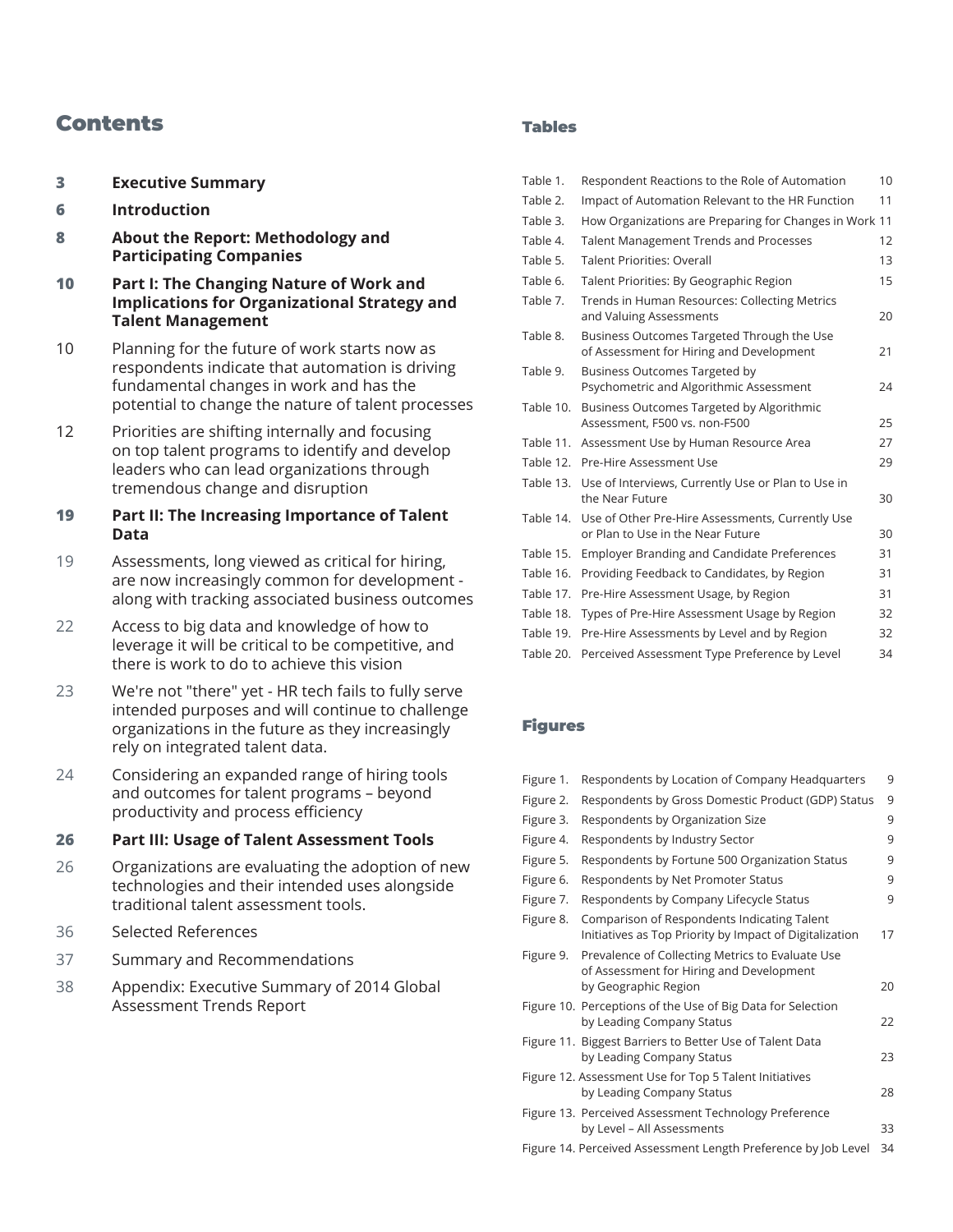# Executive Summary

The Global Assessment Trends Report is an indicator of talent management and assessment practices, giving HR professionals a comprehensive view of how organizations around the world prioritize, measure, and evaluate talent and talent programs.

This year's report includes the results of an online survey conducted in late 2017 with data from 3,135 human resources (HR) professionals from companies headquartered throughout the world. The report focuses on organizations' talent management and assessment practices. The report was last produced in 20141. Relevant comparisons to findings from 2014 are made throughout the report to compare and contrast practices over time. Additionally, relevant comparisons between respondents are presented in regard to geographic regions, economic strength, and status as a recognized leading organization.

The report focuses on three areas: 1) the changing nature of work and related implications for organizational strategy and talent management, 2) the increasing importance of talent data in the future, and 3) the current and planned usage of talent assessment tools.

Key findings from the report are listed below:

- **1. Automation positively impacts jobs but with some potentially unintended consequences.** While respondents were generally favorable about the way in which job automation is positively impacting the way in which work is performed, there are indications that automation has the potential to dramatically impact jobs and HR processes.
- Most respondents (90%) indicated that automation has the potential to enhance productivity of employees in their organization and more than three-quarters (79%) agreed that automation is positively affecting how their jobs are performed.
- However, 27% indicated that automation has led to layoffs and 23% agreed that there is an increased number of candidates for jobs that have been partly automated.
- **2. Planning for the future of work starts now.** The future of work is a topic captivating the attention of respondents, despite less than half (40%) indicating that their companies have a clear understanding of their current workforce's potential.
- To close the gap, most respondents (81%) are working with business leaders to understand what roles will be critical in the future, and almost half of respondents (42%) expect that in the future there will be more candidates than roles.
- Additionally, 77% reported the need to rely on talent data more heavily in the future, 66% are considering the impact of digitalization on current and future roles, and 61% reported spending time considering the future of work and how to re-design HR processes to support it.
- **3. Companies are focused on top level talent programs and managing and developing an agile workforce.** The top 5 priorities for 2018 are leadership development, identification of high potential talent, career development, performance management, and succession planning. Engagement/retention, the top priority in 2014, fell to the sixth highest priority. The top priorities are very consistent across geographic regions, indicating a focus on internal talent programs around the world.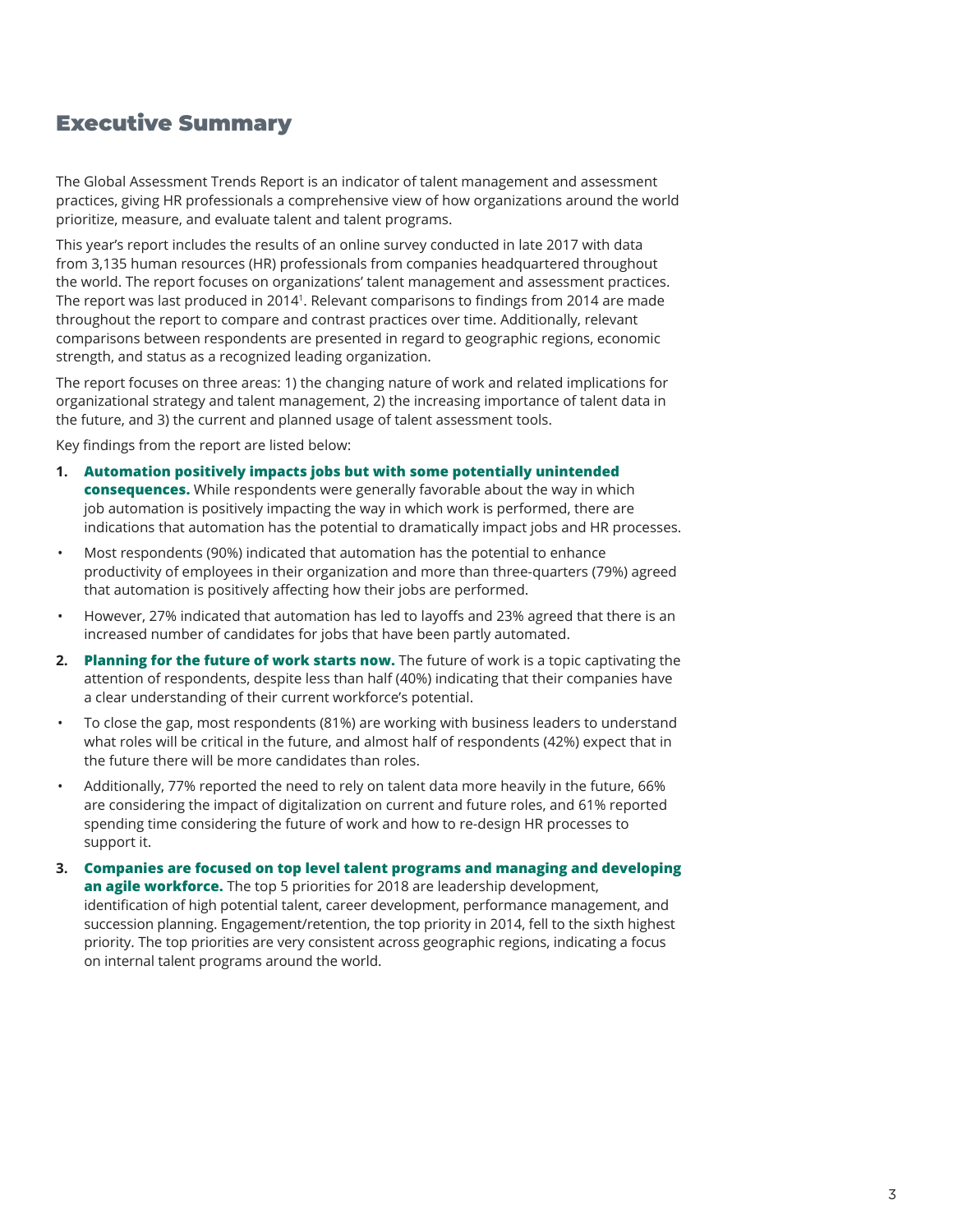- **4. Doubling down on development: Companies are not leaving the success of talent development programs to chance.** While fewer respondents reported using assessments for development (60%) compared to using assessments for hiring (93%), more respondents indicated using metrics to determine how assessments add value to development programs (62%), than hiring programs (49%).
- The use of metrics to evaluate assessments for development has grown dramatically since 2014 (when this practice was endorsed by 37%).
- Respondents in Asia are the highest endorsers of the use of metrics to determine how assessments add value to hiring and development programs.
- Global Fortune 500 organizations are much more likely to track the outcomes of assessment use for development programs compared to other organizations.
- **5. The potential to use big data for selection hasn't been fully realized.** An equal number of respondents agreed there are useful applications of big data in selection today (38%) as agreed that useful applications are still several years away (38%) and 17% believe that big data for selection is mostly hype. This suggests either mixed perceptions about the usefulness of this practice, knowledge of how to leverage external or integrated talent data to drive HR processes, and/or knowledge of how to analyze this data for unique insights.
- **6. HR technology automation: We're not there yet.** Organizations continue to struggle with the use of their HR information systems to manage talent data. Similar to 2014 findings, only a small portion of respondents (27%) reported satisfaction with the ability of their HR systems to manage talent data. Similarly, the single biggest barrier to better use of talent data was a lack of integration across systems (72% of respondents endorsing). This finding cuts across organizations of all sizes.
- **7. Psychometric and algorithmic assessment have different objectives.** While the use of algorithmic assessment is modest (14%), respondents target different business outcomes with its use, compared to the outcomes targeted with psychometric assessment. The top business outcomes targeted by algorithmic assessment include no specific outcome, productivity, process efficiency, retention, and performance ratings. The top business outcomes targeted by psychometric assessment include engagement, retention, productivity, performance ratings, and training effectiveness. These findings paint different pictures for the use of these tools, which are complementary but driven by different intentions. Most respondents did not indicate a specific business outcome associated with the use of algorithmic assessment, indicating tenuous or exploratory rationale for its use.
- **8. Assessments continue to be an integral part of several key HR priorities.** Organizations are currently using assessments or plan to use them in the near future for high-potential identification (82%), leadership development (82%), external hiring (79%), career development (79%), and internal hiring (72%) re-affirming the pervasive use of assessment for core HR processes.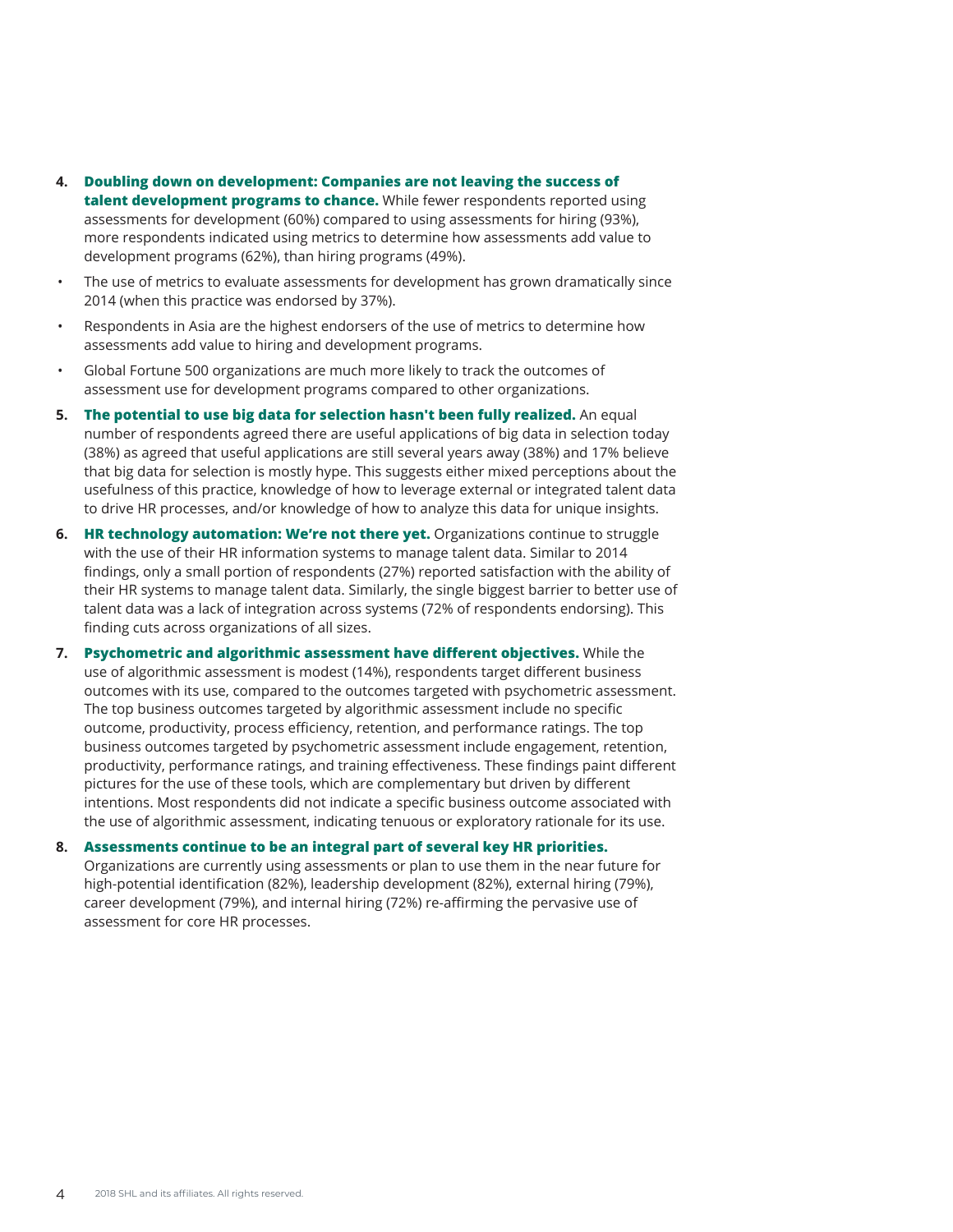- **9. Job-specific assessment on the rise, general assessment on the decline.** Despite high levels of usage for a variety of high priority talent areas, respondents reported a decrease in the use of broad assessments (e.g., skills/knowledge, situational judgment, personality, cognitive ability), compared to 2014. The top planned assessment types are job- and/or organization-specific and include culture fit assessments (26%), job simulations (23%), job-specific solutions (21%), and job fit assessments (20%). Lastly, respondents indicated having no plans for future use of several types of assessments, including games/ puzzles (70%), interest assessments (66%), and biodata (64%).
- **10. Interviews continue to be a mainstay of the hiring process, with real-time video interviews being commonplace.** While traditional structured interviews are widely used (76%), real-time video interviews are starting to become more commonly used (54%).
- Asynchronous interviews are currently used by only 13% of respondents, with 72% indicating no plans to use this technology.
- Findings from our candidate experience research shows that candidates most prefer in-person interviews. In terms of digital interviews, the preference for real-time video interviews far exceeds the preference of asynchronous interviews (pre-recorded video least preferred followed by pre-recorded audio).
- **11. There is significant investment in employer branding but organizations are not connecting this investment to the candidate experience.** While a majority of respondents (64%) indicated that their organizations are putting additional investment into improving their employer brand, only 26% have updated their recruitment and hiring process based on candidate preferences, pointing to an area of opportunity to introduce and reinforce a positive employer brand as part of the candidate experience.
- This is particularly important as findings from our candidate experience research show that those with a positive candidate experience tend to go on to be company promoters, while those with a negative experience tend to be company detractors. The difference between a positive and negative candidate experience can significantly impact brand reputation.
- **12. HR staff understand what candidates are looking for … mostly.** When comparing findings from this survey and our recent candidate experience research, we find that HR respondents and candidates are directionally aligned in their expectations and preferences for the kinds of tools used for hiring; however, HR respondents tend to be more extreme in the extent to which they believe candidates prefer short, novel, technology-enabled hiring tools, compared to actual candidate preferences.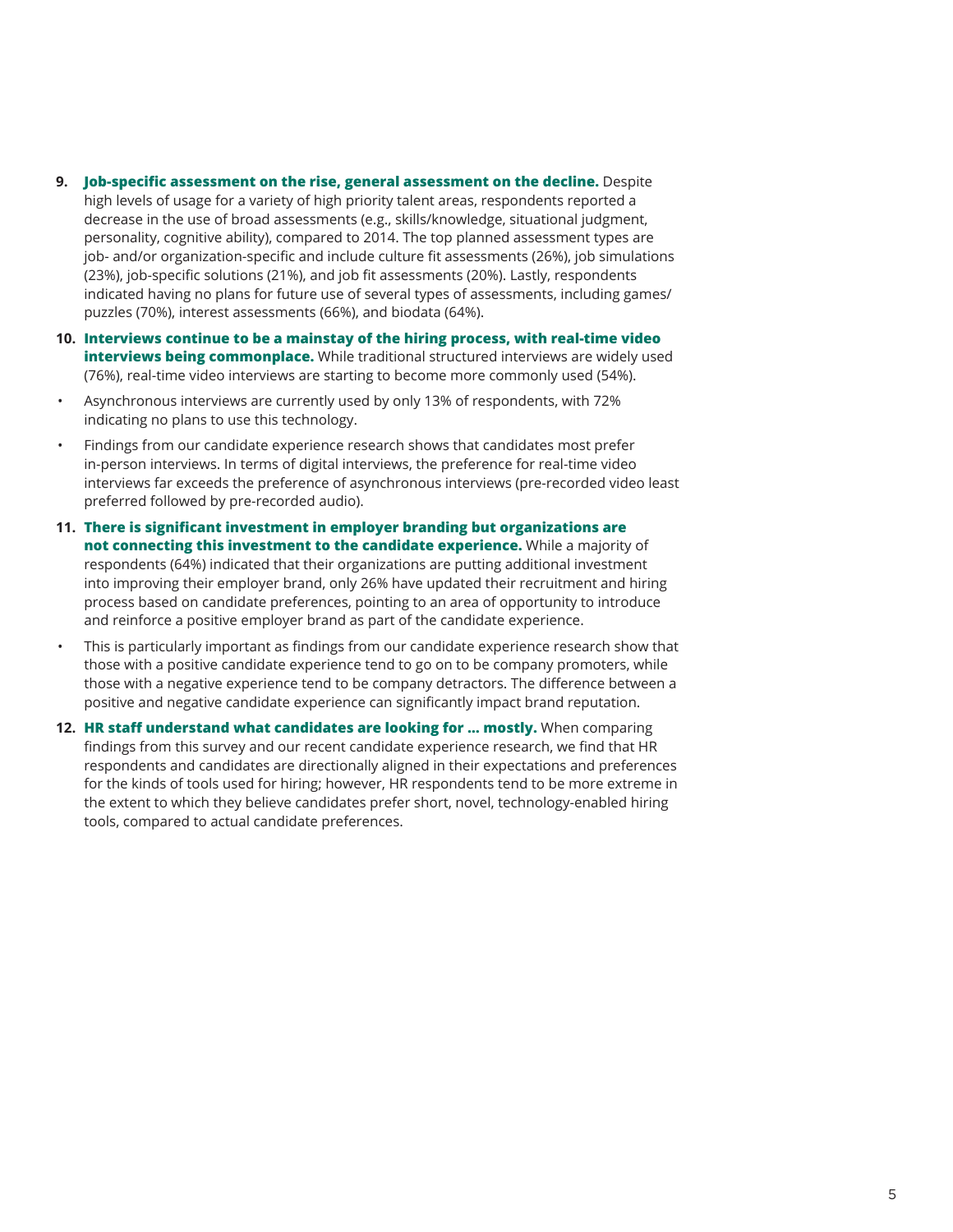# Introduction

Organizations are facing unprecedented levels of change, as socio-political, economic, and technological forces are disrupting the business ecosystem. These forces are impacting the nature of work – the way work is performed, the number and type of jobs, and traditional notions of careers. The rise of the gig economy, the automation and digitalization of work, the availability of information, and the ease of working across geographic regions and languages have significant implications for the way in which talent – arguably an organization's biggest asset – is recruited, selected, onboarded, developed, managed, and led. Traditional methods of managing and measuring talent are being re-considered in light of the changing nature of work, the increased amount and type of talent data, and changes in organizational strategy designed to increase competitive advantage.

With record low levels of unemployment in certain parts of the developed world<sup>2</sup> and improving labor situations in emerging economies<sup>3</sup>, many organizations struggle with talent shortages, particularly for roles with in-demand skills that are often tied to organizational strategy. In addition, research shows that employees face high levels of stress at work4, engagement is at chronic low levels<sup>5</sup>, and individuals are rejecting traditional concepts of employment in favor of self-employment<sup>6</sup>, flexible work arrangements<sup>7</sup>, and purpose-driven work<sup>8</sup>. Entire industries have been spawned that address worker well-being and non-traditional work. Non-traditional work is attracting individuals with in-demand skills who could otherwise help close talent gaps. Alongside these forces, we are seeing that organizational survival is on the line as it is expected that half of the S&P 500 is expected to turn over in the next 10 years<sup>9</sup>.

*"In a world full of many more Chief People and Chief Happiness Officers, the war [for talent] appears to have been lost on all sides. Of course, many workers excel in their jobs and make pivotal contributions to their organizations. But for every one employee who does, there are many more who are [underemployed](https://www.fastcompany.com/3067136/can-this-program-solve-millennials-underemployment-crisis), underperforming, and [just](https://www.fastcompany.com/3065845/why-nearly-half-of-workers-globally-could-leave-their-jobs-in-2017)  [plain miserable at work.](https://www.fastcompany.com/3065845/why-nearly-half-of-workers-globally-could-leave-their-jobs-in-2017)" (Chamorro-Premuzic & Yearsely, 2017)*

How are organizations transforming their talent practices to account for changes in the nature of work, talent gaps, and changes in career concepts to enhance their competitive advantage in the future? In an increasingly competitive marketplace, what are they doing to ensure that optimal methods are being used to attract, select, and retain talent that ensures that business objectives are met? As work changes, how have organizations' talent practices responded?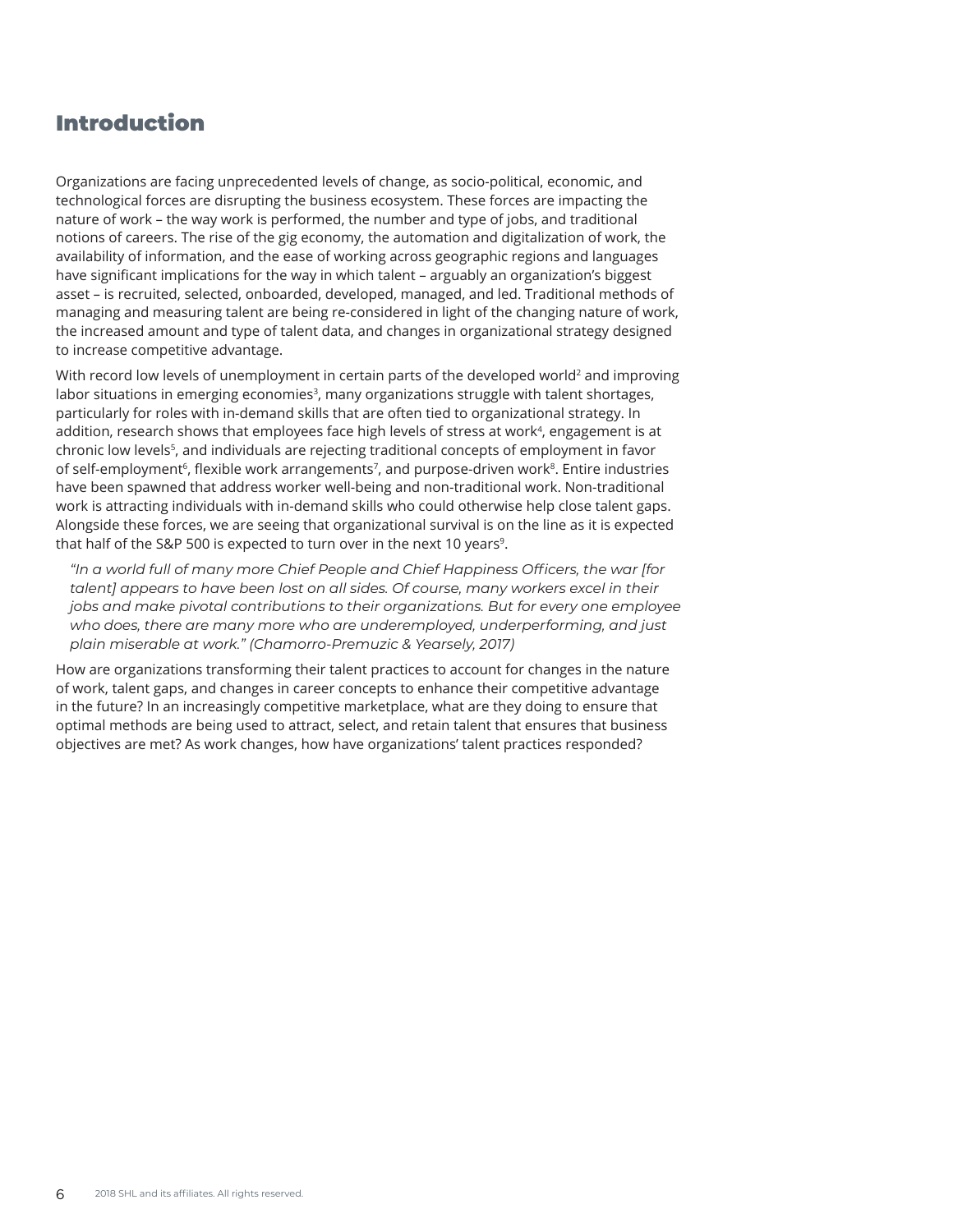Now is the time to take action to understand how work is changing and how organizational talent practices need to evolve to deliver on business strategy in light of these changes. HR is still undergoing a transformation to place data at the center of its processes and evaluation methods. It is through metrics and outcomes that the success of talent programs will continue to be evaluated. How is HR doing in its quest to put data at the center of every talent investment decision? Has the promise of automated talent systems helped put data at the fingertips of organizational decision makers?

*"High impact HR talks about how, beyond automation, the big topic in business today*  is productivity. We are now working on agile, team-centric organizations, and we are *overwhelmed with too much to do. Can we build HR software that really improves productivity and helps teams work better together? That's the next challenge." (Bersin, 2017)*

How has enhanced data availability changed the ways in which talent are selected and developed? In the increasingly candidate-centric market and the quest to attract candidates who may also be customers, how have organizations responded to attempts to embed enhanced employer brands into the recruitment process? Have they leveraged technology to a greater degree? Have they shifted talent measurement to new, convenient, unobtrusive ways of determining who to hire and develop?

Addressing questions like these will lead to critical discussions for the evolution in talent practices will allow organizations to survive – and thrive.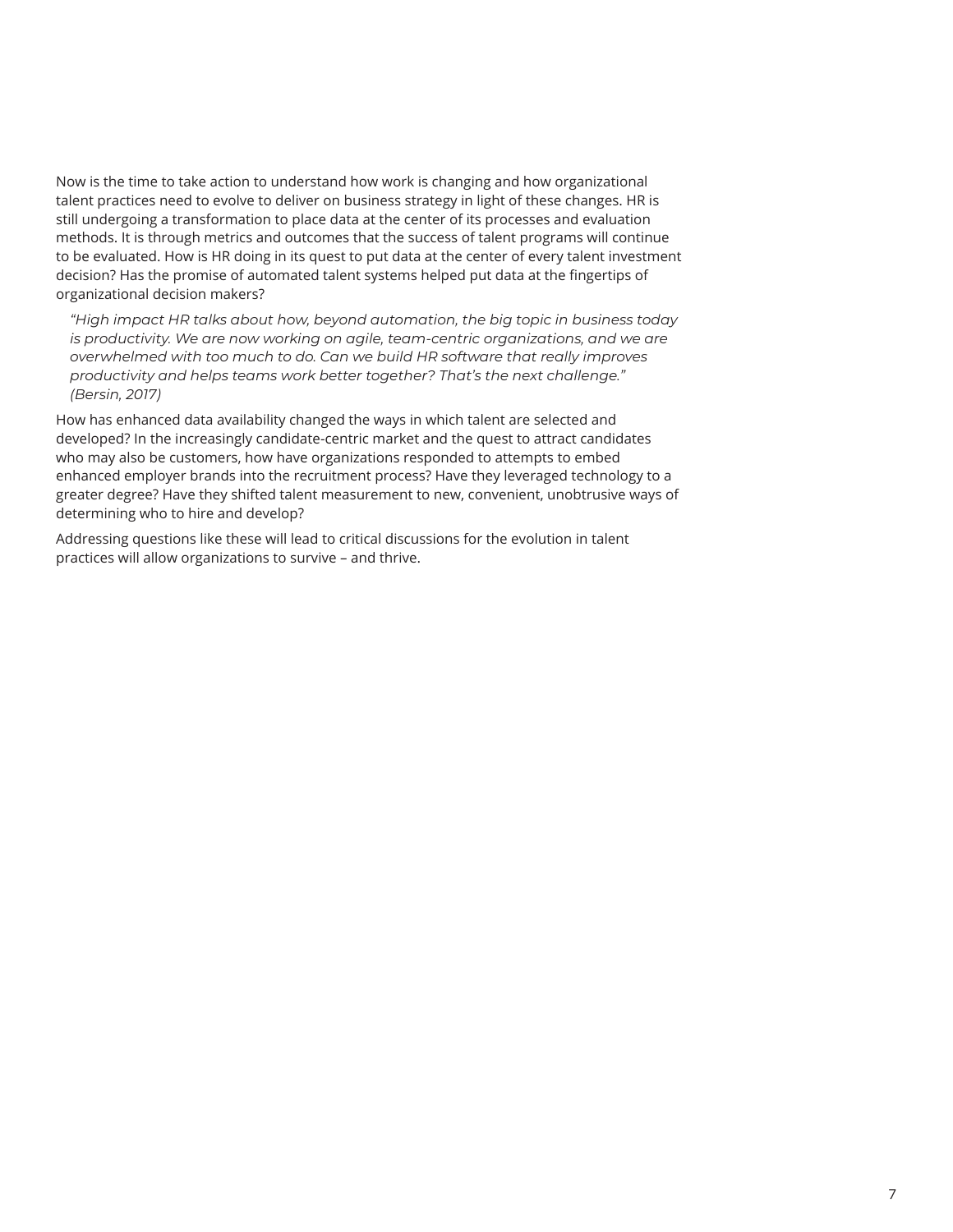# About the Report: Methodology and Participating Companies

The 2018 report is based on data from an online survey administered to 3,135 HR professionals in November 2017. Specific sample size varies by analysis. The global sample referred to in the report describes data from all respondents.

Nearly equal portions of respondents work for organizations headquartered in the Americas (26%), Europe (23%), and Asia (22%), with smaller portions of respondents in the Middle East and Africa (19%) and Australia and New Zealand (10%) regions. Breakout by geographic region is reported in Figure 1. Respondents represent countries both within and outside of the Global Top 10 for Gross Domestic Product (GDP; see Figure 2)ª. Respondents represent a variety of company sizes and industries (see Figures 3 and 4). Most respondents report into an HR function within their organizations and represent a variety of roles. The largest portion of respondents reported their roles to be in HR Leadership (39%).

We also examine results in the context of an indicator of leading organizations: membership on the Global Fortune 500 (F500) listings in the past three years (see Figure 5). Figures 6 and 7, respectively, show other descriptive information about the global sample – net promoter status and company lifecycle status.

<sup>a</sup> GDP is the total market value of all goods and services produced in a country in a given year. International Monetary Fund World Economic Outlook (April, 2017)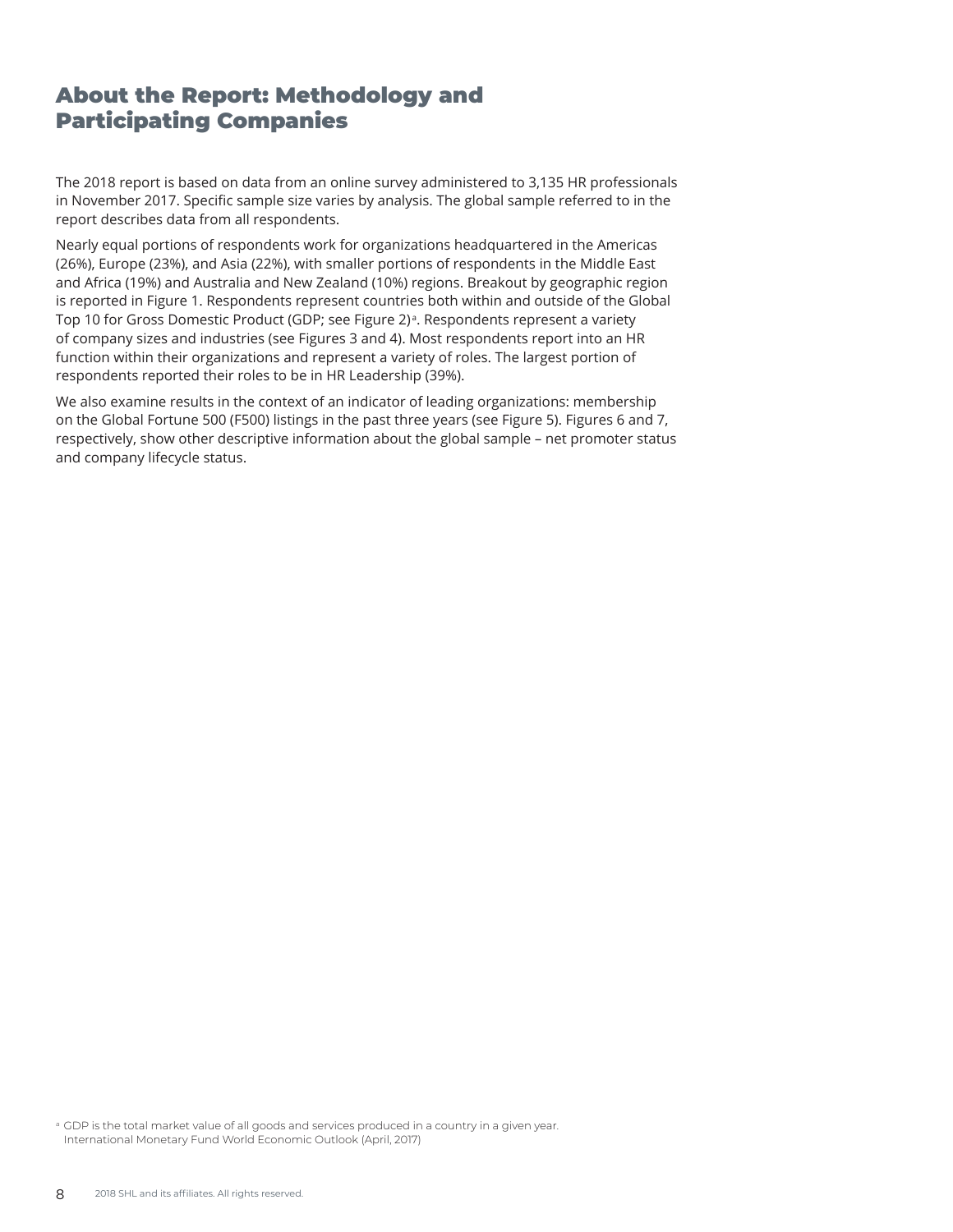

#### Figure 1. Respondents by Location of Company Headquarters

Figure 3. Respondents by Organization Size



Figure 5. Respondents by Fortune 500 Organization Status



## Figure 7. Respondents by Company Lifecycle Status



Figure 2. Respondents by Gross Domestic Product (GDP) Status



Figure 4. Respondents by Industry Sector



Figure 6. Respondents by Net Promoter Status

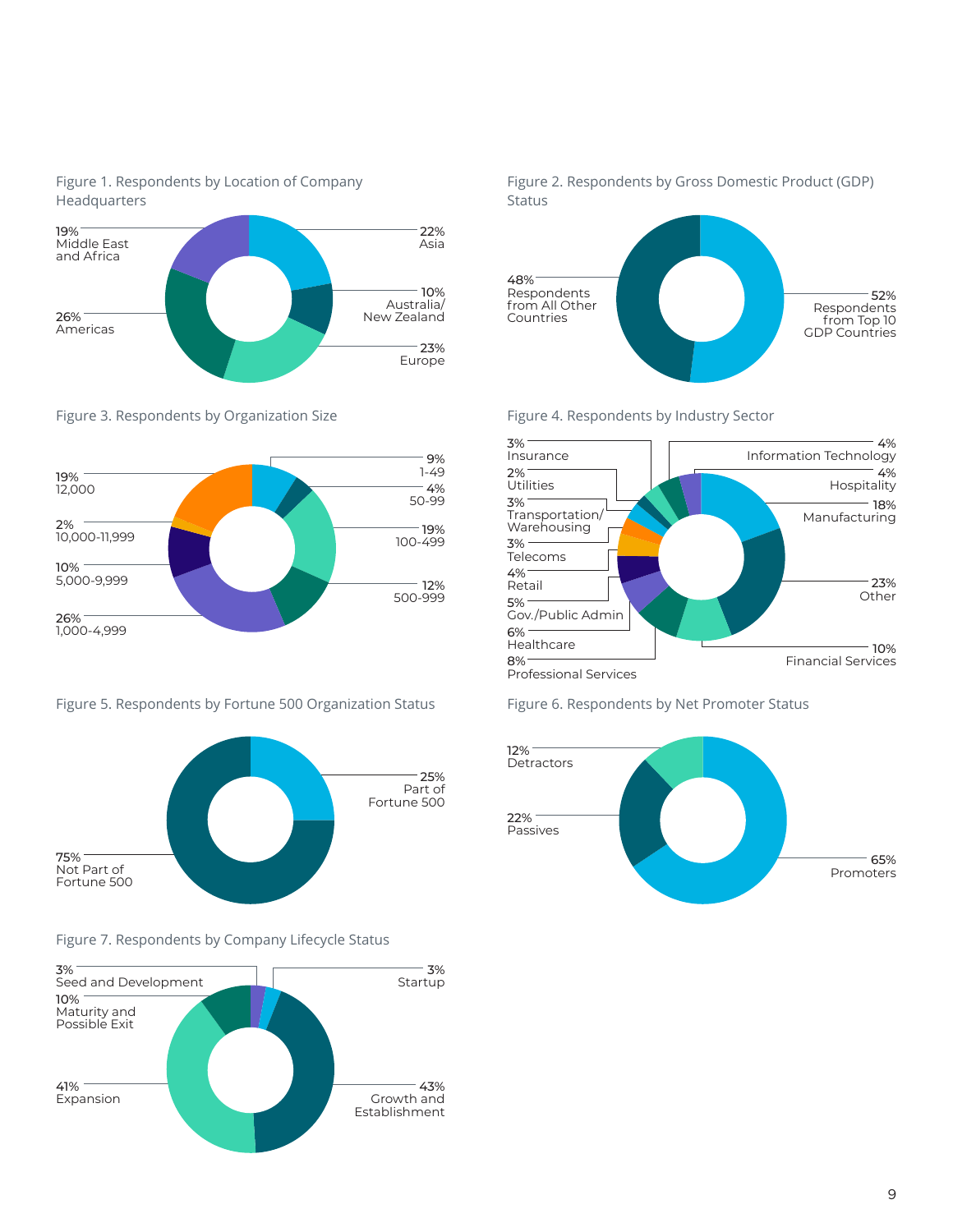# Part I

# The Changing Nature of Work and Implications for Organizational Strategy and Talent Management

Planning for the future of work starts now as respondents indicate that automation is driving fundamental changes in work and has the potential to change the nature of talent processes.

Today's marketplace is increasingly complex and competitive, with change and disruption constant forces in many work environments. The promise of big data, the increasing role of technology, and the rise of nontraditional careers are contributing to fundamental changes in the nature of work. These trends have tremendous potential to disrupt talent management practices. In this section, we present findings about the changing nature of work with a particular focus on the role of automation and its effects on jobs and changing talent practices. We then present findings related to talent priorities and describe how shifts in talent priorities may be related to changes in the nature of work.

In the survey, we defined automation as "the use of technology to replace or enhance the tasks performed by an employee." We asked respondents whether they agreed with our definition, and most said "yes" (85%). Of the respondents who disagreed, some offered additional explanation, such as:

- "Automation is simply the use of technology, whether it replaces or enhances the tasks that an employee engages in."
- "I would highlight more the aspect that automation can improve the process (e.g. output, productivity) and less focus on replacing employees."
- "My understanding of automation is that in most cases it is the promotion of human beings' efficiency and capabilities. So there might be two trends with automation on HR: replacement of many traditional job roles, [and the creation of] new job roles."

As shown in Table 1, most respondents saw automation in a positive light, as it has the potential to help workers deal with the complexity of their jobs, taking over the more mundane aspects of jobs, and freeing workers to innovate, create, collaborate, and do useful work. For the most part, respondents seemed eager to embrace automation in their work and saw a bright future ahead for automation in their organization.

Table 1. Respondent Reactions to the Role of Automation

| <b>Survey Statement</b>                                                                              | "Yes" |
|------------------------------------------------------------------------------------------------------|-------|
| Do you agree with our definition of automation?                                                      | 85%   |
| I think automation has the potential to enhance the productivity of employees in my<br>organization. | 90%   |
| I am worried that automation may replace many jobs once performed by people.                         | 31%   |
| Automation is negatively affecting how I perform my job.                                             | 8%    |
| Automation is positively affecting how I perform my job.                                             | 78%   |

## Key Finding 1

**Automation positively impacts jobs but with some potentially unintended consequences.** While respondents were generally favorable about the way in which job automation is positively impacting the way in which work is performed, there are indications that automation has the potential to dramatically impact jobs and HR processes.

- Most respondents (90%) indicated that automation has the potential to enhance productivity of employees in their organization and more than three-quarters (79%) agreed that automation is positively affecting how their jobs are performed.
- However, 27% indicated that automation has led to layoffs and 23% agreed that there is an increased number of candidates for jobs that have been partly automated.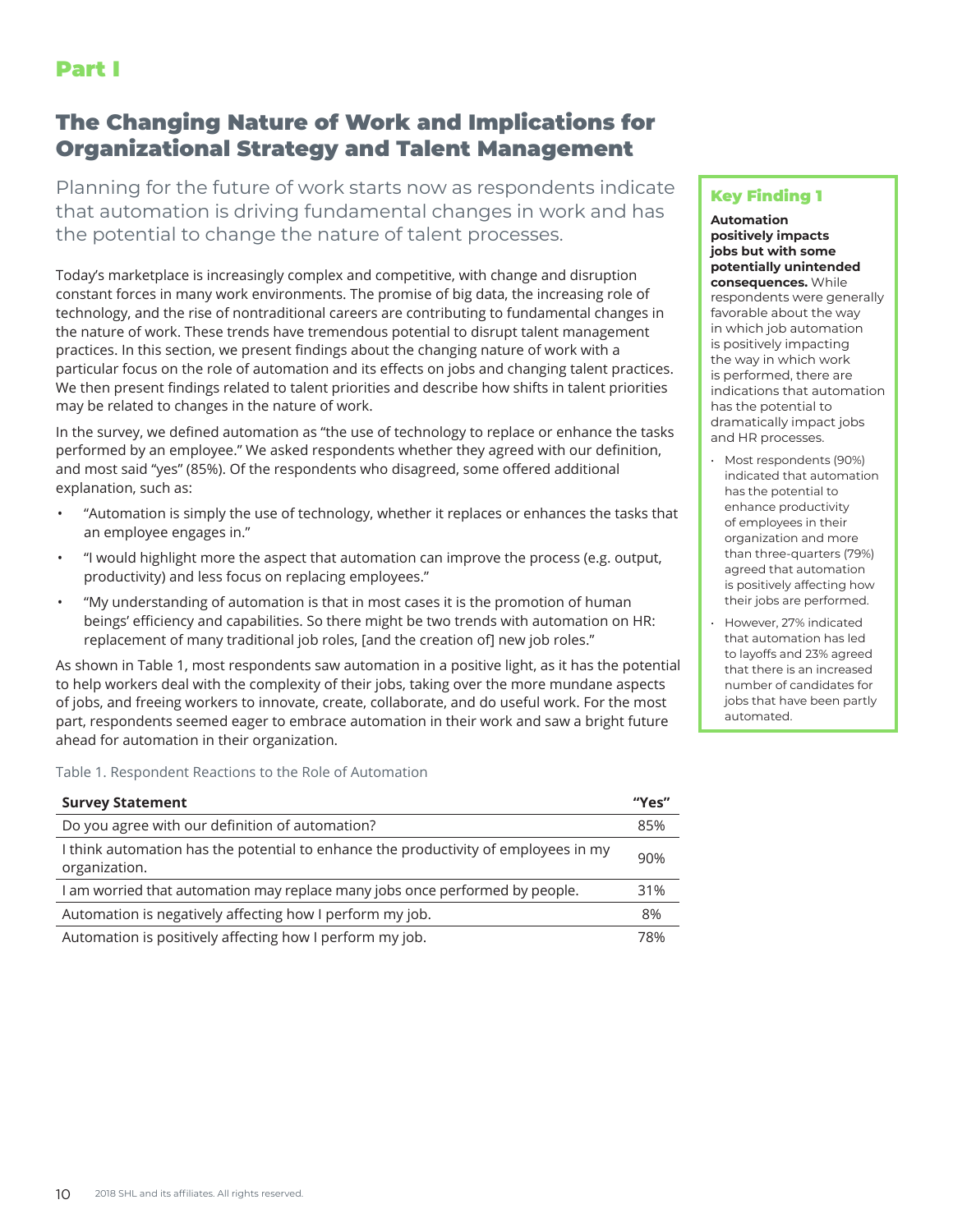In terms of changes in talent management practices as a result of automation, more than half of respondents (55%) reported that automation is influencing the number of new roles being created, and half indicated that automation is changing their hiring/selection programs. A small but still notable group (27%) reported that automation has led to layoffs in their organization. A portion of respondents (23%) agreed that there has been an increase in the number of candidates for jobs that have been partly automated.

Larger organizations are likely to be first adopters of automation, and their responses are consistent with this. There was simply more endorsement by larger organizations on every question posed about changes affecting the organization due to automation. Most notably, in comparison to the global sample, a greater percentage of respondents from Global Fortune 500 organizations (F500) reported that automation is influencing the number of new roles (65%), has led to layoffs/redundancies (36%), and has led to increased involuntary turnover in their organization (26%; see Table 2).

Table 2. Impact of Automation Relevant to the HR Function

| <b>Survey Statement</b>                                                                        | <b>F500</b> | <b>Global Sample</b> |
|------------------------------------------------------------------------------------------------|-------------|----------------------|
| Automation is influencing the number of new roles we are<br>creating in my organization.       | 65%         | 55%                  |
| Automation has changed our hiring/selection programs.                                          | 55%         | 50%                  |
| Automation has led to layoffs/redundancies/reductions in<br>force in my organization.          | 36%         | 27%                  |
| For jobs that have been partly automated, we are seeing<br>more candidates for open positions. | 28%         | 23%                  |
| Automation has led to increased involuntary turnover in my<br>organization.                    | 26%         | 19%                  |
| Automation has led to increased voluntary turnover in my<br>organization.                      | 18%         | 13%                  |

Table 3. How Organizations are Preparing for Changes in Work

| <b>Survey Statement</b>                                                                                                           | <b>Global Sample</b> |
|-----------------------------------------------------------------------------------------------------------------------------------|----------------------|
| We are working with our leaders to understand what roles will be critical in<br>the future.                                       | 81%                  |
| In the future, I expect that my organization will need to rely on talent data<br>more heavily.                                    | 77%                  |
| My organization is considering what impact digitalization will have on<br>current and future roles.                               | 66%                  |
| Our HR department is spending time considering the future of work, and<br>how we'll re-design HR processes to support it.         | 61%                  |
| In the future, I expect that we will have more candidates for fewer roles.                                                        | 42%                  |
| My company has a clear understanding of our workforce's potential (e.g.,<br>for additional responsibilities or leadership roles). | 39%                  |

## Key Finding 2

#### **Planning for the future of work starts now.**

The future of work is a topic captivating the attention of respondents, despite less than half (40%) indicating that their companies have a clear understanding of their current workforce's potential.

- To close the gap, most respondents (81%) are working with business leaders to understand what roles will be critical in the future, and almost half of respondents (42%) expect that in the future there will be more candidates than roles.
- Additionally, 77% reported the need to rely on talent data more heavily in the future, 66% are considering the impact of digitalization on current and future roles, and 61% reported spending time considering the future of work and how to redesign HR processes to support it.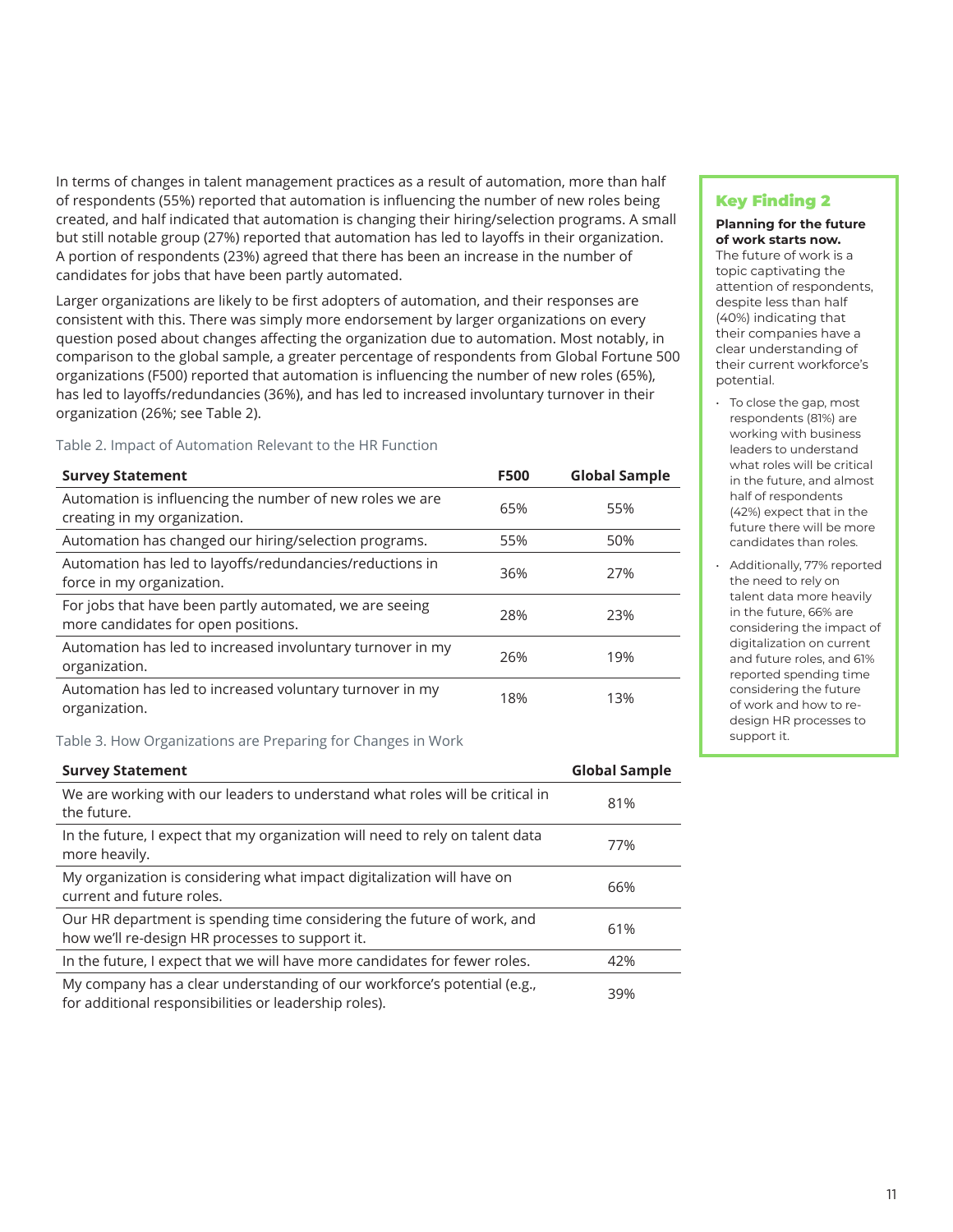Over time, organizations have increased their reliance on talent information to make business decisions. In 2014, 52% of respondents reported that they relied on their talent information when making decisions about the business; this increased to 61% in the current survey. However, only 27% of respondents are satisfied with their ability of their HR systems to manage talent data, only slightly higher than what was reported in 2014 (25%).

Table 4. Talent Management Trends and Processes

| <b>Survey Statement</b>                                                                                                                               | 2014 | 2018 |
|-------------------------------------------------------------------------------------------------------------------------------------------------------|------|------|
| My organization considers people decisions (hiring, promotion) in the context of business objectives.                                                 | 83%  | 85%  |
| My organization uses information about talent to make business decisions.                                                                             | 52%  | 61%  |
| In general, my organization is focusing more on developing talent internally than on hiring externally.                                               | 57%  | 63%  |
| We are currently recruiting for more open positions organization-wide as compared to last year.                                                       | 35%  | 43%  |
| We expect it will become increasingly challenging to recruit and hire talented individuals for key positions in the<br>coming year.                   | 64%  | 67%  |
| We collect metrics to show the value of our HR investments.                                                                                           | 52%  | 54%  |
| am satisfied with the ability of our HR systems/automation to manage talent data.                                                                     | 25%  | 27%  |
| Our organization's competency model is being used effectively as part of our overall employee lifecycle (from<br>hiring to development to promotion). | 42%  | 32%  |

## Priorities are shifting internally and focusing on top talent programs to identify and develop leaders who can lead organizations through tremendous change and disruption

Organizations' talent practices are influenced by broader company priorities, initiatives, and challenges. To enable successful organizational performance, talent practices must be responsive to changes in the business. Are changes in the nature of work affecting how organizations prioritize their talent initiatives? To address this, we next review how respondents view 19 different talent areas, ranging from onboarding to succession planning. The growing focus areas of mitigating leader derailment, graduate recruitment programs, and apprentice recruitment programs were introduced for the first time in this survey. Respondents were asked to indicate whether each area was a top, medium, or low priority for their organization in the upcoming year.

As shown in Table 5, 60% of respondents reported that leadership development was a top priority, followed closely by identification of high-potential talent (56%), career development (55%), performance management (55%), and succession planning (54%). These priorities reflect a focus on top level talent programs (in the cases of leadership development, highpotential identification, and success planning) and managing and developing an agile and high performing workforce (in the cases of career development and performance management). These findings may reflect how organizations are trying to cultivate and develop existing talent to achieve increasingly high levels of performance given the changes in the nature of work.

## Key Finding 3

**Companies are focused on top level talent programs and managing and developing an agile workforce.** The top 5 talent priorities for 2018 are leadership development, identification of high potential talent, career development, performance management, and succession planning. Engagement/retention, the top priority in 2014, fell to the sixth highest priority. The top priorities are very consistent across geographic regions, indicating a specific focus on internal talent programs around the world.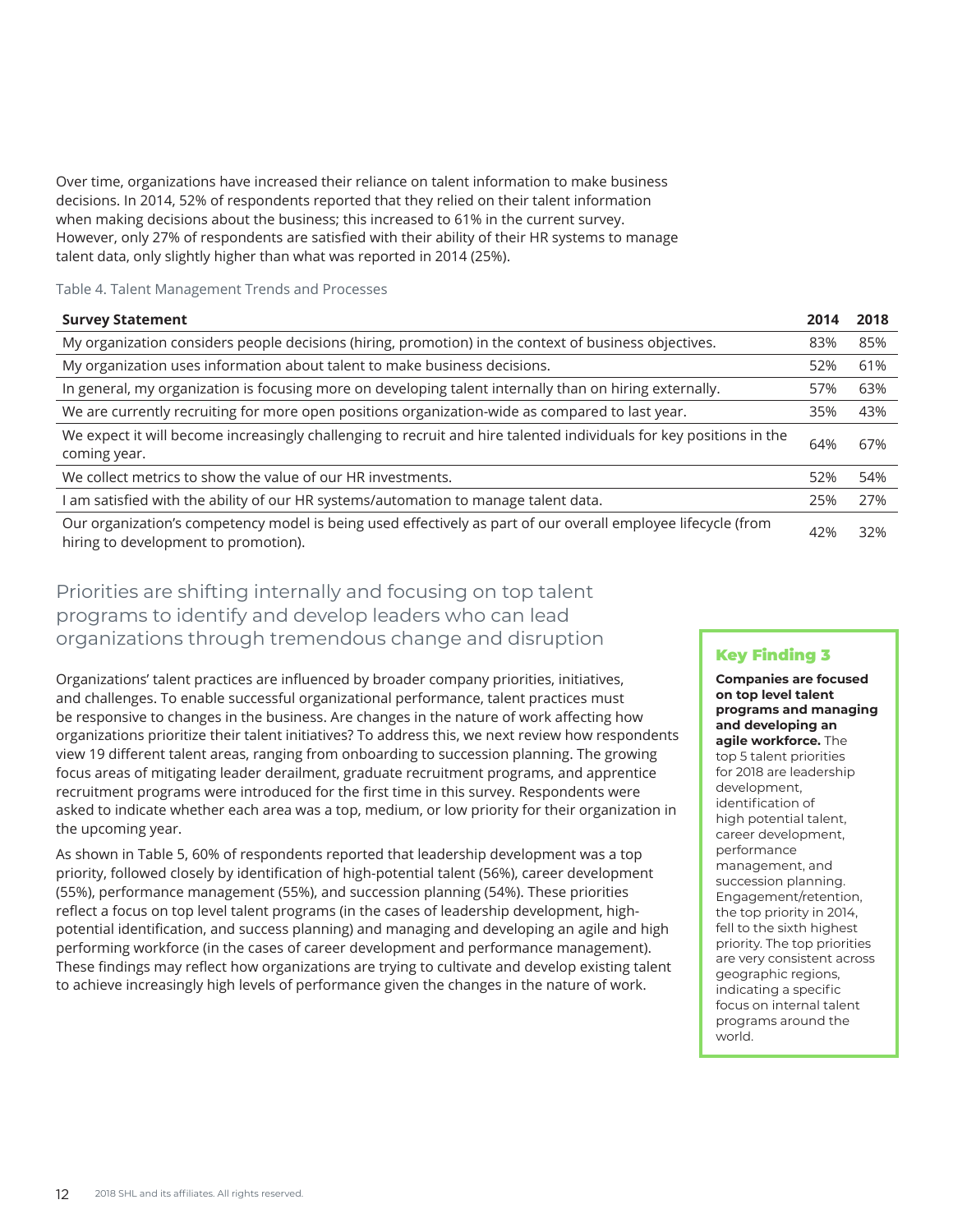These findings are particularly noteworthy given the change in priorities compared to 2014. Engagement/retention, the top priority in 2014, is not among the top 5 areas. It may be that HR practitioners have recognized that engaging and retaining key talent (rather than all talent) is critical to propelling business performance during times of change and uncertainty. In contrast, career development is an increasingly important focus area, with 55% of respondents indicating this as a top priority compared to 42% in 2014. This finding may suggest that the rapid change and disruption happening across industries requires continuous learning and updating of skills to help companies stay competitive.

The top 5 priorities for leading (F500) organizations are the same as the global sample, with a slight difference in rank ordering. Engagement/retention was also the sixth highest priority in this group. More respondents from F500 companies indicated a higher priority on talent analytics (41% vs. 34% in the global sample), suggesting more focus and perhaps knowledge and access of methodologies to analyze talent data. The focus on internal talent programs was also echoed through a general question about relative priority put on internal development compared to external hiring. Specifically, a slightly higher percentage of respondents from F500 organizations reported spending more time on developing talent internally than on hiring externally (70% vs. 59% in non-F500 sample).

|                                                          | 2014                |                          | 2018                |      |  |
|----------------------------------------------------------|---------------------|--------------------------|---------------------|------|--|
| <b>Talent Initiative/Area</b>                            | <b>Top Priority</b> | Rank                     | <b>Top Priority</b> | Rank |  |
| Leadership development                                   | 54%                 | 2                        | 60%                 | 1    |  |
| Identification of high-potential talent/emerging leaders | 51%                 | 4                        | 56%                 | 2    |  |
| Career development                                       | 42%                 | 7                        | 55%                 | 3    |  |
| Performance management                                   | 54%                 | $\overline{2}$           | 55%                 | 3    |  |
| Succession planning                                      | 46%                 | 5                        | 54%                 | 5    |  |
| Engagement/retention                                     | 56%                 | 1                        | 52%                 | 6    |  |
| Change management                                        | 42%                 | 7                        | 42%                 | 7    |  |
| Training                                                 | 42%                 | 7                        | 39%                 | 8    |  |
| Onboarding                                               | 29%                 | 13                       | 36%                 | 9    |  |
| External hiring (including recruitment)                  | 34%                 | 10                       | 35%                 | 10   |  |
| <b>Talent Analytics</b>                                  | 46%                 | 5                        | 34%                 | 11   |  |
| Internal hiring (including promotion)                    | 34%                 | 10                       | 32%                 | 12   |  |
| Workforce planning                                       | 46%                 | 5                        | 32%                 | 12   |  |
| Creating/implementing competency model(s)                | 30%                 | 12                       | 30%                 | 14   |  |
| Restructuring                                            | 27%                 | 14                       | 29%                 | 15   |  |
| Reducing the risk of leader derailment                   | --                  | $-$                      | 23%                 | 16   |  |
| Outplacement/redeployment of talent                      | 13%                 | 15                       | 16%                 | 17   |  |
| Graduate programs                                        | $- -$               | $\overline{\phantom{m}}$ | 15%                 | 18   |  |
| Apprentice programs                                      | --                  | --                       | 10%                 | 19   |  |

#### Table 5. Talent Priorities: Overall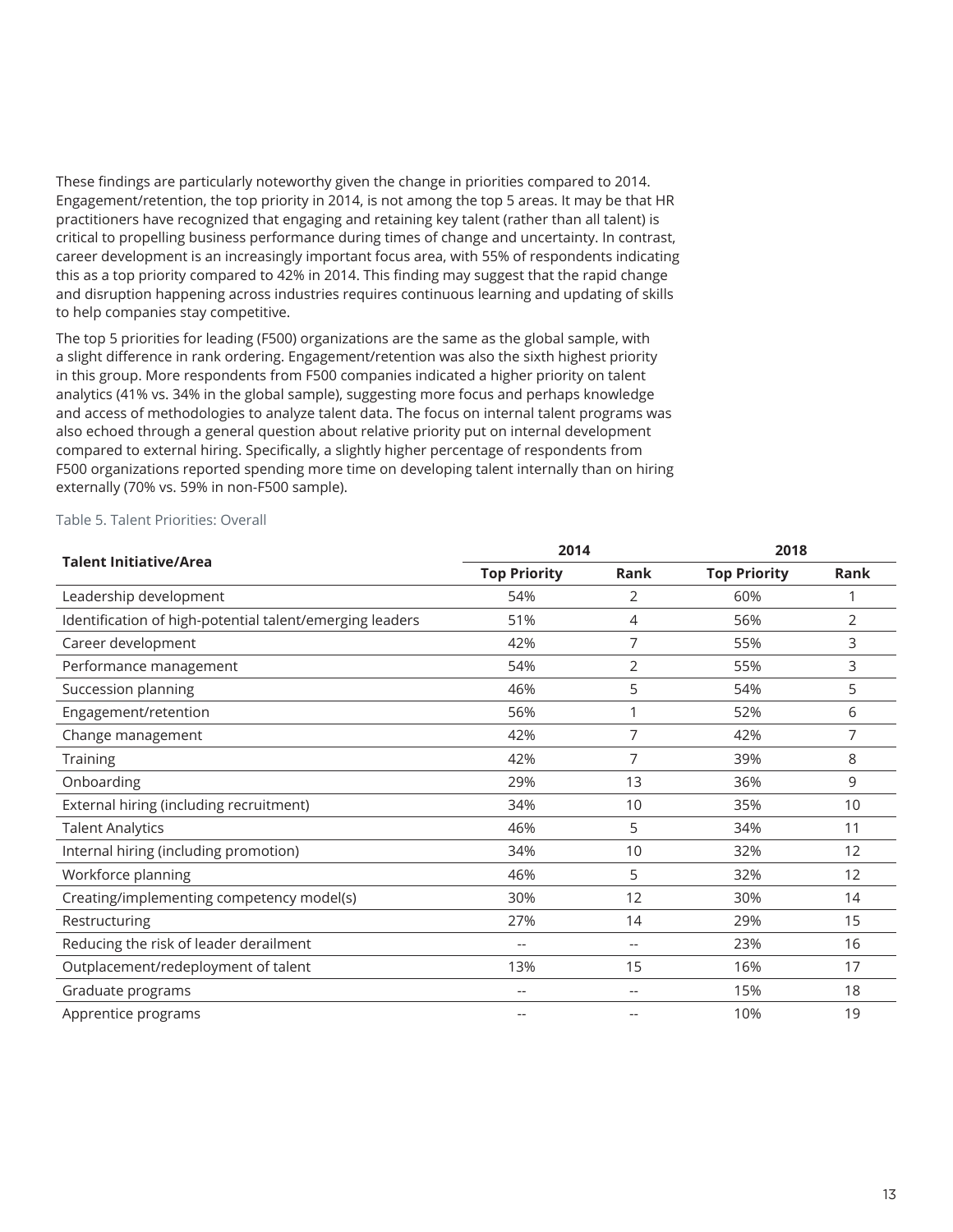Looking closer, talent priorities differ somewhat across geographic region. Leadership development and succession planning are the only talent areas to appear in the top 5 across regions. Performance management appears as a top 5 for all regions except Americas. Likewise, identification of high-potential talent appears as a top priority for all regions except Australia/ New Zealand. Change management is a top priority only in Australia/New Zealand.

**Americas Asia Australia/ New Zealand Europe Middle East/ Africa 1** Leadership development Leadership development Leadership development Leadership development Performance management **2** Identification of high-potential talent Identification of high-potential talent Performance management Identification of high-potential talent Leadership development **3** Engagement/ retention Succession planning Change management Succession planning Career development **4** Succession planning Performance management Engagement/ retention Career development Succession planning **5** Career development Career development Succession planning Performance management Identification of high-potential talent/ engagement/ retention (tie)

Top Five HR Priorities by Geographic Region

The percentage of respondents who viewed each talent area as a priority also differs widely geographically (see Table 6). For instance, identification of high-potential talent was endorsed as a top priority by 66% of respondents in Asia but only 42% in Australia/New Zealand and 56% in the global sample. Performance management, the top priority for the Middle East/Africa was endorsed by 65% of respondents in that region compared to 55% in the global sample. Respondents in the Americas reported lower levels of internal hiring as a top priority (25%) compared to the global sample (32%). Respondents in Europe were less likely to report talent analytics (28%) and workforce planning (25%) compared to the global sample where these practices were endorsed by 34% and 32%, respectively.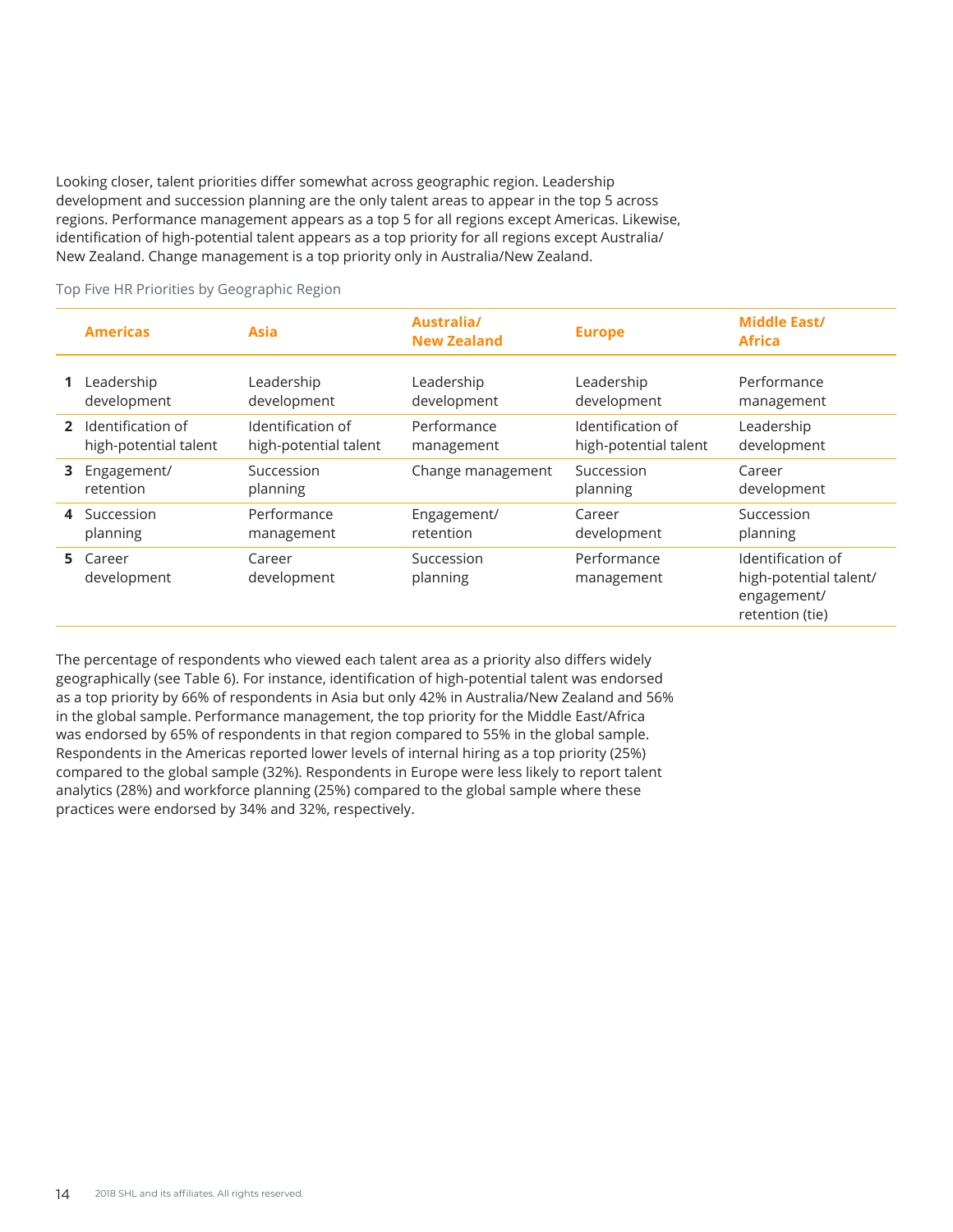Table 6. Talent Priorities: By Geographic Region

|                                                          | 2018 Top Priority |             |                                        |               |                                      |
|----------------------------------------------------------|-------------------|-------------|----------------------------------------|---------------|--------------------------------------|
| <b>Talent Initiative/Area</b>                            | <b>Americas</b>   | <b>Asia</b> | <b>Australia/New</b><br><b>Zealand</b> | <b>Europe</b> | <b>Middle East/</b><br><b>Africa</b> |
| Leadership development                                   | 61%               | 68%         | 63%                                    | 57%           | 63%                                  |
| Identification of high-potential talent/emerging leaders | 58%               | 66%         | 42%                                    | 55%           | 59%                                  |
| Career development                                       | 52%               | 58%         | 38%                                    | 52%           | 61%                                  |
| Performance management                                   | 50%               | 59%         | 51%                                    | 51%           | 65%                                  |
| Succession planning                                      | 53%               | 62%         | 43%                                    | 52%           | 61%                                  |
| Engagement/retention                                     | 56%               | 54%         | 46%                                    | 46%           | 59%                                  |
| Change management                                        | 40%               | 45%         | 48%                                    | 40%           | 40%                                  |
| <b>Training</b>                                          | 33%               | 49%         | 31%                                    | 30%           | 49%                                  |
| Onboarding                                               | 34%               | 38%         | 38%                                    | 37%           | 42%                                  |
| External hiring (including recruitment)                  | 38%               | 29%         | 35%                                    | 39%           | 30%                                  |
| <b>Talent Analytics</b>                                  | 34%               | 42%         | 28%                                    | 28%           | 44%                                  |
| Internal hiring (including promotion)                    | 25%               | 33%         | 28%                                    | 34%           | 39%                                  |
| Workforce planning                                       | 29%               | 36%         | 36%                                    | 25%           | 44%                                  |
| Creating/implementing competency model(s)                | 24%               | 39%         | 22%                                    | 27%           | 37%                                  |
| Restructuring                                            | 24%               | 43%         | 29%                                    | 29%           | 29%                                  |
| Reducing the risk of leader derailment                   | 18%               | 31%         | 17%                                    | 16%           | 34%                                  |
| Outplacement/redeployment of talent                      | 9%                | 27%         | 7%                                     | 12%           | 25%                                  |
| Graduate programs                                        | 5%                | 13%         | 20%                                    | 15%           | 24%                                  |
| Apprentice programs                                      | 4%                | 9%          | 8%                                     | 12%           | 15%                                  |

In addition to the relative priority of talent areas, we also asked respondents to indicate whether budgets associated with various areas are likely to increase, decrease, or remain the same in 2018. Across all areas, most respondents indicated that budgets are likely to stay the same. As we expected, the areas respondents indicated as most likely to receive a budget increase are those that also appear on the list of top priorities. The notable exception is training, which despite not being listed as a talent priority, was one of the top areas likely to receive increased budget. Interestingly, many respondents also indicated that training was also one of the areas likely to receive a budget decrease, indicating varying expectations and disparities in budgets.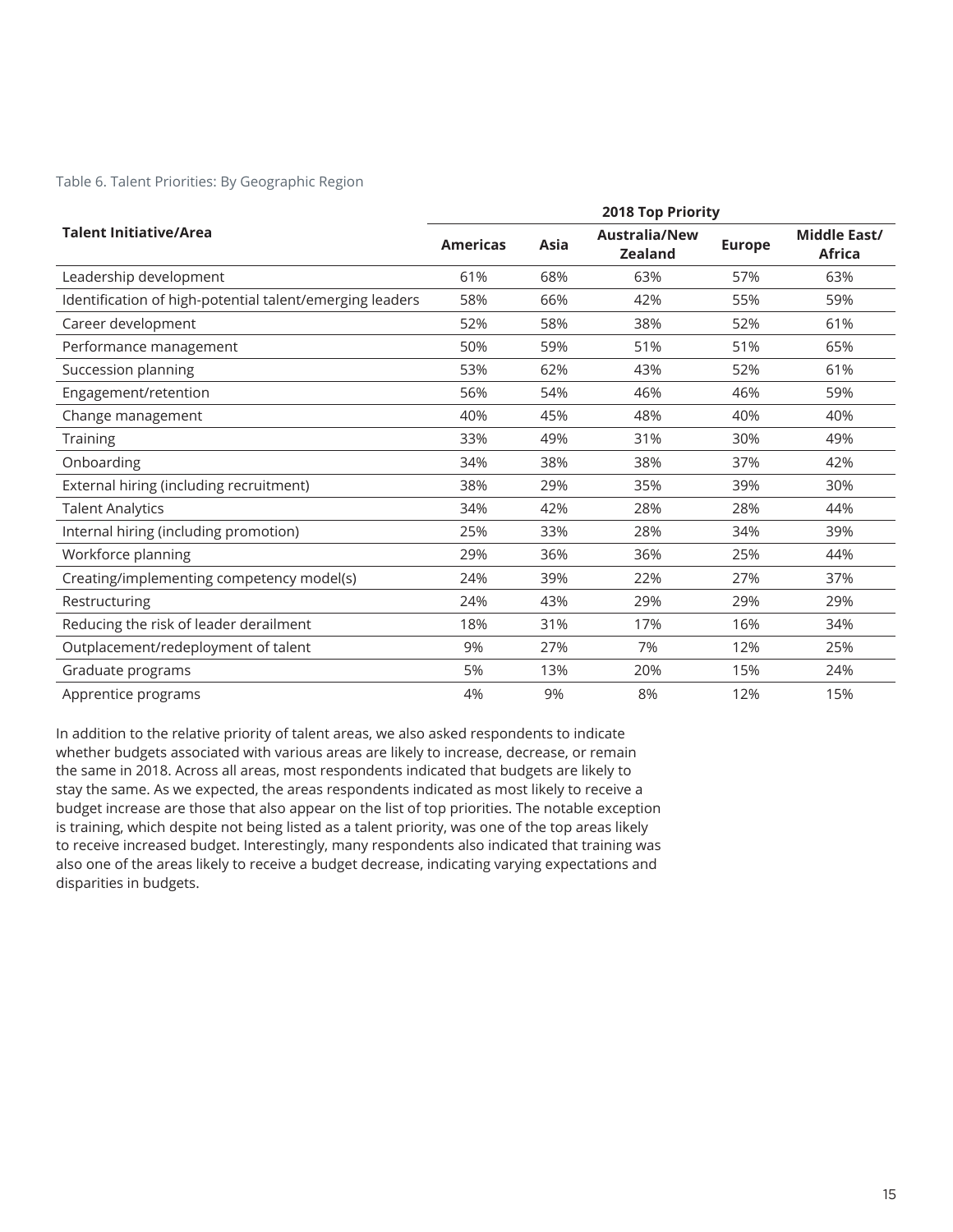## Top Five Anticipated Budget Increases and Decreases

#### **Anticipated Budget Increases**

- Leadership development
- Career development
- Identification of highpotential talent
- **Training**
- Engagement/ retention

#### **Anticipated Budget Decreases**

- **External hiring** (including recruitment)
- Outplacement/ redeployment of talent
- **Training**
- Creating/implementing competency models
- **Restructuring**

We were particularly interested in how organizations which are focused on the rise of digitalization at work prioritize their talent initiatives. Understanding how the organizations most perceptive to changes in technology approach their talent may provide insight into how talent programs are being shaped in response to the changing world of work. As shown in Figure 8, across all talent areas, companies that indicated they are considering the impact of digitalization were more likely to put higher priority on all talent areas compared to those not considering the impact of digitalization, with career development and talent analytics showing the largest differences between the groups. This indicates that companies focused on the digitalization of work prioritize concepts like continuous learning and skill development and may be more likely to analyze talent through new and sophisticated analytics.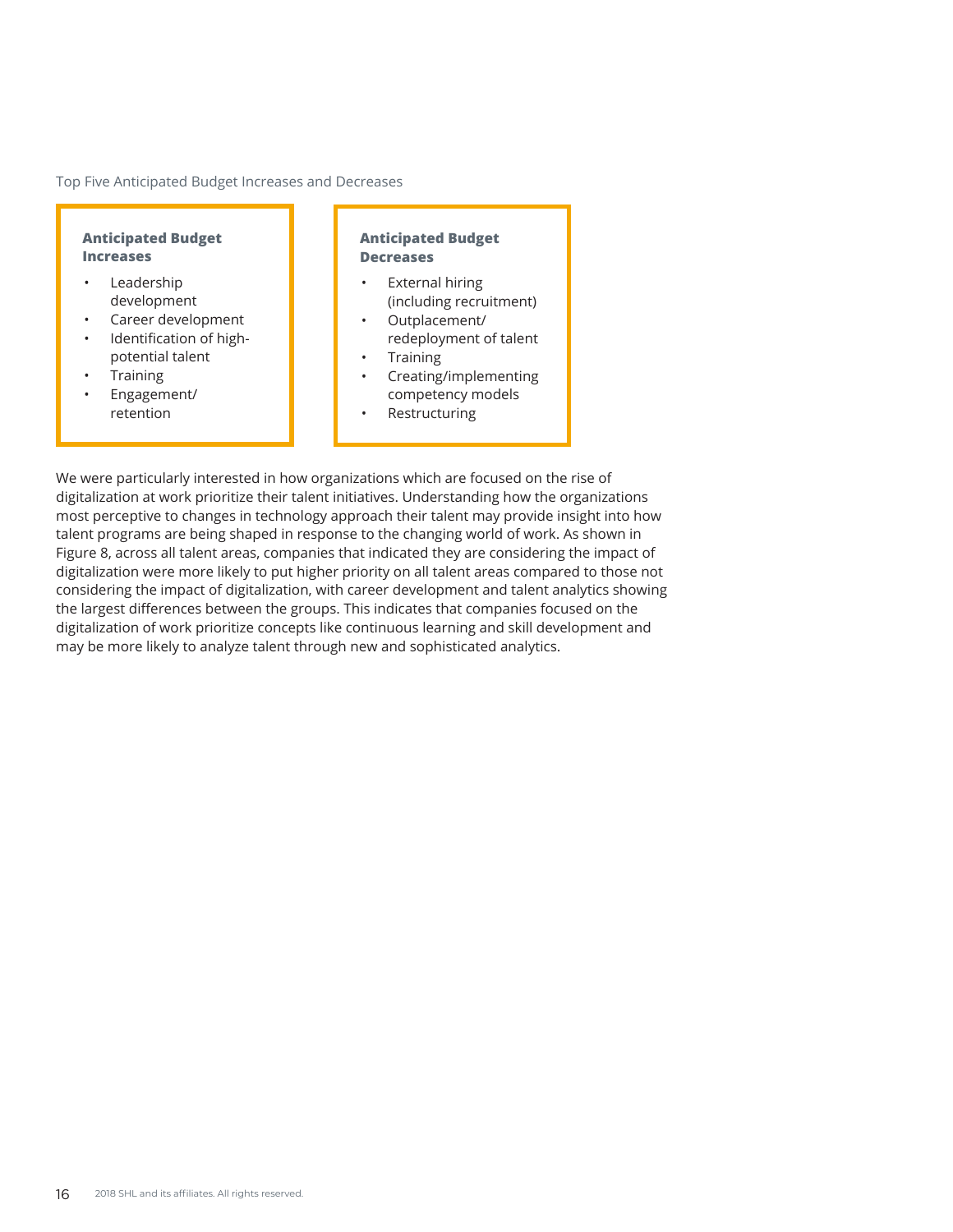Figure 8. Comparison of Respondents Indicating Talent Initiatives as Top Priority by Impact of Digitalization

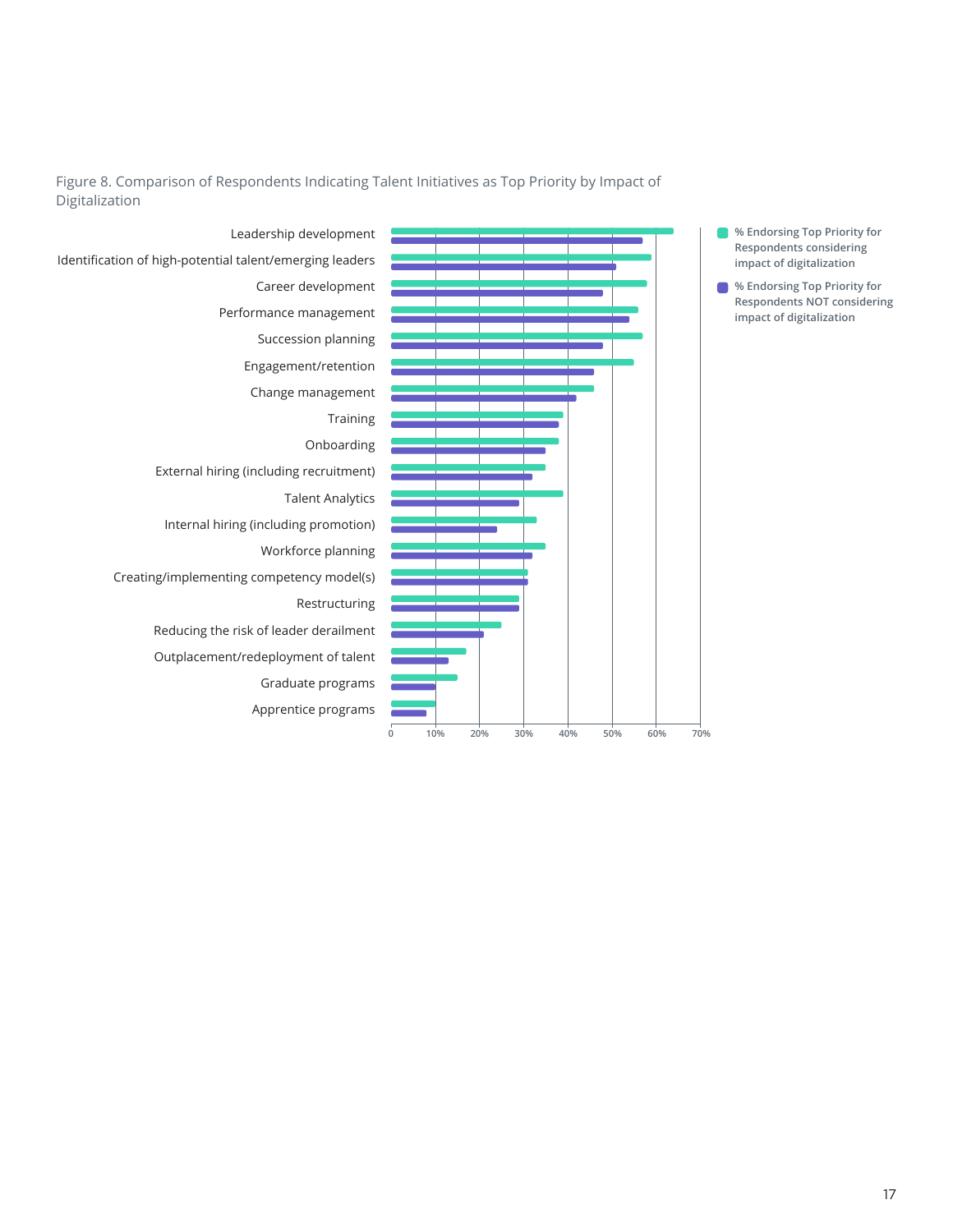Taken together, the findings presented in this section point to how changes in the work ecosystem, like automation and digitalization, are disrupting assumptions about jobs and the nature of work. Assumptions around candidate volume, methods of performing work, and traditional uses of talent data may not hold in the future. It will become increasingly important for HR practitioners to work with their strategic business partners to anticipate how changes in work will impact talent needs and how talent can drive business objectives.

As it stands, our findings indicate that companies continue to struggle with understanding their workforces' potential. Coming to grips with that through new methods of forecasting future needs and understanding how to develop and identify talent to meet those needs will be paramount. The shifts in talent priorities also signal a need to re-examine the efficacy of traditional talent acquisition and development programs to ensure they are delivering the right kinds of results. We see that respondents from leading (Fortune 500) organizations are investing in talent analytics to a greater extent than other organizations. This is one example of a talent practice that may help organizations accurately forecast future talent needs and understand their readiness to fulfill those needs.

In the next section, we describe findings related to uses of talent data and intended outcomes associated with various talent identification and development tools. These tools and associated data are one way leading organizations can forecast and measure future talent needs and capabilities.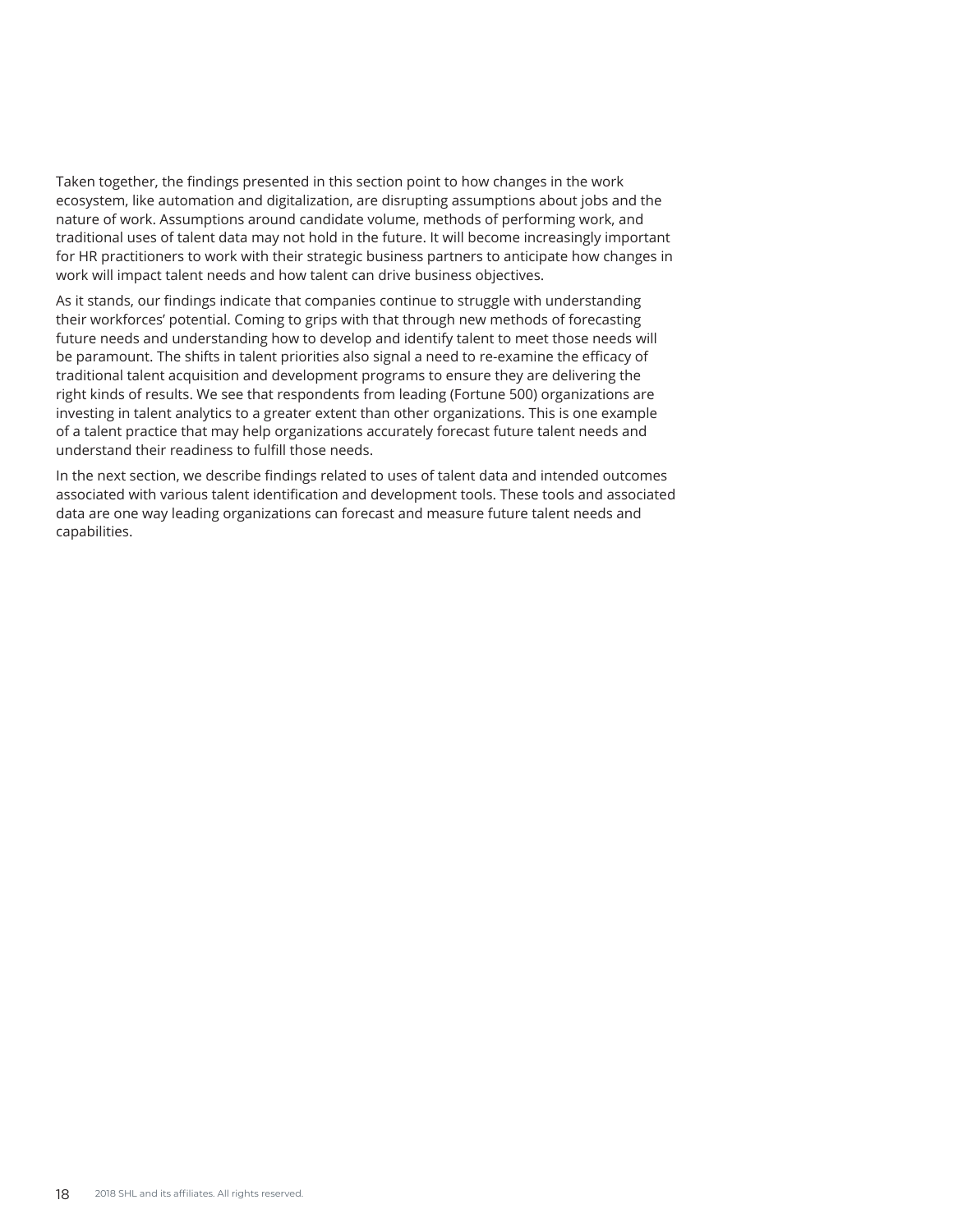# The Increasing Importance of Talent Data

The cost of a "bad" talent decision is always looming large in the minds of company leaders. As organizations focus on top talent who are responsible for driving competitive advantage, the emphasis on sound talent data will only increase. It will also be increasingly important to ensure that talent programs produce ROI and, accordingly, that organizations use metrics to track outcomes of talent programs.

Organizations are awash in talent data. Take a look inside any technology-enabled HR function and you will find candidates, employees, programs, and processes that are actively (or passively) generating data. Data are everywhere, providing opportunity and competitive advantage, but also some amount of angst about how to capitalize on its potential. The issue is not lack of data, it is the lack of tools, know-how, or system capabilities that would allow the harnessing of data to learn, experiment, and possibly improve the functioning and success of the organization through data-informed talent decisions. The larger the organization, the more likely there is a function devoted entirely to the stewardship of one's talent data assets, and smaller companies are likely wondering if they should be doing the same.

This section describes the importance of talent data for making informed talent decisions and highlights the key uses of these data in organizations today. These include the use of employee assessment data to evaluate outcomes in key talent management programs, the use of big data in hiring and selection, the use of HR information systems to manage talent data, and finally, the business outcomes which are targeted by psychometric and algorithmic assessment.

Assessments, long viewed as critical for hiring, are now increasingly common for development - along with tracking associated business outcomes.

We start our review of talent assessment practices by exploring companies' intended uses of assessments and how they evaluate the outcomes of talent assessment practices. Our findings tell slightly different stories of the dominant uses of assessment – for employee hiring and development. On the former, results show that nearly all respondents (94%) believe that testing is a valuable part of the hiring process, which is an increase from 87% in 2014 (see Table 7). However, less than half of respondents (49%) collect metrics to evaluate how testing adds value to the hiring process, though this represents a 5% increase since 2014. Similarly, less than half (46%) have changed or enhanced their hiring programs on the basis of examining business outcomes, indicating lack of follow-through or proficiency on how to link quantifiable aspects of the hiring process , such as assessment or interview scores, with outcome data, such as time to hire, candidate reactions, or job performance.

Results also show that more respondents collect metrics as part of development programs (62%) – a substantial increase since 2014 – compared to collecting metrics as part of hiring programs (49%; see Table 7). Additionally, more respondents from Fortune 500 organizations reported use of collecting metrics to track the value of assessments for hiring programs (66%) and development programs (67%) compared to non-F500 organizations (44% and 59%, respectively).

## Key Finding 4

**Doubling down on development: Companies are not leaving the success of talent development programs to chance.** While fewer respondents reported using assessments for development (60%) compared to using assessments for hiring (93%), more respondents indicated using metrics to determine how assessments add value to development programs (62%), than hiring programs (49%)

- The use of metrics to evaluate assessments for development has grown dramatically since 2014 (when this practice was endorsed by 37%).
- Respondents in Asia are the highest endorsers of the use of metrics to determine how assessments add value to hiring and development programs.
- Global Fortune 500 organizations are much more likely to track the outcomes of assessment use for development programs compared to other organizations.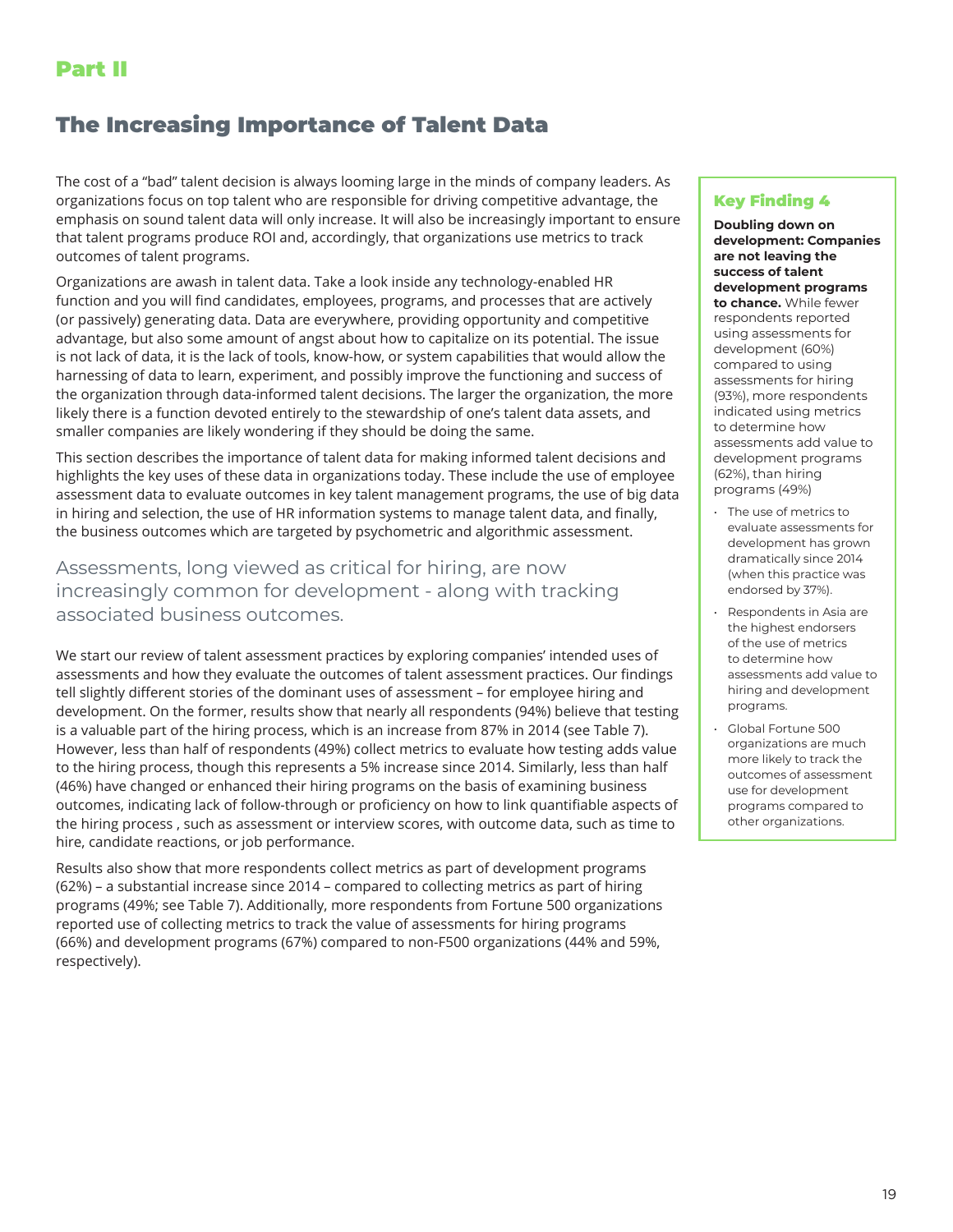Table 7. Trends in Human Resources: Collecting Metrics and Valuing Assessments

|                                                                                                                       |      |      |             | 2018            |
|-----------------------------------------------------------------------------------------------------------------------|------|------|-------------|-----------------|
| <b>Survey Statement</b>                                                                                               | 2014 | 2018 | <b>F500</b> | <b>Non-F500</b> |
| Testing candidates is a valuable part of the hiring process.                                                          | 87%  | 94%  | 91%         | 92%             |
| We have changed or enhanced our hiring process based on examining the success of<br>the program via business metrics. | 46%  | 46%  | 58%         | 40%             |
| My organization views assessments as a critical component of any promotion and/or<br>development program.             | 57%  | 61%  | 64%         | 57%             |
| We collect metrics to determine how assessments add value to the hiring process.                                      | 44%  | 49%  | 66%         | 41%             |
| We collect metrics to determine how assessments add value to our<br>development program(s).                           | 37%  | 62%  | 67%         | 59%             |
| We use business outcomes on talent practices to advise stakeholders on how they can<br>achieve their goals.           | 57%  | 57%  | 67%         | 49%             |

Regionally, Asia reported the highest endorsement of using metrics to determine how assessments add value to development programs (70%), followed by Middle East/Africa (67%), Europe (59%), Americas (56%), and Australia/New Zealand (47%). The results differed for using metrics to evaluate how assessments add value to hiring programs, with Asia still the top endorser (55%), followed by Americas (52%), Middle East/Africa (51%), Australia/New Zealand (43%), and Europe (41%).

**Figure 9. Prevalence of Collecting Metrics to Evaluate Use of Assessment for Hiring and Development by Geographic Region**





how assessments add value to our development program(s).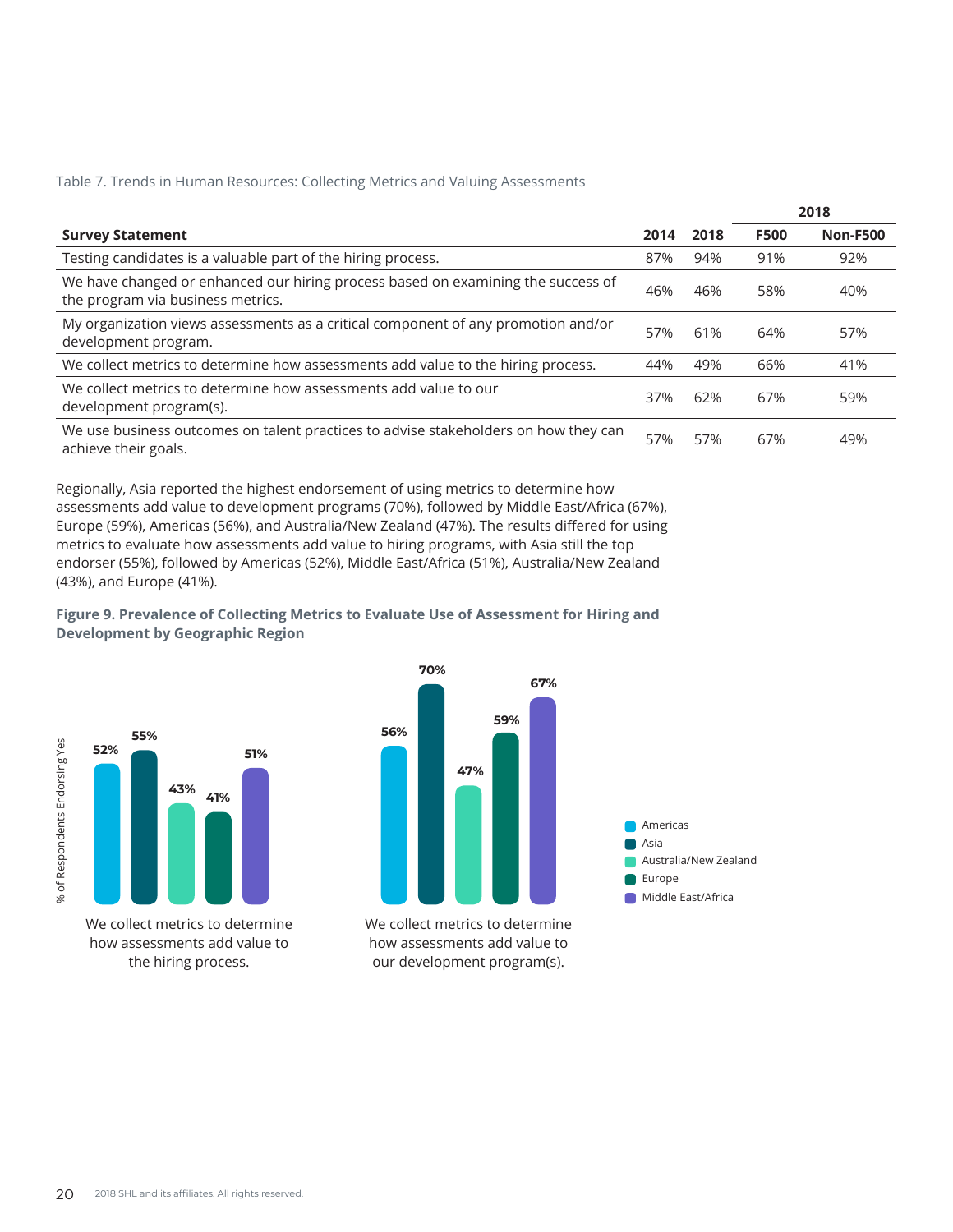Tracking the outcomes of talent assessment for predicting job-relevant outcomes has a rich history. Validation or business outcome studies are routinely done to quantify the relationship between scores from talent assessments with individual and organizational outcomes10. Assessments are commonly used for a variety of hiring and development related initiatives, but what specific outcomes are organizations hoping to achieve? As shown in Table 9, results indicate that the top business outcomes used by organizations to track the usefulness of assessments as part of **development programs** include productivity, retention, training, performance ratings, and engagement. F500 organizations indicated substantially higher rates of tracking these outcomes in connection to evaluating development programs. Similarly, the top business outcomes used by organizations to track the usefulness of assessments as part of **hiring programs** include the same business outcomes as indicated for development programs.

While F500 organizations more frequently endorsed the use of these business outcomes to evaluate their assessment programs, the discrepancy in endorsement (when compared to the global sample) for their use in hiring programs is less than the discrepancy for their use in development programs. While respondents reported greater use of metrics (in general) for evaluating development programs, results in Table 8 suggest that it is unclear what metrics exactly are being used to evaluate assessments for this use. Across all specific types of business outcomes shown in Table 8, respondents indicated greater use of various metrics for evaluating assessments for hiring programs compared to assessments for development programs. It may be that a different set of metrics are targeted for development – perhaps organizational level metrics compared to individual level metrics.

Table 8. Business Outcomes Targeted Through the Use of Assessment for Hiring and Development

|                                                                                | % Using to Evaluate<br><b>Assessments for</b> | % Using to Evaluate<br><b>Assessments for</b> |
|--------------------------------------------------------------------------------|-----------------------------------------------|-----------------------------------------------|
| <b>Business Outcome</b>                                                        | <b>Hiring</b>                                 | <b>Development</b>                            |
| Productivity                                                                   | 56%                                           | 42%                                           |
| Employee Retention (or employee turnover)                                      | 57%                                           | 42%                                           |
| Process efficiency (e.g. cost per hire, time to hire)                          | 42%                                           | 23%                                           |
| Financial metrics (e.g. sales revenue, shrink/loss etc.)                       | 35%                                           | 23%                                           |
| Training                                                                       | 45%                                           | 41%                                           |
| Legal compliance                                                               | 16%                                           | 9%                                            |
| Performance ratings                                                            | 59%                                           | 44%                                           |
| Employer brand                                                                 | 23%                                           | 12%                                           |
| Diversity                                                                      | 24%                                           | 13%                                           |
| Customer satisfaction                                                          | 37%                                           | 24%                                           |
| Customer retention                                                             | 17%                                           | 12%                                           |
| Net promoter score                                                             | 16%                                           | 10%                                           |
| Internal mobility                                                              | 27%                                           | 20%                                           |
| Employee engagement                                                            | 58%                                           | 43%                                           |
| We do not target any specific metrics or business outcomes with<br>assessments | 13%                                           | 20%                                           |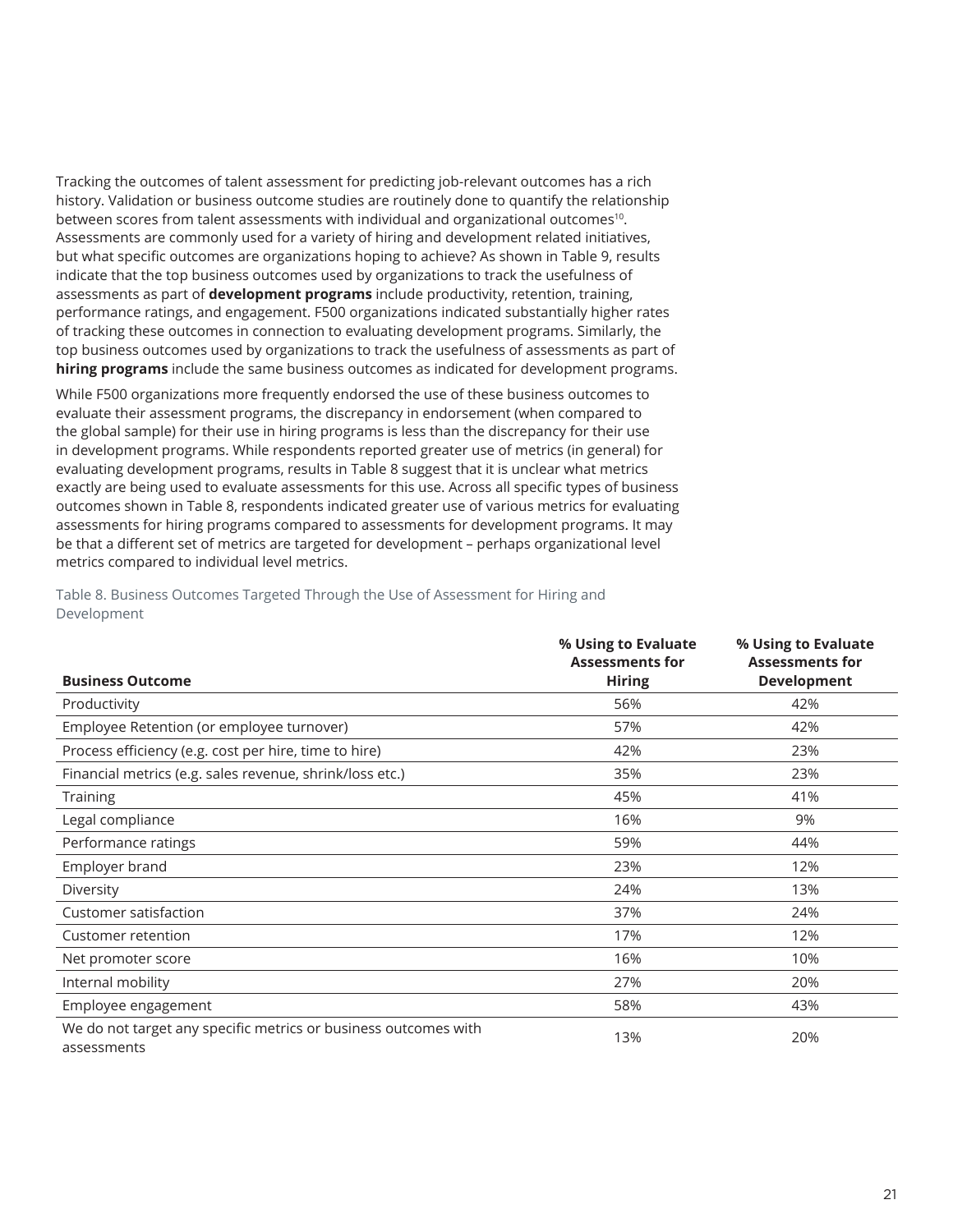Access to big data and knowledge of how to leverage it will be critical to be competitive, and there is work to do to achieve this vision



Figure 10. Perceptions of the Use of Big Data for Selection by Leading Company Status

Amongst the 7% of respondents who selected the "Other" category when asked about their attitudes regarding big data in selection, many provided interesting open-ended responses. Below is a sample of such statements, organized by theme. Not noted below, but important nonetheless, were a fair amount of respondents who were not sure what was meant by "big data."

#### **Not using big data for selection**

- Big data is not currently being used in selection.
- Big data doesn't exist in mid-sized organizations.
- We are a small organization and cannot afford to invest in systems to track employee data. We use what we can surmise from observation, probably not what could be called big data.

#### **Pessimism regarding the accuracy or value of big data in selection**

- Big data is useful if you don't know what you are looking for. There is so much hype but misuse of this.
- HR systems are not true "big data" sources.
- Limited applications, not sure what data to look at.
- Limited information collected in a way that can be interpreted.
- Not sure if we are collecting the right data.
- There are useful applications available but often they do not lead to the right selection and hence credibility is a question.

## Key Finding 5

**The potential for big data for selection hasn't been fully realized.** An equal number of respondents agreed there are useful applications of big data in selection today (38%) as agreed that useful applications are still several years away (38%) and 17% believe that big data for selection is mostly hype. This suggests either mixed perceptions about the usefulness of this practice, knowledge of how to leverage external or integrated talent data to drive HR processes, or knowledge of how to analyze this data for unique insights.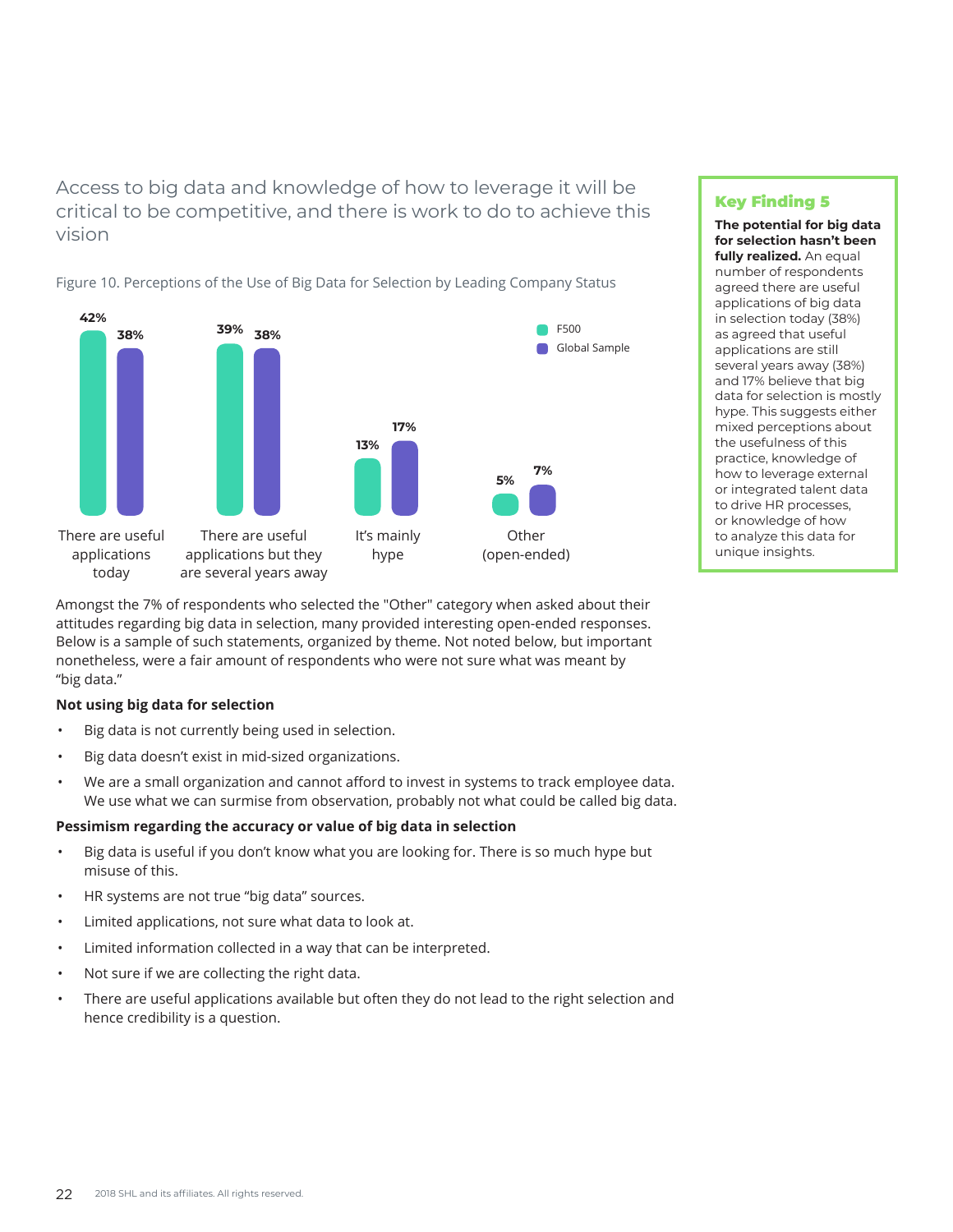## **Organizational resistance, lack of system integration or simply lack of awareness/ sophistication about big data applications in selection**

- Business leaders do not even know big data is available for selection and recruitment.
- There are useful applications but the organization's IT infrastructure and Network Security Protocols hamper use of unproven and secure technology.
- Lack of integration of HCM systems.
- Scattered data in many areas.
- We are not as savvy or as analytical as we need to be.

## **Organization is starting to use big data, but far from using it to the fullest potential**

- Inaccuracy of the data in the system [so] that manual data generation is still sometimes required.
- In Selection and Recruitment, we have implemented a new ATS. However there are challenges on collecting information in some countries. Budget is essential in order to be fully efficient.
- Plenty of data, but not enough reading capabilities.
- We are currently in progress to see what big data can do across the organization. Some areas are more advanced than others.
- There is useful data but significant disagreement about how to use the data between functional areas.
- We are in the process of implementing a new system, so it is too early to tell.
- We are in the process of integrating information coming from a variety of different sources/ systems.
- We are just launching programs to actually use data in our selection and hiring process, so still in training mode at this time.

We're not "there" yet with HR tech fully serving intended purposes and how this will continue to challenge organizations in the future as they will increasingly need to rely on integrated talent data

Figure 11. Biggest Barriers to Better Use of Talent Data by Leading Company Status

Lack of integration across systems Lack of the right information Difficulty collecting data Difficulty interpreting what the data mean Time required to get the data Resistance to using the data



## Key Finding 6

**HR technology automation: We're not there yet.** Organizations continue to struggle with the use of their HR information systems to manage talent data. Similar to 2014 findings, only a small portion of respondents (27%) reported satisfaction with the ability of their HR systems to manage talent data. Similarly, the single biggest barrier to better use of talent data was reported to be lack of integration across systems (72% of respondents endorsing). This finding cuts across organizations of all sizes.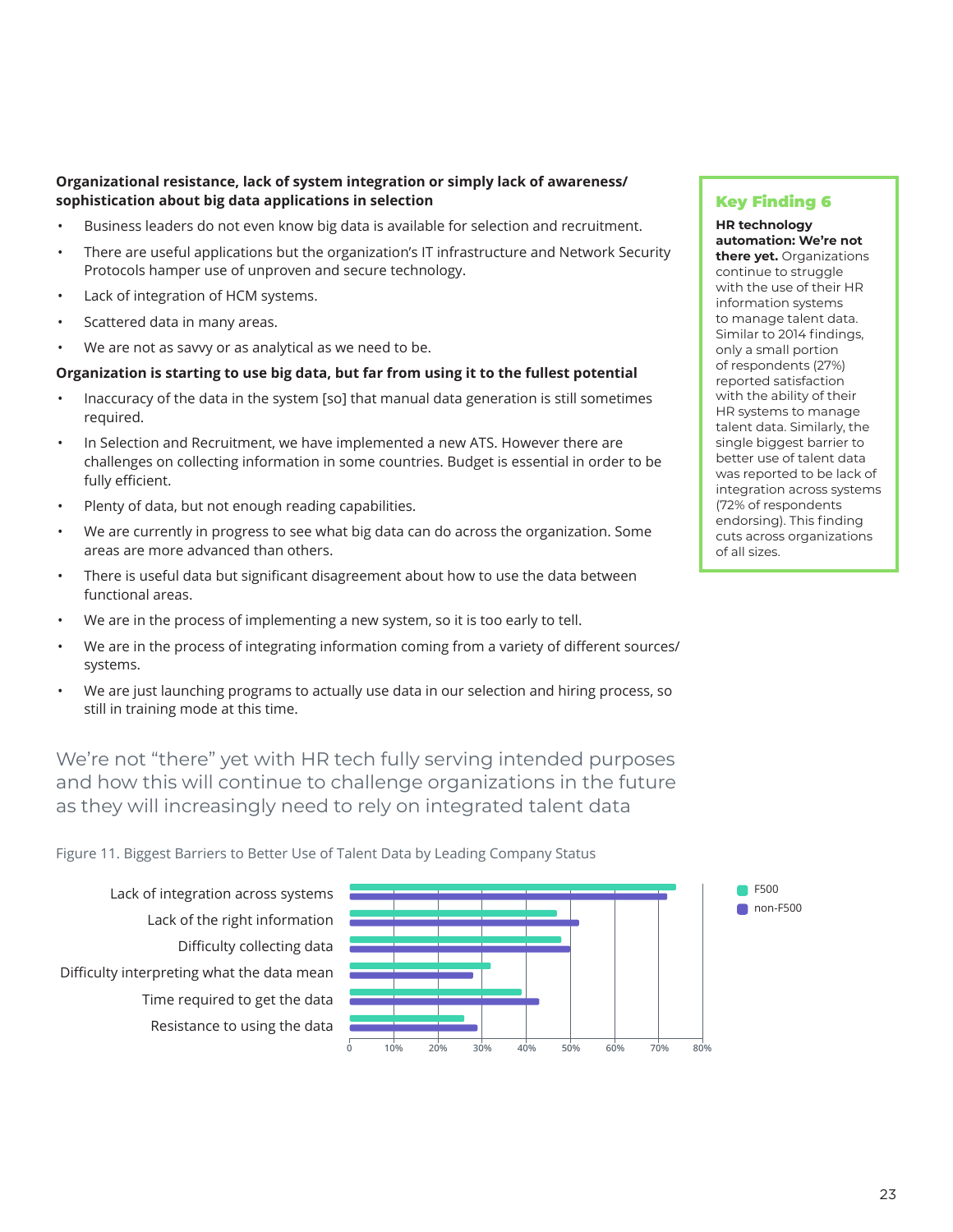## Considering an expanded range of hiring tools and outcomes for talent programs – beyond productivity and process efficiency

In the big data era, an increasing amount of information is available that can be leveraged to provide insight on job candidates beyond traditional hiring tools like resumes, assessments, and interviews. Now, data from background, contextual, and/or demographic indicators can be used to predict future outcomes and performance. Algorithmic assessment refers to a newer technology that uses software capable of analyzing a large amount of background, contextual, and demographic data to create predictive machine learning algorithms that can be used by organizations to forecast future performance. When asked to indicate whether they currently use algorithmic assessment, 172 respondents (14%) indicated that they do. These respondents were then asked about their intended use(s) of algorithmic assessment. Findings are provided in Table 9.

In Table 9, we also incorporate findings regarding the intended use(s) of psychometric assessment (e.g., cognitive ability, personality assessment) to compare and contrast their uses. We find that the dominant uses of each differed, along with their associated level of endorsement. Specifically, we found that the top intended use of psychometric assessment was productivity while the top intended use of algorithmic assessment was "no specific outcome". The use of algorithmic assessment may be exploratory for the relatively few organizations utilizing this technique. Other intended uses of algorithmic assessment include productivity, process efficiency, and retention. Users of this technique appear to target somewhat unique areas compared to the intended uses of psychometric assessment. As reflected in its use for process efficiency, algorithmic assessment is particularly useful for early stage screening, before candidates invest effort in traditional psychometric assessment.

Table 9. Business Outcomes Targeted by Psychometric and Algorithmic Assessment

| <b>Business Outcome</b>                                                                     | <b>Targeted Through</b><br>Psychometric<br><b>Assessment</b> | <b>Targeted Through</b><br>Algorithmic<br><b>Assessment</b> |
|---------------------------------------------------------------------------------------------|--------------------------------------------------------------|-------------------------------------------------------------|
| Productivity                                                                                | 56%                                                          | 33%                                                         |
| Employee Retention (or employee turnover)                                                   | 57%                                                          | 24%                                                         |
| Process efficiency (e.g. cost per hire, time to hire)                                       | 42%                                                          | 25%                                                         |
| Financial metrics (e.g. sales revenue, shrink/loss<br>etc.)                                 | 35%                                                          | 17%                                                         |
| <b>Training</b>                                                                             | 45%                                                          | 17%                                                         |
| Legal compliance                                                                            | 16%                                                          | 8%                                                          |
| Performance ratings                                                                         | 49%                                                          | 22%                                                         |
| Employer brand                                                                              | 23%                                                          | 13%                                                         |
| Diversity                                                                                   | 24%                                                          | 13%                                                         |
| We do not target any specific metrics or business<br>outcomes with algorithmic assessments. | 13%                                                          | 45%                                                         |

F500 organizations were slightly more likely to use algorithms (22%) compared to non-F500 organizations (10%). The dominant business outcome associated with the use of algorithmic assessment in F500 organizations was productivity, indicating a clear performance target for this type of selection tool. Still, in the F500 group, the second leading outcome was unknown/no specific outcome.

## Key Finding 7

#### **Psychometric and algorithmic assessment have different objectives.**

While the use of algorithmic assessment is modest (14%), respondents target different business outcomes with its use, compared to the outcomes targeted with psychometric assessment. The top business outcomes targeted by algorithmic assessment include no specific outcome, productivity, process efficiency, retention, and performance ratings. The top business outcomes targeted by psychometric assessment include engagement, retention, productivity, performance ratings, and training effectiveness. These findings paint different pictures for the use of these tools, which are complementary but driven by different intentions. Most respondents did not indicate a specific business outcome associated with the use of algorithmic assessment, indicating tenuous or exploratory rationale for its use.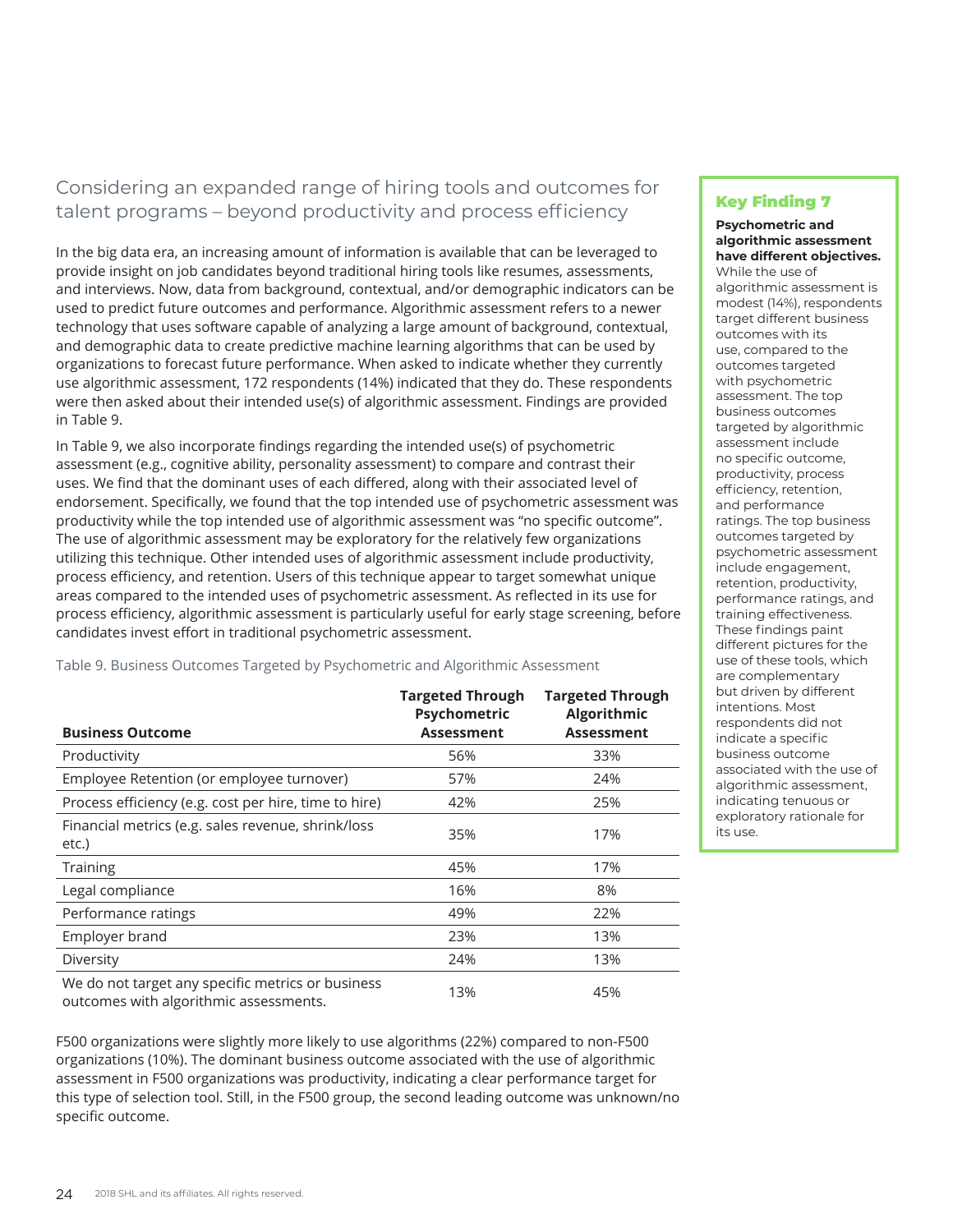| <b>Business Outcome</b>                                                                     | <b>F500</b> | <b>Non-F500</b> |
|---------------------------------------------------------------------------------------------|-------------|-----------------|
| Productivity                                                                                | 44%         | 27%             |
| Employee Retention (or employee turnover)                                                   | 34%         | 20%             |
| Process efficiency (e.g. cost per hire, time to hire)                                       | 36%         | 21%             |
| Financial metrics (e.g. sales revenue, shrink/loss etc.)                                    | 22%         | 15%             |
| <b>Training</b>                                                                             | 22%         | 13%             |
| Legal compliance                                                                            | 13%         | 4%              |
| Performance ratings                                                                         | 29%         | 18%             |
| Employer brand                                                                              | 16%         | 9%              |
| Diversity                                                                                   | 17%         | 9%              |
| We do not target any specific metrics or business<br>outcomes with algorithmic assessments. | 39%         | 51%             |

Table 10. Business Outcomes Targeted by Algorithmic Assessment, F500 vs. non-F500

The findings from this section point to a fundamental and rather obvious truth: organizations rely on data about talent to help them make better talent decisions. They also rely on talent data to track the outcomes of selection and development programs that focus on improving the quality and readiness of talent. These decisions are highly dependent on the relevance and availability of the data, and many organizations are actively taking steps towards integrating their talent platforms into a single view to make it possible to leverage data more easily in the future. So, rather than being a one-off endeavor to gather data, it becomes an integral part of talent-based decisions that occur each and every day.

The next and final section provides an overview of the areas in which assessments are being used in organizations and which kinds of assessments organizations favor when hiring candidates. This section will also bring in some interesting findings from our most recent candidate survey to inform the reader about candidate perceptions and preferences, and evaluate how well these align with the perceptions of respondents in the current survey.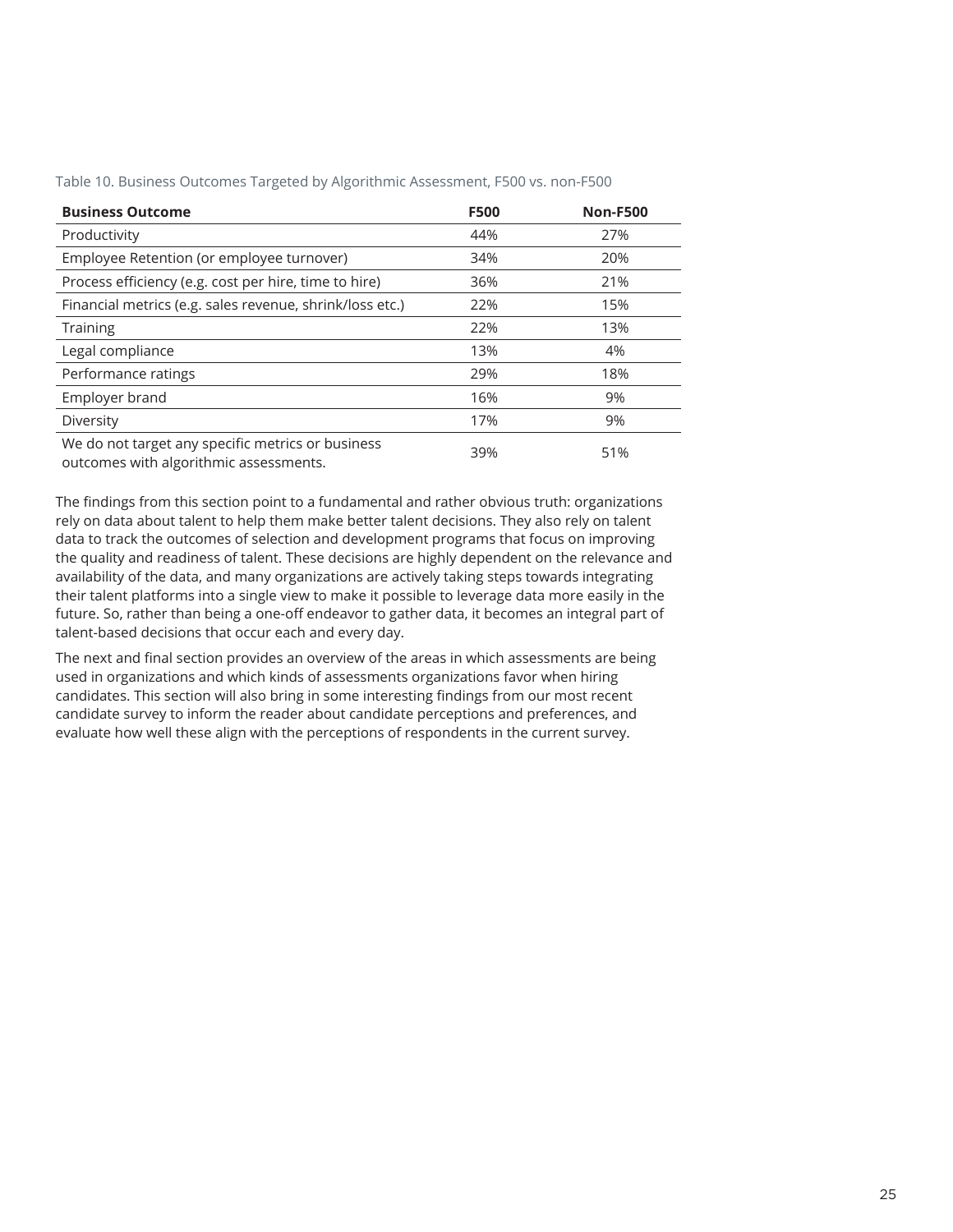# Usage of Talent Assessment Tools

Organizations are evaluating the adoption of new technologies and their intended uses alongside traditional talent assessment tools.

Organizations are faced with a growing number of possibilities and challenges when it comes to assessments. HR professionals must select the type of assessments that best meet their needs and balance them with the preferences of candidates. In this section, we present findings about the current areas in which organizations are using assessments and the types of assessments that are most frequently used when hiring candidates. We also discuss how emerging technology is being used for a traditional aspect of the hiring process and how well organizations are connecting investment in their employer brand with candidate experience. Lastly, we present findings about the preferences of candidates and how well they align with the perceptions of HR professionals.

Organizations are continuing to use assessments as an integral part of selecting and developing key talent. When asked to report the areas in which organizations use or plan to use assessments, leadership development and high-potential identification were the most frequently endorsed areas globally. Approximately 50% of respondents indicated that they currently use assessments in these areas, with an additional 30% indicating plans for use in the near future (see Table 11).

Additional areas where respondents endorsed the use of assessments included external and internal hiring, as well as career development. Overall, these results suggest that organizations are not only using assessments at the time of hire or placement, but also to continue to develop talent within the organization and grow the next generation of leaders.

## Key Finding 8

**Assessments continue to be an integral part of several key HR priorities.** Organizations are currently using assessments or plan to use them in the near future for high-potential identification (82%), leadership development (82%), external hiring (79%), career development (79%), and internal hiring (72%) re-affirming the pervasive use of assessment for core HR processes.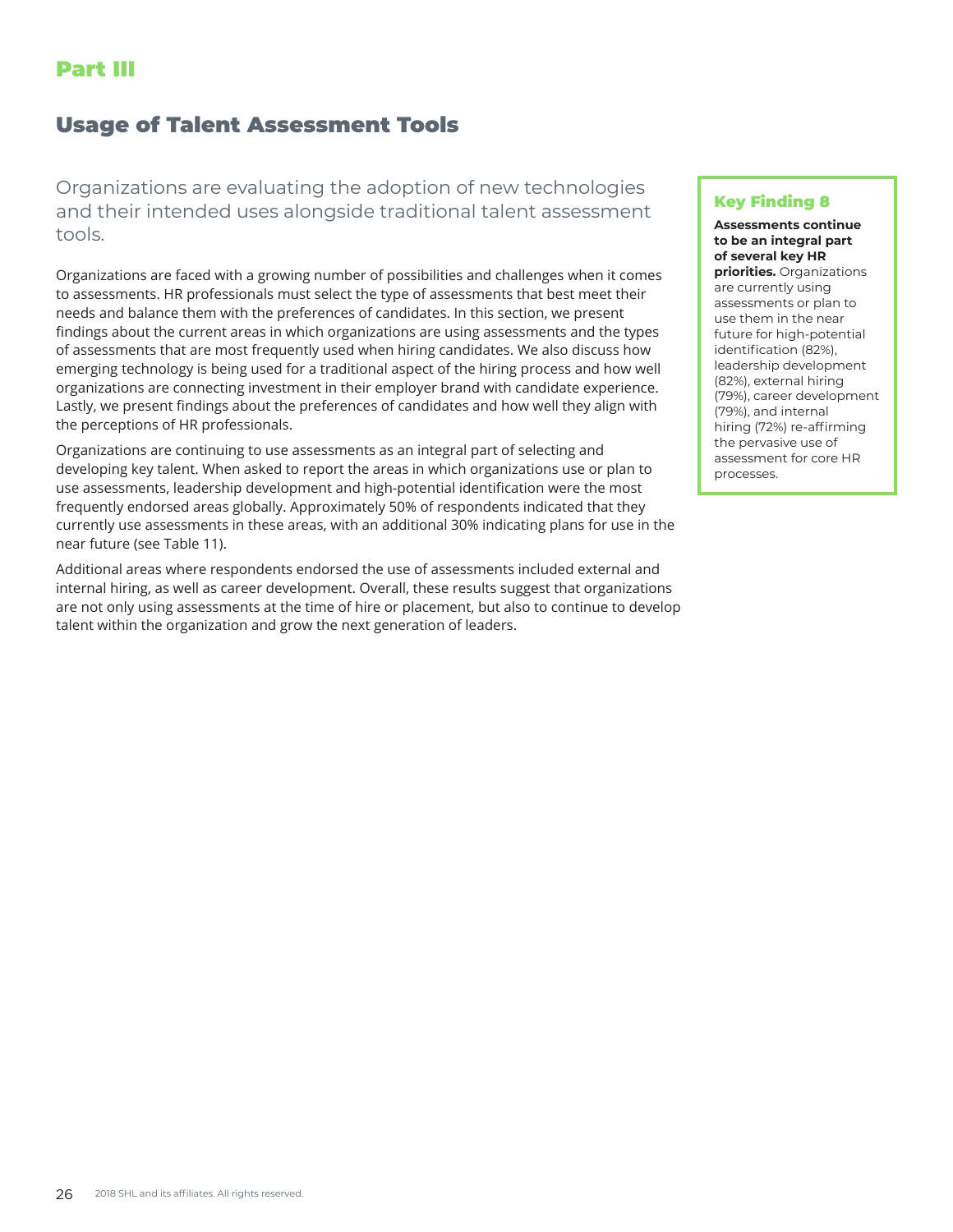## Table 11. Assessment Use by Human Resource Area

|                                              | <b>No Plans for</b> | <b>Plan to Use in Near</b> |                      | <b>Total Planned/</b> |
|----------------------------------------------|---------------------|----------------------------|----------------------|-----------------------|
| <b>Talent Initiative/Area</b>                | <b>Assessments</b>  | <b>Future</b>              | <b>Currently Use</b> | <b>Current Use</b>    |
| Leadership development                       | 18%                 | 28%                        | 54%                  | 82%                   |
| High-potential identification                | 18%                 | 31%                        | 51%                  | 82%                   |
| External hiring (including<br>recruitment)   | 21%                 | 18%                        | 61%                  | 79%                   |
| Career development                           | 21%                 | 29%                        | 50%                  | 79%                   |
| Internal hiring (including<br>promotion)     | 28%                 | 21%                        | 52%                  | 72%                   |
| Succession planning                          | 29%                 | 30%                        | 42%                  | 71%                   |
| <b>Training</b>                              | 35%                 | 25%                        | 40%                  | 65%                   |
| Performance management                       | 35%                 | 19%                        | 47%                  | 65%                   |
| Creating/implementing<br>competency model(s) | 38%                 | 30%                        | 32%                  | 62%                   |
| Engagement/retention                         | 46%                 | 22%                        | 33%                  | 55%                   |
| Talent analytics                             | 47%                 | 30%                        | 23%                  | 53%                   |
| Onboarding                                   | 50%                 | 19%                        | 31%                  | 50%                   |
| Reducing the risk of leader<br>derailment    | 55%                 | 25%                        | 20%                  | 45%                   |
| Workforce planning/Talent<br>Analytics       | 57%                 | 24%                        | 20%                  | 43%                   |
| Restructuring                                | 60%                 | 19%                        | 22%                  | 40%                   |
| Change management                            | 60%                 | 23%                        | 17%                  | 40%                   |
| Outplacement/redeployment<br>of talent       | 63%                 | 17%                        | 20%                  | 37%                   |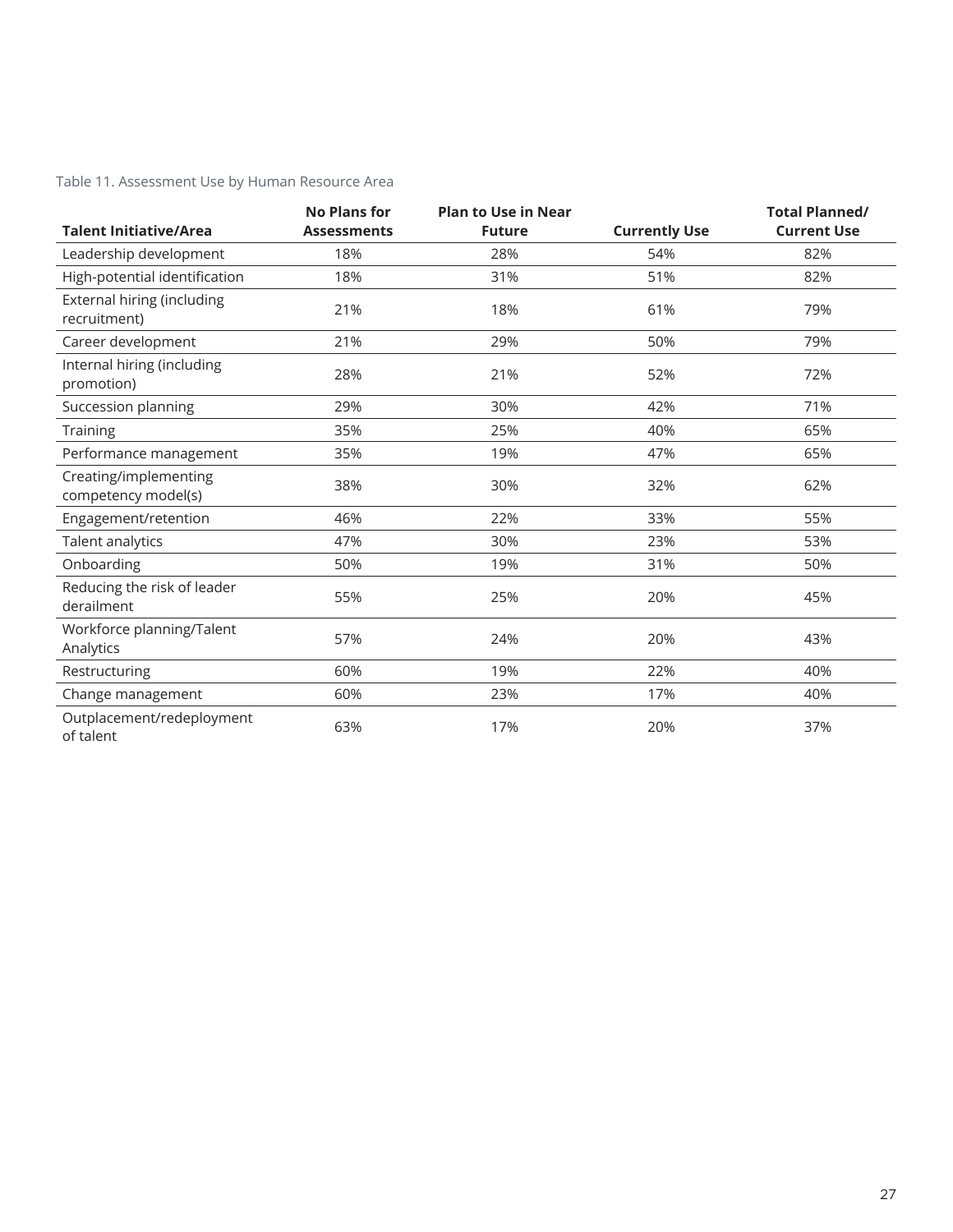F500 organizations use or plan to use assessments in the same top 5 areas as those outside of the F500 (non-F500). However, the percentage of planned and current use is higher across all areas for F500 organizations, with higher portions of current use than planned use – indicating a more extensive and rapid adoption of assessments within those companies (see Figure 12).





Assessments that address broad skills and characteristics are consistently reported as the most common types of assessments used for hiring. Yet, results suggest that despite their past popularity, the use of these more general assessments might be on the decline.

When asked to report the types of assessments that organizations use or plan to use for hiring, over 50% of respondents indicated that they currently use skills/knowledge, personality, and cognitive ability assessments. However, less planned use is reported for these assessments in comparison to others – indicating that their prevalence may have reached its peak.

In contrast, respondents endorsed the highest rates of planned use for assessments that are specifically designed for a job. For example, over 20% of respondents indicated that they plan to start using culture fit assessments, job simulations, job-specific solutions, and job fit assessments in the near future. These types of assessments may allow organizations to assess individuals at a level that is more specific and face valid to the role, and help them determine whether or not they will make a good fit for the job and/or company.

Although it is unclear whether these planned uses of assessment will be used in conjunction with or as a replacement to more general assessments, the high degree of planned use is shown across all regions – indicating that the use of job-specific assessments is a rising trend in hiring.

Lastly, types of assessments with high rates of no planned use included games/puzzles, interest assessments, biodata, and written essays (see Table 12).

## Key Finding 9

**Job-specific assessment on the rise, general assessment on the decline.** Despite high levels of usage for a variety of high priority talent areas, respondents reported a decrease in the use of broad assessments (e.g., skills/knowledge, situational judgment, personality, cognitive ability), compared to 2014. The top planned assessment types are now job- and/or organizationspecific and include culture fit assessments (26%), job simulations (23%), job-specific solutions (21%), and job fit assessments (20%). Lastly, respondents indicated having no plans for future use of several types of assessments, including games/puzzles (70%), interest assessments (66%), and biodata (64%).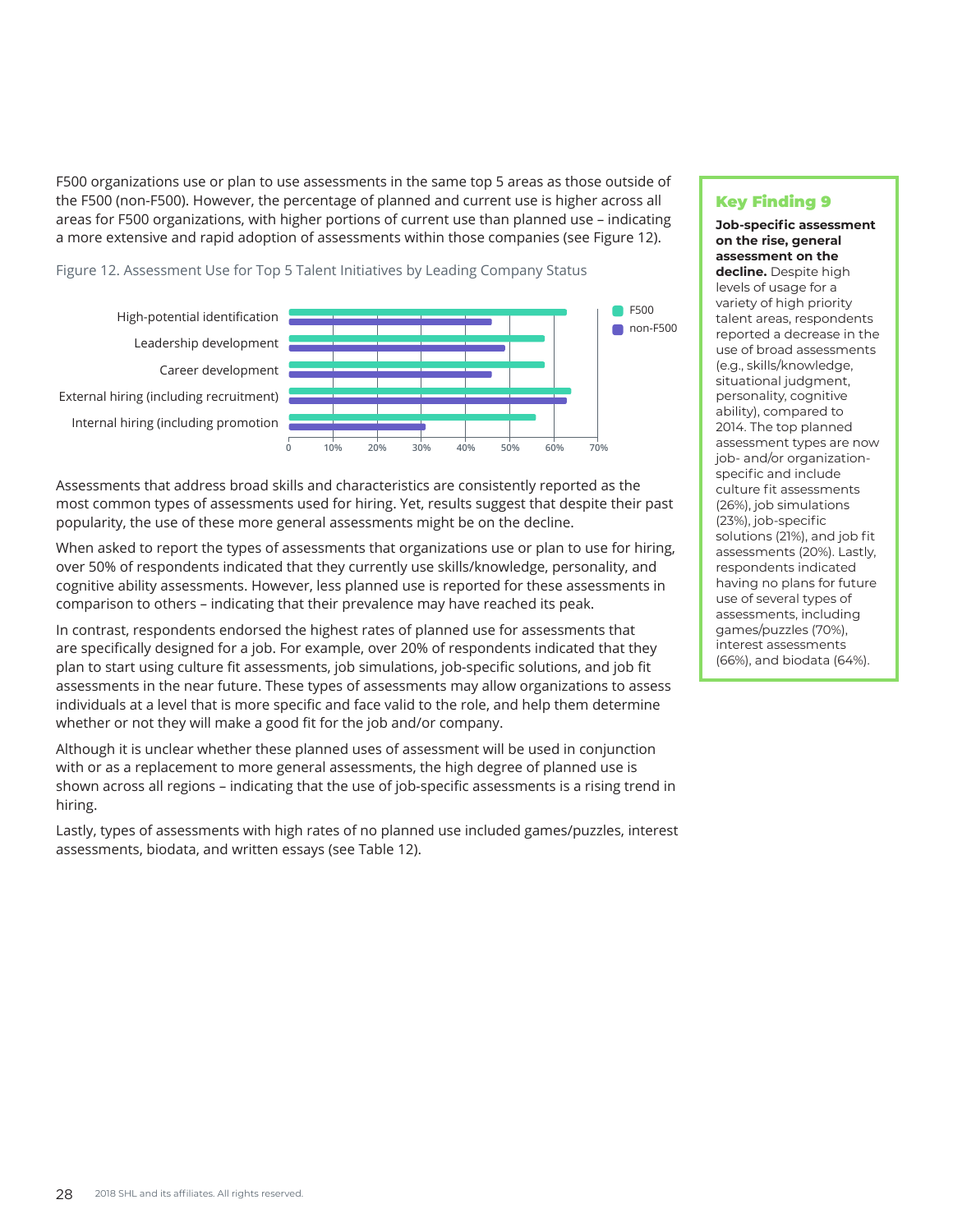#### Table 12. Pre-Hire Assessment Use

| <b>Assessment Type</b>             | No plans for<br>assessments | Plan to use in near<br>future | <b>Currently use</b> | <b>Total Planned/</b><br><b>Current Use</b> |
|------------------------------------|-----------------------------|-------------------------------|----------------------|---------------------------------------------|
| Skills/knowledge assessment        | 20%                         | 13%                           | 67%                  | 80%                                         |
| Personality assessment             | 25%                         | 15%                           | 60%                  | 75%                                         |
| Cognitive ability test             | 27%                         | 17%                           | 55%                  | 72%                                         |
| Job fit assessment                 | 36%                         | 20%                           | 44%                  | 64%                                         |
| Situational judgment test          | 41%                         | 18%                           | 41%                  | 59%                                         |
| Culture fit test                   | 41%                         | 26%                           | 32%                  | 58%                                         |
| Specific ability test              | 44%                         | 14%                           | 42%                  | 56%                                         |
| Job-specific solution              | 46%                         | 21%                           | 33%                  | 54%                                         |
| Assessment center                  | 48%                         | 15%                           | 37%                  | 52%                                         |
| Job simulation                     | 49%                         | 23%                           | 29%                  | 52%                                         |
| Written essay                      | 59%                         | 10%                           | 31%                  | 41%                                         |
| Biodata (life history information) | 64%                         | 10%                           | 26%                  | 36%                                         |
| Interest assessment                | 66%                         | 15%                           | 19%                  | 34%                                         |
| Games/puzzles                      | 71%                         | 17%                           | 13%                  | 30%                                         |

Top Assessments for Pre-Hire Use in 2014 vs. 2018

#### **Top Pre-Hire Assessments for 2014**

- Skills/knowledge assessment
- Personality assessment
- Cognitive ability test
- Specific ability
- assessment Situational judgment test

## **Top Pre-Hire Assessments for 2018**

- Skills/knowledge assessment
- Personality assessment
- Cognitive ability test
- Job fit assessment
- Situational judgment test

As shown in Table 13, F500 organizations are somewhat more likely to use newer interview technologies, like asynchronous video interviews (20%), than organizations across the entire global sample (13%). They are also more likely to use live/real-time video interviews (65%). Additionally, one advanced technology in the video interviewing area is the application of facial recognition software to video interviews, in which a program analyzes candidates' expressions while completing the interview. Only 4% of respondents reported this practice (7% in the F500 sample), whereas 87% of respondents report having no plans to use facial recognition software in their hiring process.

## Key Finding 10

**Interviews continue to be a mainstay of the hiring process, with realtime video interviews being commonplace.**  While traditional

structured interviews are widely used (76%), realtime video interviews are starting to become more commonly used (54%).

- Asynchronous interviews are currently used by only 13% of respondents, with 72% indicating no plans to use this technology.
- Findings from our candidate experience research shows that candidates most prefer in-person interviews. In terms of digital interviews, the preference for real-time video interviews far exceeds the preference of asynchronous interviews (pre-recorded video least preferred followed by prerecorded audio).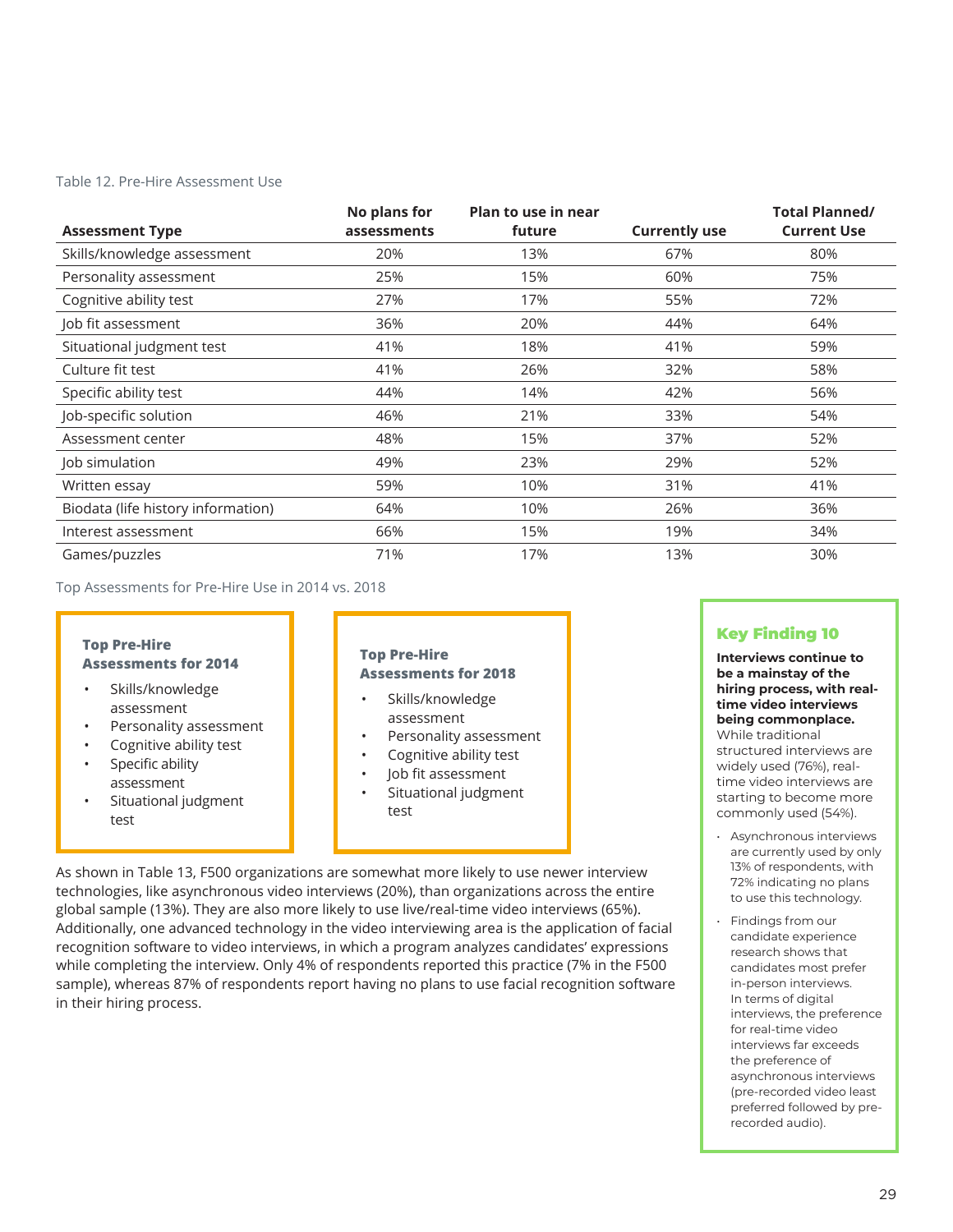|                                 |             | <b>Currently Use</b> | <b>Plan to Use in the Near Future</b> |                      |  |
|---------------------------------|-------------|----------------------|---------------------------------------|----------------------|--|
| <b>Type of Interview</b>        | <b>F500</b> | <b>Global Sample</b> | <b>F500</b>                           | <b>Global Sample</b> |  |
| Structured interviews           | 78%         | 76%                  | 11%                                   | 13%                  |  |
| Unstructured interviews         | 51%         | 45%                  | 6%                                    | 7%                   |  |
| Live/real time video interviews | 65%         | 54%                  | 14%                                   | 15%                  |  |
| Asynchronous video interviews   | 20%         | 13%                  | 17%                                   | 15%                  |  |
| Facial recognition software     | 7%          | 4%                   | 12%                                   | 9%                   |  |

Other pre-hire tools are also being used in addition to interviews, either currently or in the near future (see Table 14). The most popular type of pre-hire tool is a resume review (85%; although this is less popular in F500 organizations), as well as the use of social media to look up information on prospective candidates (84%). As mentioned in the 2014 Global Assessment Trends Report, use of informal social media searches during the hiring process may be fraught with legal implications, leading some organizations to abandon the practice. However, there is potential merit in applying structure around the use of social media to ensure that each applicant is screened on the same criteria. A rating scale or scoring rubric may also be applied in the process, which could then be incorporated into a total score with other pre-hire tools, such as an interview or assessments. This more formal approach to social media searching is conducted by 65% of respondents.

In contrast, respondents reported using predictive algorithms far less often than other pre-hire assessments, which may be a function its newness to the field, as well as the potential initial investment required to collect and process candidate data needed to develop the algorithm.

#### Table 14. Use of Other Pre-Hire Assessments, Currently Use or Plan to Use in the Near Future

|                                                                                                                                       | Use or Plan to Use Pre-Hire Tool |                      |  |  |
|---------------------------------------------------------------------------------------------------------------------------------------|----------------------------------|----------------------|--|--|
| <b>Type of Pre-Hire Tool</b>                                                                                                          | <b>F500</b>                      | <b>Global Sample</b> |  |  |
| Résumé review/screens                                                                                                                 | 80%                              | 85%                  |  |  |
| Informal social media search/web searches (e.g., on<br>Facebook, Twitter, LinkedIn)                                                   | 87%                              | 84%                  |  |  |
| Application forms                                                                                                                     | 83%                              | 79%                  |  |  |
| Prescreening questions (minimum qualifications<br>questions)                                                                          | 84%                              | 78%                  |  |  |
| Phone screens (person to person or IVR)                                                                                               | 83%                              | 78%                  |  |  |
| Formal social media search/web searches (e.g., with<br>rating scales and specific criteria to consider)                               | 74%                              | 65%                  |  |  |
| Work samples/assessment centers ('hands on'<br>demonstration of performance)                                                          | 69%                              | 64%                  |  |  |
| Predictive algorithms (the use of candidate<br>background data, such as work experience and<br>education, compiled into an algorithm) | 37%                              | 32%                  |  |  |

## Key Finding 11

**There is significant investment in employer branding but organizations are not connecting this investment to the candidate experience.** 

While a small majority of respondents (64%) indicated that their organizations are putting additional investment into improving their employer brand, only 26% have updated their recruitment and hiring process based on candidate preferences, pointing to an area of opportunity to introduce and reinforce a positive employer brand as part of the candidate experience.

• This is particularly important as findings from our candidate experience research show that those with a positive candidate experience tend to go on to be company promoters, while those with a negative experience tend to be company detractors. The difference between a positive and negative candidate experience can significantly impact brand reputation.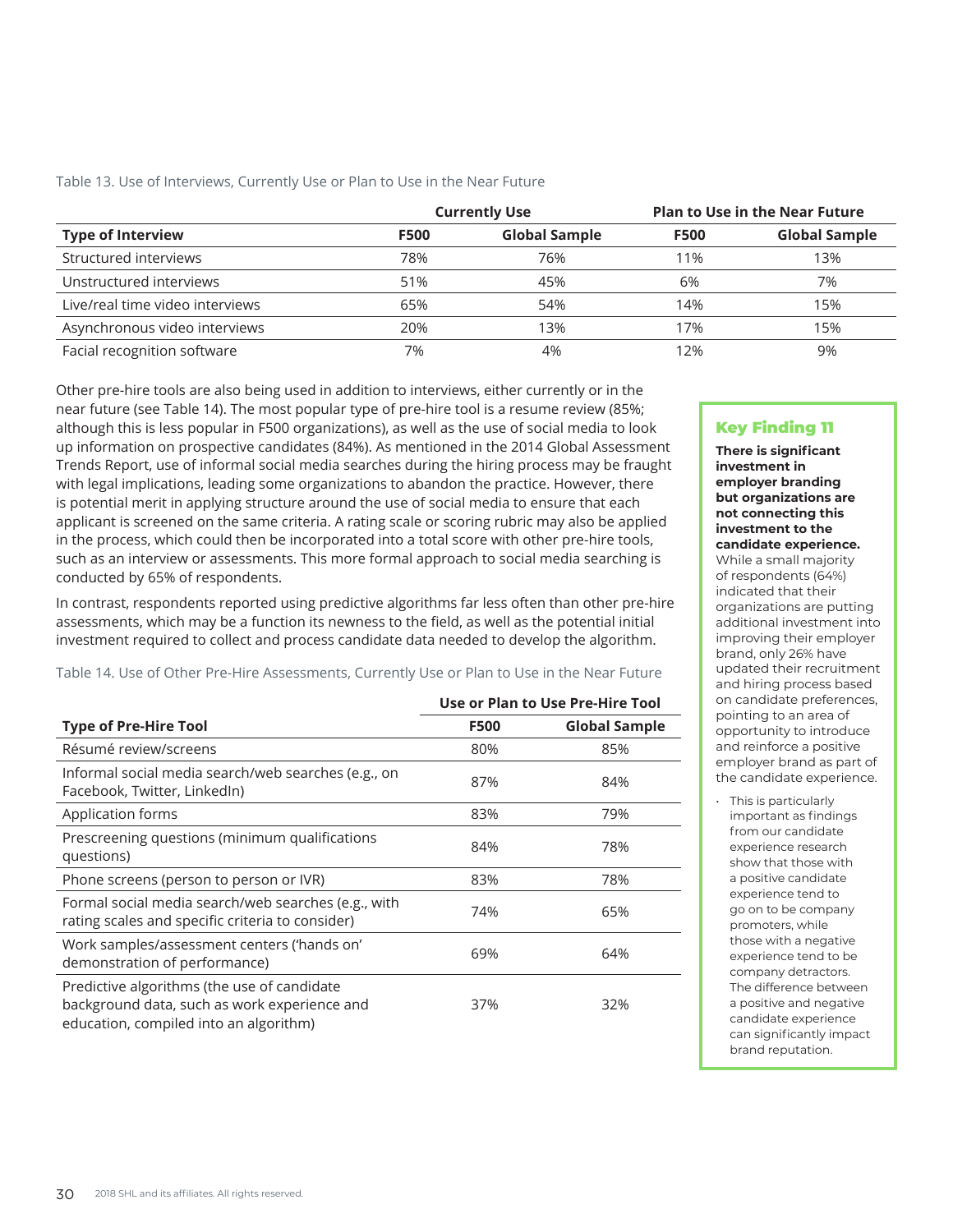The sharing of information and feedback to candidates throughout the selection process is a key component of the candidate experience. Most companies report that they do provide information and feedback to candidates (68%), but this varies by region. Australia/New Zealand reported the highest amount of information sharing with candidates (80%), and Asia the least (59%), with the Americas (68%), Europe (71%), and the Middle East and Africa (72%) in the middle.

#### Table 15. Employer Branding and Candidate Preferences

| <b>Survey Statement</b>                                                                                          | <b>F500</b> | <b>Global Sample</b> |
|------------------------------------------------------------------------------------------------------------------|-------------|----------------------|
| My organization shapes its recruitment and hiring process based on candidate<br>preferences.                     | 32%         | 26%                  |
| My organization provides feedback and information to candidates during the<br>recruitment and selection process. | 68%         | 68%                  |
| My organization is putting additional investment in improving its employer brand.                                | 70%         | 64%                  |

## Table 16. Providing Feedback to Candidates, by Region

|                                       |                 |      | Australia/         |        | Middle East/ |
|---------------------------------------|-----------------|------|--------------------|--------|--------------|
| <b>Survey Statement</b>               | <b>Americas</b> | Asia | <b>New Zealand</b> | Europe | Africa       |
| My organization provides feedback and |                 |      |                    |        |              |
| information to candidates during the  | 68%             | 59%  | 80%                | 71%    | 72%          |
| recruitment and selection process.    |                 |      |                    |        |              |

A majority of respondents stated that their organization uses some type of assessment for hiring for at least one job in their organization (66%). Some regions show greater use of prehire assessments than other regions. The region that reported the greatest use of pre-hire assessments is Australia/New Zealand (79%), followed by Middle East/Africa (77%). The regions with the lowest reported use of pre-hire assessments include the Americas (63%), Asia (64%), and Europe (68%).

#### Table 17. Pre-Hire Assessment Usage, by Region

|                                   |                 |      | Australia/  |               | <b>Middle</b> | Global        |
|-----------------------------------|-----------------|------|-------------|---------------|---------------|---------------|
| <b>Survey Statement</b>           | <b>Americas</b> | Asia | New Zealand | <b>Europe</b> | East/Africa   | <b>Sample</b> |
| Does your organization use        |                 |      |             |               |               |               |
| assessments as part of the hiring | 63%             | 64%  | 79%         | 68%           | 77%           | 66%           |
| process for any jobs?             |                 |      |             |               |               |               |

The most popular type of assessment used across all regions is an online assessment (i.e., assessments designed to be completed using a computer with an internet connection), with 84% of the global sample who uses assessments for hiring reporting this type (see Table 18). Australia/New Zealand appear to favor online assessments (93%) as a proportion of their assessment usage, and they are closely trailed by Europe (88%) and the Americas (89%). Paper and pencil assessments are the second most frequently used assessment type in Asia and Europe (32% and 34%), and computer-based (with offline scoring) assessments are the second most frequently used assessment in the Americas and Middle East/Africa (23% and 45%)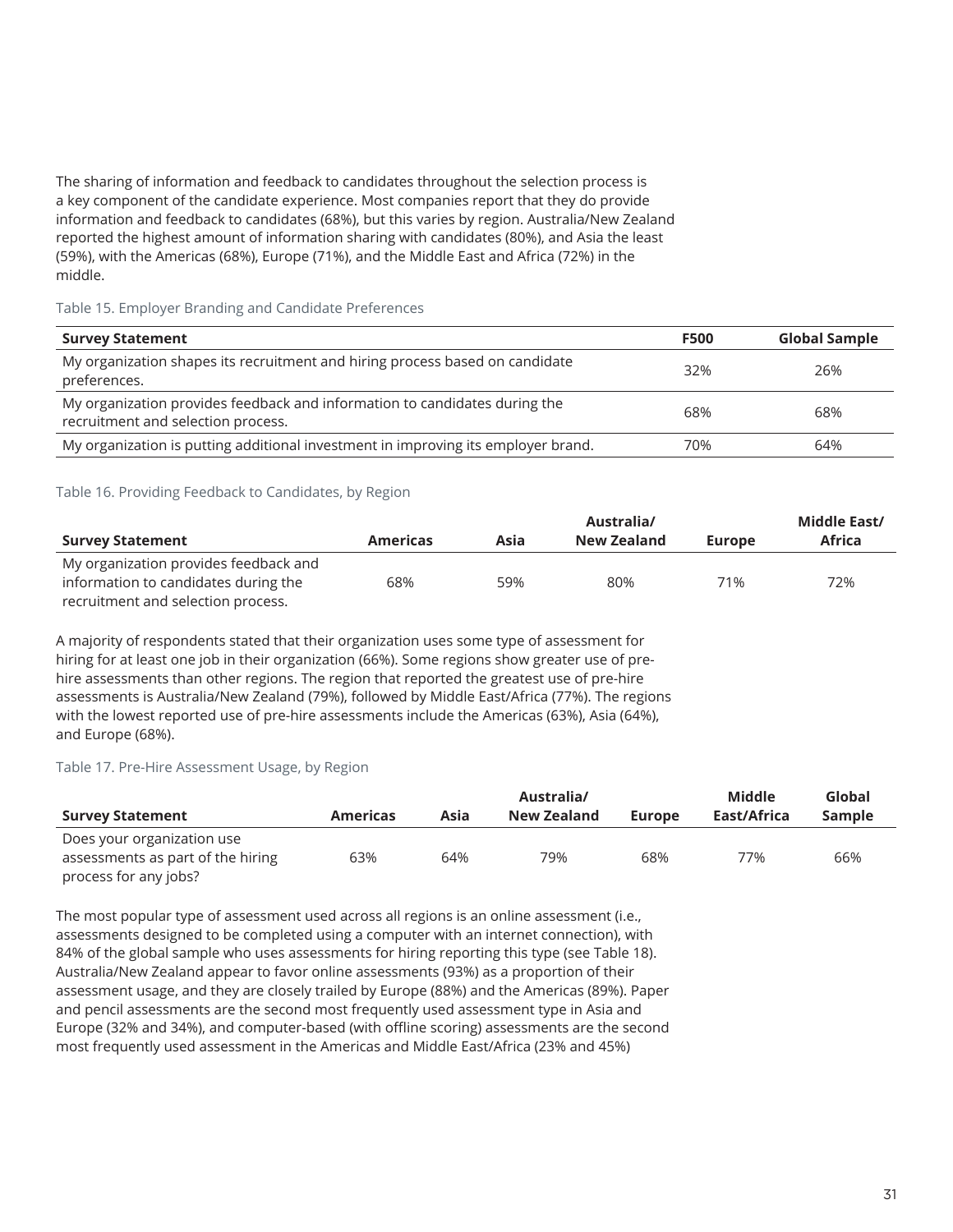Making assessments accessible to job candidates on a range of devices has become associated with candidate-centric hiring, but only 15% of the sample of those who use pre-hire assessments report making assessments available to candidates on mobile devices. Leading the trend of providing mobile-based assessment is Australia/New Zealand at 22%. The region with the lowest percentage of usage of mobile assessments is the Middle East and Africa (11%).

|                                       | <b>Americas</b> | Asia | Australia/<br>New Zealand |               | Middle<br>East/Africa | Global |
|---------------------------------------|-----------------|------|---------------------------|---------------|-----------------------|--------|
| <b>Type of Assessment Used</b>        |                 |      |                           | <b>Europe</b> |                       | Sample |
| Online assessments                    | 89%             | 82%  | 93%                       | 88%           | 76%                   | 84%    |
| Computer-based (with offline scoring) | 23%             | 26%  | 20%                       | 28%           | 45%                   | 29%    |
| Paper and pencil                      | 20%             | 32%  | 15%                       | 34%           | 41%                   | 28%    |
| Mobile assessments                    | ' 9%            | '3%  | 22%                       | 14%           | 11%                   | 15%    |

Table 18. Types of Pre-Hire Assessment Usage by Region

**Note: Percent of respondents in this table represent the subset of respondents who use assessments for hiring.**

In the global sample, the use of pre-hire assessments appears to occur most at the management level (74%) than at other levels (See Table 19). The level at which pre-hire assessments seem to occur the least is the level of apprentice (22%), and this is consistent across all the regions. Looking at the combination of levels and regions (i.e., within all of the cells in the table at once) the region x level that appears to have the most pre-hire assessment usage is in the Middle East/Africa for manager hiring (82%), very closely followed by Australia/ New Zealand for manager hiring (81%), and Europe for manager hiring (80%). The region x level with the least amount of assessment usage is in the Americas for apprentice hiring (17%), closely matched by Asia, also for apprentice hiring (18%).

Table 19. Pre-Hire Assessments by Level and by Region

|                                     |                 |      | Middle      | Global        |             |        |
|-------------------------------------|-----------------|------|-------------|---------------|-------------|--------|
| Level                               | <b>Americas</b> | Asia | New Zealand | <b>Europe</b> | East/Africa | Sample |
| Apprentice                          | 17%             | 18%  | 25%         | 23%           | 26%         | 22%    |
| <b>Entry Level</b>                  | 60%             | 54%  | 56%         | 45%           | 52%         | 53%    |
| Graduate                            | 41%             | 58%  | 60%         | 60%           | 63%         | 55%    |
| Professional/Individual Contributor | 67%             | 68%  | 79%         | 72%           | 72%         | 70%    |
| Management                          | 64%             | 69%  | 81%         | 80%           | 82%         | 74%    |
| Senior Manager/Executive            | 63%             | 59%  | 79%         | 74%           | 74%         | 68%    |

Note: Percent of respondents in this table represent the subset of respondents who use assessments for hiring.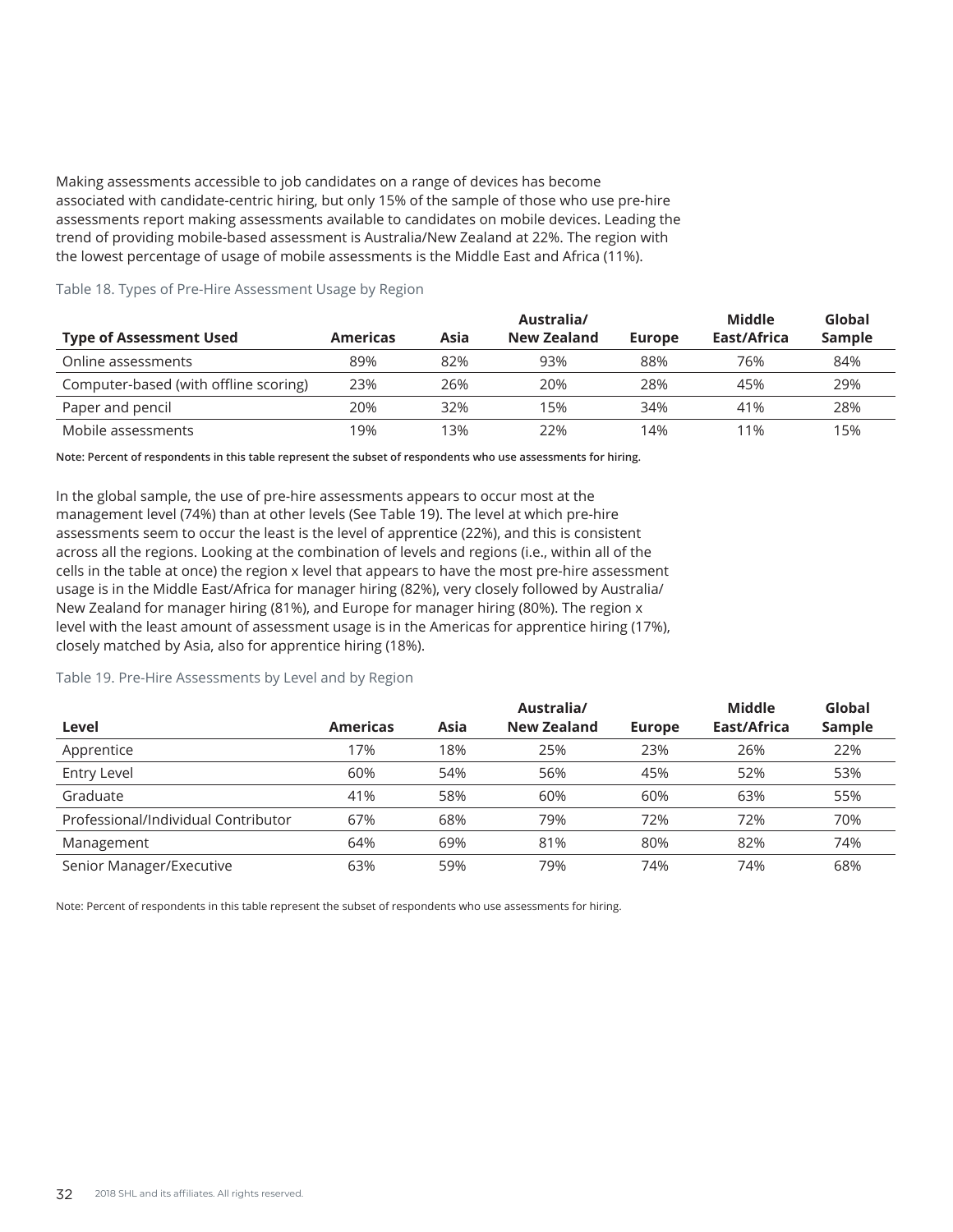When asked to report on aspects of the hiring process preferred by candidates, HR respondents tend to be directionally aligned with candidates; but, their opinions are often of greater intensity than those reported by candidates. In regard to technology, results indicate that approximately 50% of HR respondents believe that candidates at the Apprentice, Entry, and Graduate levels have a preference for completing assessments on mobile devices (see Figure 13). This perceived preference is even more pronounced in certain regions, such as Asia, where HR respondents indicated preference for mobile-based assessments among higher level candidates, such as Senior Managers and Executives, as well. HR respondents also reported that paper-based assessments are least preferred by all candidates. However, results from our candidate survey suggest that candidates across all levels and regions most prefer computer-based assessments, and paper-based assessments ahead of mobile-based assessments.

Nevertheless, there is consensus between HR respondents and candidates regarding simulation-based assessments, which both groups of individuals report are best completed using a computer (69% of respondents indicate that candidates prefer to complete work simulations on computer).



Figure 13. Perceived Assessment Technology Preference by Level – All Assessments

Perceived Assessment Technology Preference - Work/Simulation-Based Assessments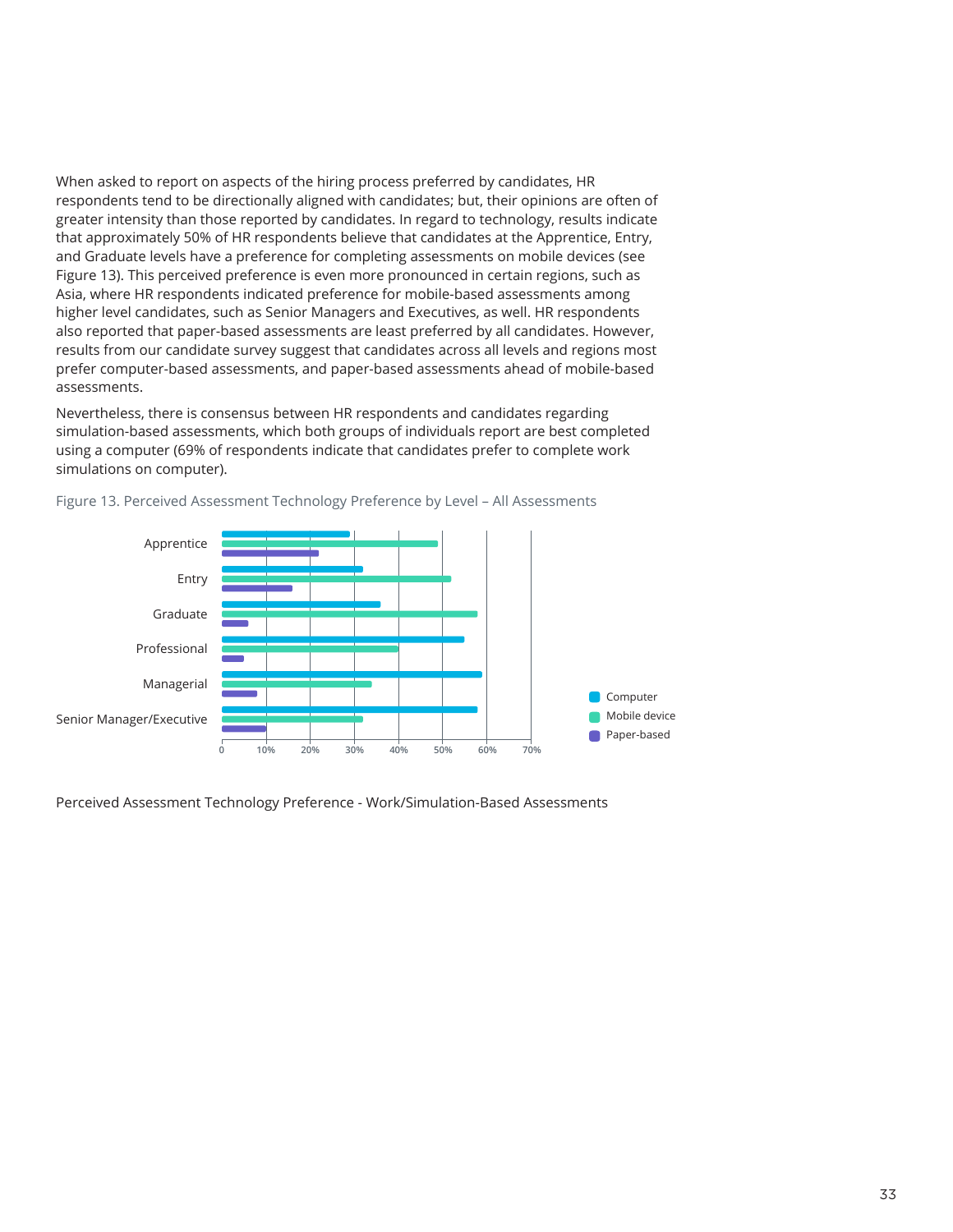HR respondents also reported a distinction between candidate levels regarding assessment length. Specifically, lower-level candidates at the Apprentice, Entry, and Graduate levels are expected to prefer shorter assessments that take between 5 to 10 minutes, 10 to 20 minutes, and 20 to 30 minutes to complete, respectively. Comparatively, higher-level candidates at the Professional, Graduate, and Senior Manager/Executive levels are expected to prefer longer assessments that take 30 minutes to over an hour to complete (see Figure 19). Results from our candidate survey suggest that candidates at all levels most prefer assessments that take between 10 to 30 minutes to complete.

Figure 14. Perceived Assessment Length Preference by Job Level



Regarding assessment type, over 50% of HR respondents indicated that candidates across all levels have a preference for completing personality tests. This finding aligns well with our candidate survey, as personality tests were rated as the most preferred type of assessment by candidates. Other types of hiring tools that both HR respondents and candidates indicate preference for include job knowledge tests, work samples, and background checks.

Findings also revealed that HR respondents believe certain assessments may be more preferred by candidates at higher levels, as compared to lower levels. For example, between 8% and 27% of HR respondents endorsed delivering a presentation as a preferred assessment type for lower-level candidates; whereas, over 40% endorsed presentations for candidates at the Professional level and higher. Additionally, between 50% and 62% of HR respondents indicated that integrity tests were preferred by candidates between the Professional and Executive levels – making it the most endorsed assessment type for Executives (see Table 20).

Lastly, HR respondents indicated that lower-level candidates have a stronger preference for games and puzzles than higher-level candidates, with up to 42% of HR respondents endorsing the assessment as a preferred option for candidates between the Apprentice and Graduate levels (see Table 19). However, results from our candidate survey suggest that games and puzzles are the least preferred type of assessment for all candidates.

## Key Finding 12

#### **HR staff understand what candidates are looking for…mostly.**

When comparing findings from this survey and our recent candidate experience research, we find that HR respondents and candidates are directionally aligned in their expectations and preferences for the kinds of tools used for hiring; however, HR respondents tend to be more extreme in the extent to which they believe candidates prefer short, novel, technology-enabled hiring tools, compared to actual candidate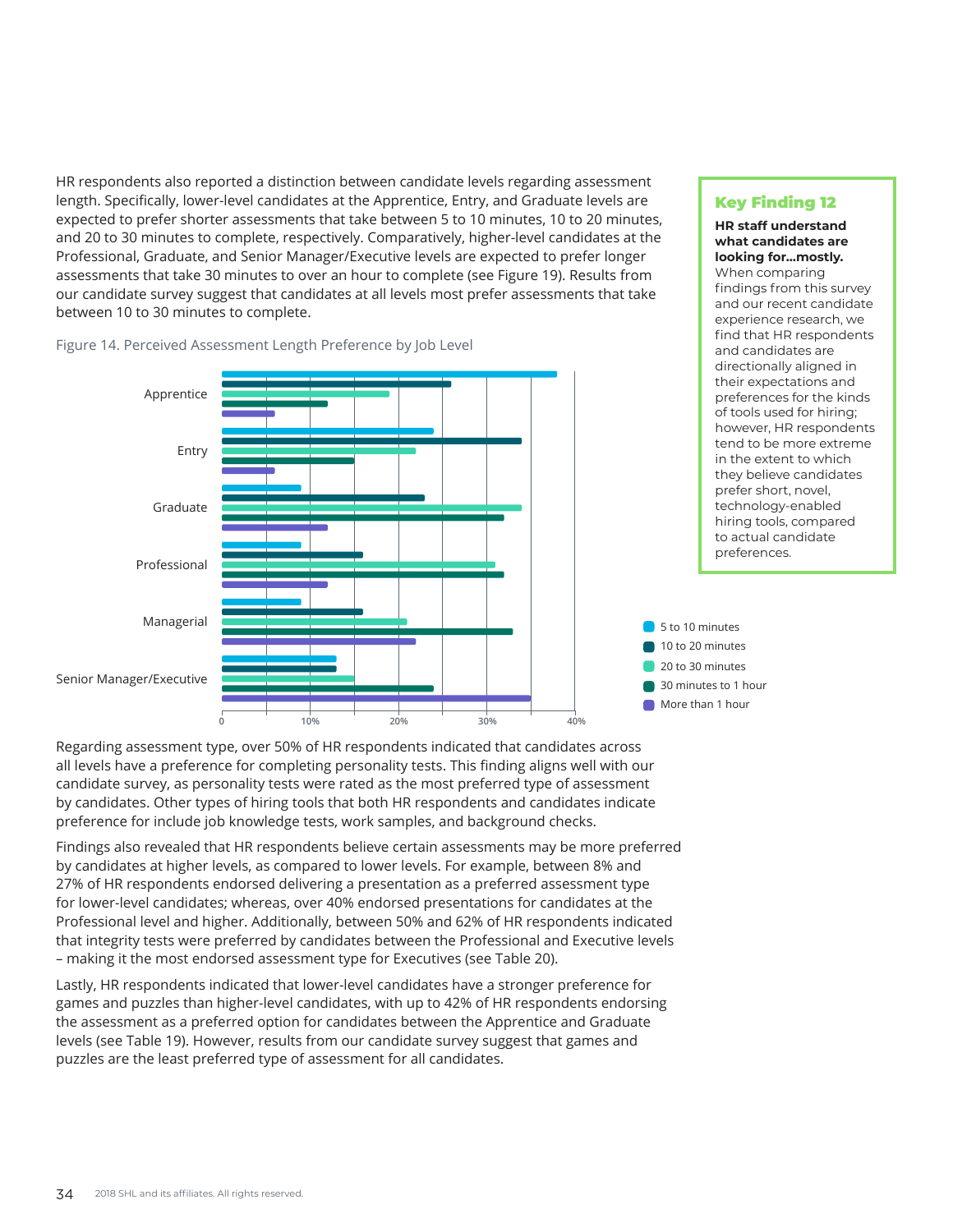|  | Table 20. Perceived Assessment Type Preference by Level |  |  |
|--|---------------------------------------------------------|--|--|
|  |                                                         |  |  |

| <b>Assessment Type</b>    | <b>Apprentice</b> | <b>Entry</b> | Graduate | <b>Professional</b> | <b>Managerial</b> | <b>Senior Manager/</b><br><b>Executive</b> |
|---------------------------|-------------------|--------------|----------|---------------------|-------------------|--------------------------------------------|
| Personality assessment    | 56%               | 59%          | 64%      | 60%                 | 60%               | 54%                                        |
| Physical fitness test     | 31%               | 26%          | 18%      | 14%                 | 13%               | 12%                                        |
| Cognitive ability test    | 37%               | 43%          | 56%      | 40%                 | 31%               | 24%                                        |
| Work sample               | 39%               | 45%          | 39%      | 46%                 | 32%               | 25%                                        |
| Games/puzzles             | 36%               | 38%          | 42%      | 19%                 | 13%               | 9%                                         |
| Job knowledge test        | 30%               | 38%          | 43%      | 67%                 | 56%               | 44%                                        |
| Integrity test            | 18%               | 23%          | 32%      | 50%                 | 62%               | 62%                                        |
| Drug screening test       | 24%               | 24%          | 20%      | 18%                 | 17%               | 17%                                        |
| Language proficiency test | 29%               | 35%          | 35%      | 26%                 | 22%               | 17%                                        |
| Background check          | 38%               | 42%          | 44%      | 54%                 | 58%               | 57%                                        |
| Deliver a presentation    | 8%                | 9%           | 27%      | 42%                 | 54%               | 60%                                        |

Figure 15. Percent of Participants who Prefer Assessment Type, All Levels



#### **Note: 2016 Candidate Experiences and Preferences Survey.**

In summary, the findings in this section highlight the continued use of assessments as an integral part of selecting and developing key talent. However, trends suggest that the areas in which organizations use assessments are beginning to shift beyond hiring and placement into areas such as leadership development and high-potential identification. Leading organizations (F500) are adopting assessments in these areas more readily, showing other organizations where assessments trends are heading and how quickly they should adjust their practices to remain competitive. Additionally, results show that although general assessments, such as cognitive ability and personality assessments, are still the most commonly used, organizations are becoming increasingly interested in job-specific assessments that evaluate candidates' fit within potential roles and the organization as a whole. It is unclear if such assessments will replace or complement more traditional assessments, but organizations looking to better understand and appeal to candidates may benefit from exploring how they can be incorporated into the hiring process. Lastly, HR respondents appear relatively aligned with the preferences of candidates, but results show a clear difference in the intensity of opinions. Specifically, in comparison to the opinions of respondents, candidates demonstrate increased preference for traditional assessment types and methods, as well as substantially more patience for readily adopting new technology, such as asynchronous interviews and game-based assessments.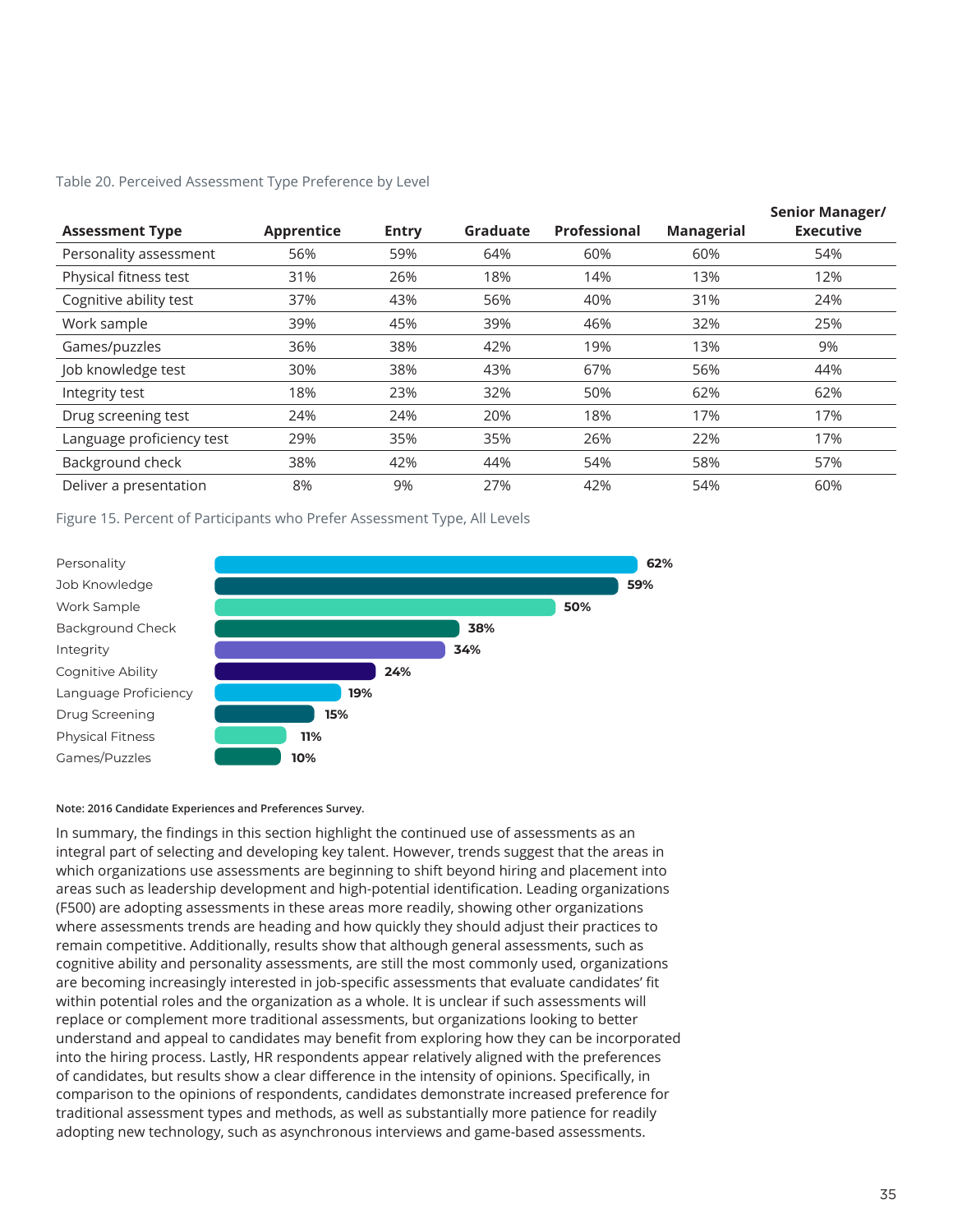# Summary and Recommendations

Based on the results of the 2018 Global Assessment Trends survey, we see three key areas for consideration by talent professionals looking to improve how they manage and assess talent in the coming year.

**The changing nature of work requires planning and reprioritization of talent programs** HR respondents reported lack of clarity with their workforce's potential yet reported focus and attention on working with business leaders on future talent needs. Without greater clarity on what the current workforce can do to help organizations achieve their objectives, HR will struggle to understand what skill and competency gaps need to be closed through talent acquisition and development strategies. Taking steps to integrate, take advantage of, and analyze the increased amount of talent data will help HR practitioners take action to innovate their talent programs to achieve the desired outcomes. Results from the survey indicated a surprising lack of clarity on the current role and/or potential of big data for hiring. This is an area where HR professionals would be well served to learn more about, partner, and/or invest in data science initiatives to rely on big data as a core competency. Our findings showed that leading Fortune 500 organizations are taking advantage of innovations in talent analytics to a greater degree than other organizations – this is a practice that should continue and accelerate to help organizations of all sizes to forecast whether the right talent are in place to help business achieve their goals.

#### **The criticality of top level talent for driving company performance is too important to leave the success of talent development programs to chance**

Our findings showed a clear focus on internal talent and specifically on identifying and developing leaders. While organizations clearly understand that top level talent is essential to organizational survival and sustained competitive advantage, it is unclear exactly how talent development programs are being evaluated. While respondents indicated much greater use of data to evaluate how assessments are used for development programs compared to 2014, it is unclear which specific metrics are being used as some of the traditional ways of evaluating the usefulness of assessments were not frequently reported. As the cost of a "bad" talent decision at this level can make or break an organization's future, it is critical that specific objectives are used to understand who to develop and place into top level roles and how the usefulness of talent identification and development programs evaluated.

#### **New hiring tools: Know your target**

Our survey results showed that assessment remains a mainstay of a number of core talent processes and is generally aligned with top talent priorities. We also saw that adoption of newer hiring technologies varies substantially, with tools like real time digital interviewing becoming common whereas facial recognition and asynchronous interviews being relatively uncommon. We also saw that algorithmic assessment has not been widely adopted yet, but by those using it, the targeted outcome associated with its use is unknown. We also saw that candidates have specific preferences and expectations when it comes to the ways in which they demonstrate their potential fit for a job. In general, the action to HR professionals is to know your target when it comes to considering how to evaluate the use of measurement tools in talent acquisition and development programs. Before adopting a new tool, understand the potential complementarity and past history of business outcome prediction to understand where it can add value to a talent program.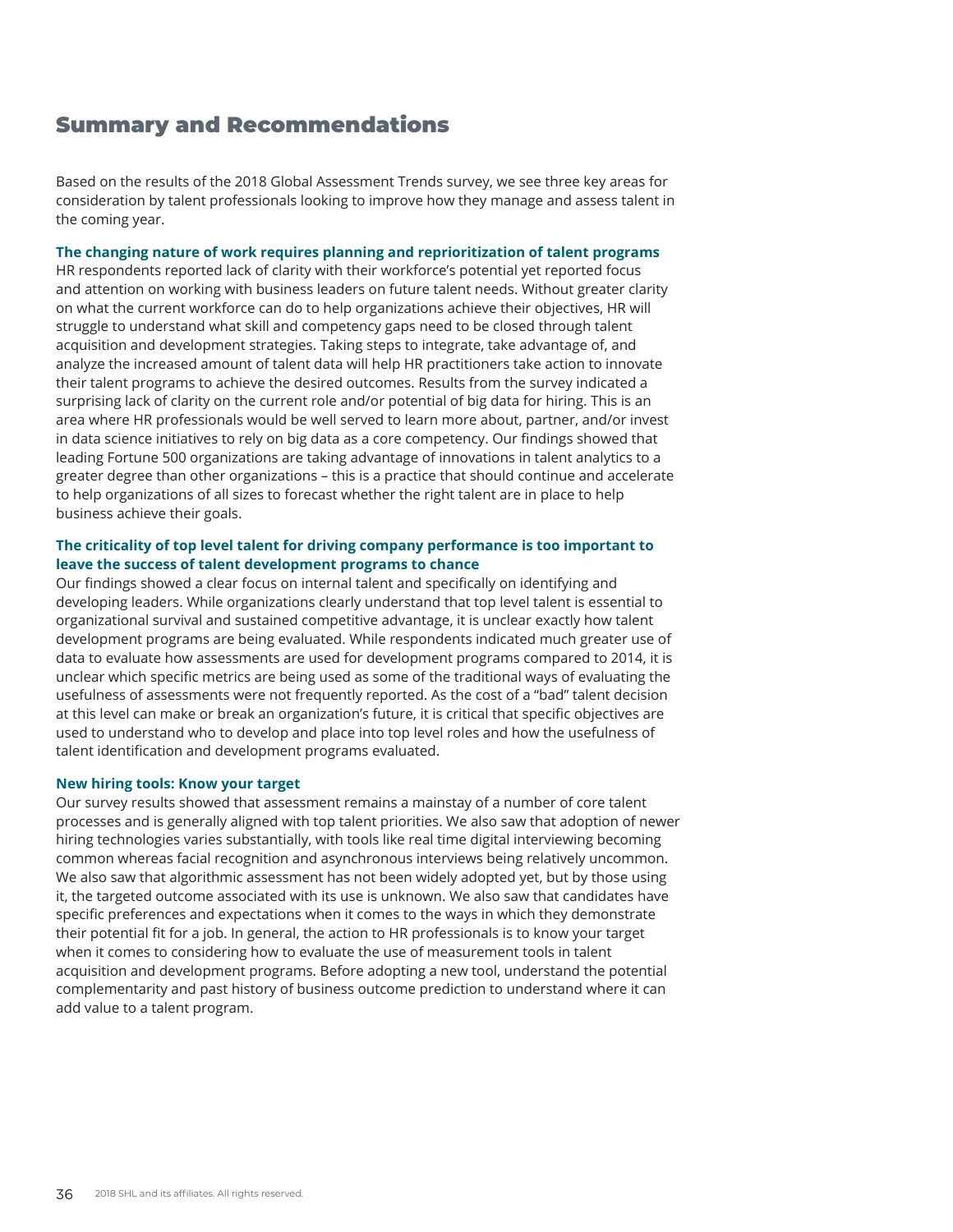# Selected References

- <sup>1</sup> Kantrowitz, T. M. (2014). 2012 Global Assessment Trends Report. SHL.
- <sup>2</sup> <https://data.bls.gov/timeseries/LNS14000000> https://tradingeconomics.com/united-kingdom/ unemployment-rate
- <sup>3</sup> https://www.statista.com/statistics/268114/unemployment-rates-in-major-industrial-andemerging-countries
- <sup>4</sup> Jex, S. M., Sliter, M. T., & Britton, A. (2014). Employee stress and well-being. In B. Schneider & K. M. Barbera (Eds.), The Oxford handbook of organizational climate and culture (pp. 177-211). New York: Oxford University Press.
- <sup>5</sup> http://news.gallup.com/poll/180404/gallup-daily-employee-engagement.aspx
- <sup>6</sup> https://www.forbes.com/sites/elainepofeldt/2017/06/13/new-study-why-self-employment-keepsaccelerating/#e8324806ac84
- <sup>7</sup> https://www.forbes.com/sites/cheetung/2017/12/19/four-key-hr-trends-to-watch-in-2018/#40b7648819de
- <sup>8</sup> https://www.theguardian.com/sustainable-business/2016/sep/14/millennials-work-purposelinkedin-survey
- <sup>9</sup> https://www.inc.com/ilan-mochari/innosight-sp-500-new-companies.html
- <sup>10</sup> Society for Industrial and Organizational Psychology, Inc. (2003). Principles for the validation and use of personnel selection procedures (4th Ed.). Bowling Green, OH: SIOP.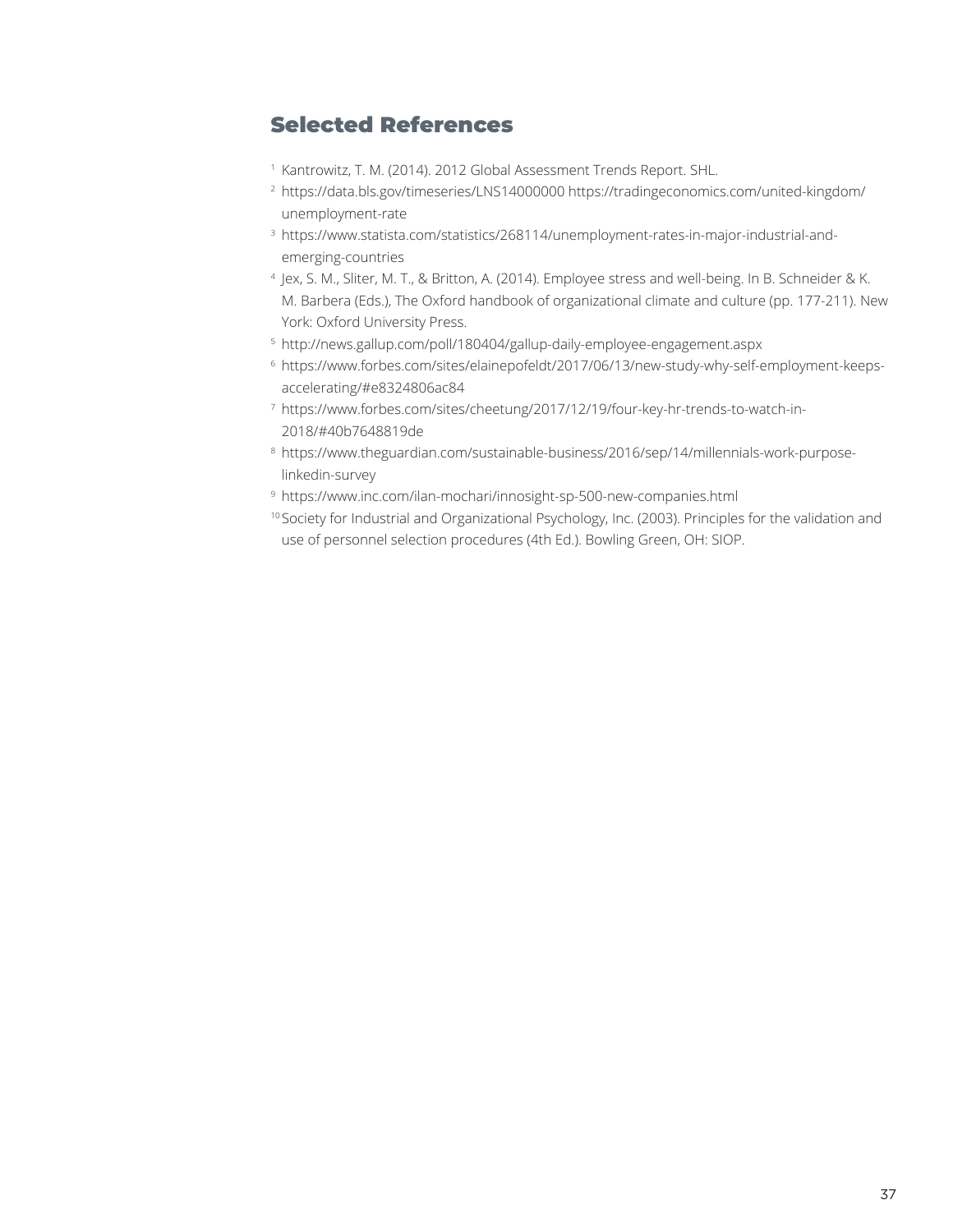# Appendix: Executive Summary of 2014 Global Assessment Trends Survey

The Global Assessment Trends Report is an annual indicator of HR and assessment practices, giving HR professionals a comprehensive view of how organizations around the world measure talent across the employee lifecycle.

This year's report includes the results of an online survey conducted in early 2014 and completed by 1,406 human resources (HR) professionals from companies headquartered throughout the world. The report focuses on organizations' talent assessment practices. As in previous reports, pertinent comparisons are drawn to results of the prior years' Global Assessment Trends Reports to identify trends over time. Additionally, relevant comparisons between respondents in geographic regions, emerging versus established markets, and indicators of leading organizations are presented.

The report focuses on three areas: the HR landscape in 2014, the nature of assessment use in organizations, and the use of technology in recruitment and selection. Key findings from the report are listed below:

#### **Identifying high-potential talent is a new global top priority, and the top future use of assessments**

- Organizations focus more on developing talent internally than hiring externally (57%, up from 49% in 2013).
- Most organizations have programs to identify (53%) and develop (52%) high-potential talent; while most do not currently use assessments for such programs, it is the top future use of assessments (30%).
- Most organizations have programs to develop future leaders (56%) and 60% use assessments as part of those programs

#### **Most do not monitor candidate reactions and fail to link the candidate experience to business outcomes**

- 82% of organizations see a positive candidate reaction to their hiring process as important, yet only 40% actually monitor such reactions.
- Few organizations see the value of positive candidate reactions beyond the recruiting process (such as in influencing candidates' future purchasing decisions).

## **Most respondents assess indicators of engagement/retention, but 40% do not, risking the loss of key talent**

- Engagement/retention remains top priority, endorsed by 56% of HR professionals.
- 40% indicate they do not use or plan to use assessments as part of efforts on engagement and retention.

## **Big differences in talent management priorities globally, with external hiring only dominant in the Americas**

- Only 35% of organizations are recruiting for an increased number of open positions, down from 39% in 2013.
- External hiring is a top priority (46%) in the Americas compared to 34% globally.
- Identification of high-potential talent more likely to be seen as a top priority in Middle East/ Africa (60%) compared to 51% globally.
- Budgets associated with external hiring as likely to increase as decrease, indicating dramatically different strategies and economic conditions around the world.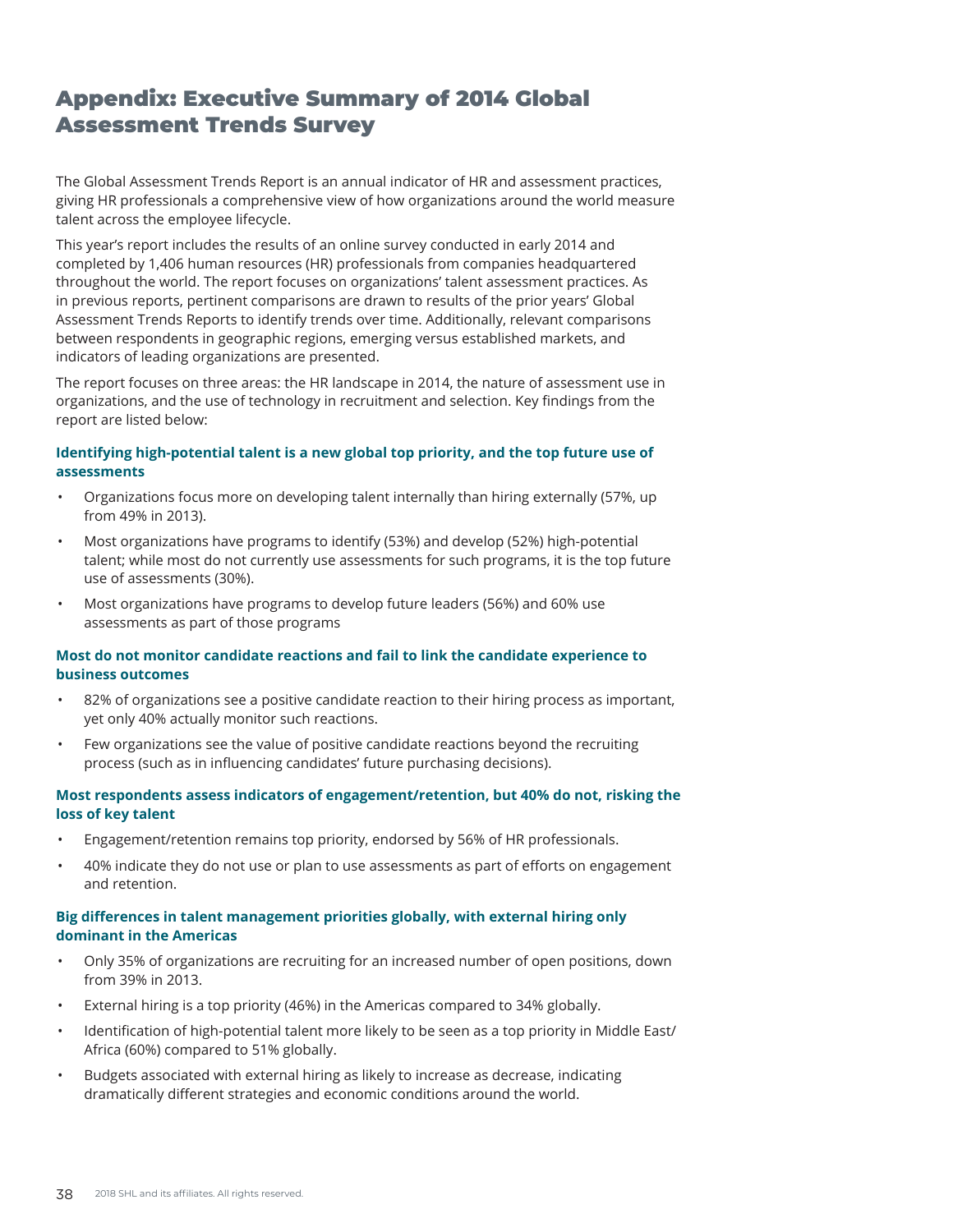#### **Employees who promote their employers' products and services are much more likely to work in organizations with strategic HR functions.**

- Of those who are highly favorable about their organizations' products/services, 80% view HR as a strategic function and 89% indicate that their organizations consider people decisions in the context of business objectives.
- Organizations whose employees highly endorse their companies' products/ services (promoters) prioritize ALL HR areas higher, compared to organizations whose employees do not endorse their products/services (detractors).
- Promoters also report their companies make greater use of information on talent to make business decisions (58%) compared to detractors (37%).

#### **Despite HR being increasingly viewed as strategic, only half use talent metrics to prove ROI or to inform business decisions**

- 73% of respondents view HR as strategic (up from 66% in 2013).
- Only half of respondents report collecting metrics to show the value of HR investments or using talent data to inform business decisions.

#### **Integration of assessment data with HR information systems seen as critical, but integration capabilities fall short**

- While 75% of respondents see having data on competencies and skills integrated into talent management systems as critical, only 25% are satisfied with HRIS ability to manage that data.
- 61% of respondents say they use an HRIS for external hiring but only 34% report integrating assessments into that process.

#### **Objectivity gap in post-hire, with widespread assessment use for hiring but only 40% for development and promotion decisions**

- Nearly twice as many respondents report use of assessments for pre-hire compared with post-hire.
- Skills/knowledge testing (the most frequently used type across pre- and post-hire) is used by 73% of respondents in pre-hire but only 40% in post-hire.
- Similarly, 62% of respondents indicate use of personality assessments for pre-hire but only 34% for post-hire.

## **Social media searches are a top rated future hiring tool, despite only a quarter of respondents having formal policies on its use**

- Respondents in Middle East and Africa are more likely to use social media information, both formal (28%) and informal (29%), as a future hiring tool. In contrast, respondents in the Americas are least likely to use social media for hiring either formally (14%) or informally (10%).
- 24% of respondents allow recruiters/hiring managers to use social media information to make decisions about candidates, while 42% allow decisions to be made based on professional networking information.